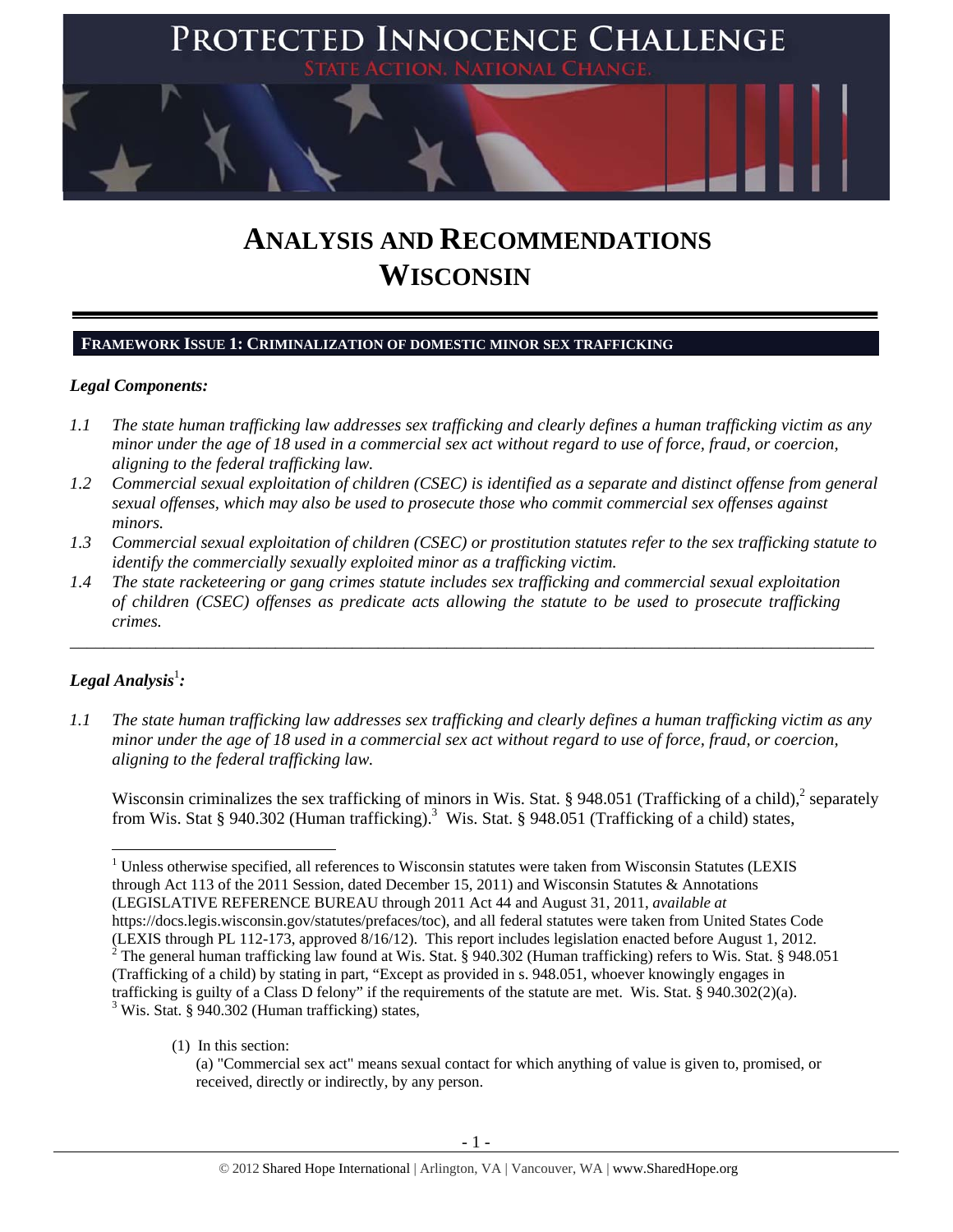(1) Whoever knowingly recruits, entices, provides, obtains, or harbors, or knowingly attempts to recruit, entice, provide, obtain, or harbor, any child<sup>4</sup> for the purpose of commercial sex acts, as defined in s. 940.302 (1) (a),<sup>5</sup> or sexually explicit performance is guilty of a Class C felony.

(2) Whoever benefits in any manner from a violation of sub. (1) is guilty of a Class C felony if the person knows that the benefits come from an act described in sub. (1).

(3) Any person who incurs an injury or death as a result of a violation of sub. (1) or (2) may bring a civil action against the person who committed the violation. In addition to actual damages, the court may award punitive damages to the injured party, not to exceed treble the amount of actual damages incurred, and reasonable attorney fees.

Pursuant to Wis. Stat. § 939.50(3)(c) (Classification of felonies), a Class C felony is punishable by imprisonment up to 40 years, a fine not to exceed \$100,000, or both.

*1.2 Commercial sexual exploitation of children (CSEC) is identified as a separate and distinct offense from general sexual offenses, which may also be used to prosecute those who commit commercial sex offenses against minors.* 

In addition to Wis. Stat. § 948.051 (Trafficking of a child), the following laws criminalize CSEC in Wisconsin:

1. Wis. Stat. § 948.08 (Soliciting a child for prostitution) states, "Whoever intentionally solicits or causes any child to engage in an act of prostitution<sup>6</sup> or establishes any child in a place of prostitution is guilty of a Class

(c) "Services" means activities performed by one individual at the request, under the supervision, or for the benefit of another person.

(2)

(a) Except as provided in s. 948.051 [Trafficking of a child], whoever knowingly engages in trafficking is guilty of a Class D felony if all of the following apply:

- 1. One of the following applies:
	- a. The trafficking is for the purposes of labor or services.
	- b. The trafficking is for the purposes of a commercial sex act.

. . . . (b) Whoever benefits in any manner from a violation of par. (a) is guilty of a Class D felony if the person knows that the benefits come from an act described in par. (a). 4

<sup>4</sup> Wis. Stat. § 948.01(1) (Definitions) defines a "child" as "a person who has not attained the age of 18 years, except that for purposes of prosecuting a person who is alleged to have violated a state or federal criminal law, 'child' does not include a person who has attained the age of 17 years," "unless the context of a specific section manifestly requires a different construction."

<sup>5</sup> Wis. Stat. § 940.302(1)(a) defines "commercial sex act" as "sexual contact for which anything of value is given to, promised, or received, directly or indirectly, by any person."

 $\frac{6}{6}$  Although it does not specifically define "act of prostitution," Wis. Stat. § 944.30 (Prostitution) states,

Any person who intentionally does any of the following is guilty of a Class A misdemeanor:

(1) Has or offers to have or requests to have nonmarital sexual intercourse for anything of value.

(2) Commits or offers to commit or requests to commit an act of sexual gratification, in public or in

private, involving the sex organ of one person and the mouth or anus of another for anything of value. (3) Is an inmate of a place of prostitution.

(4) Masturbates a person or offers to masturbate a person or requests to be masturbated by a person for anything of value.

<sup>(</sup>b) "Debt bondage" means the condition of a debtor arising from the debtor's pledge of services as a security for debt if the reasonable value of those services is not applied toward repaying the debt or if the length and nature of the services are not defined.

<sup>(</sup>d) "Trafficking" means recruiting, enticing, harboring, transporting, providing, or obtaining, or attempting to recruit, entice, harbor, transport, provide, or obtain, an individual without consent of the individual.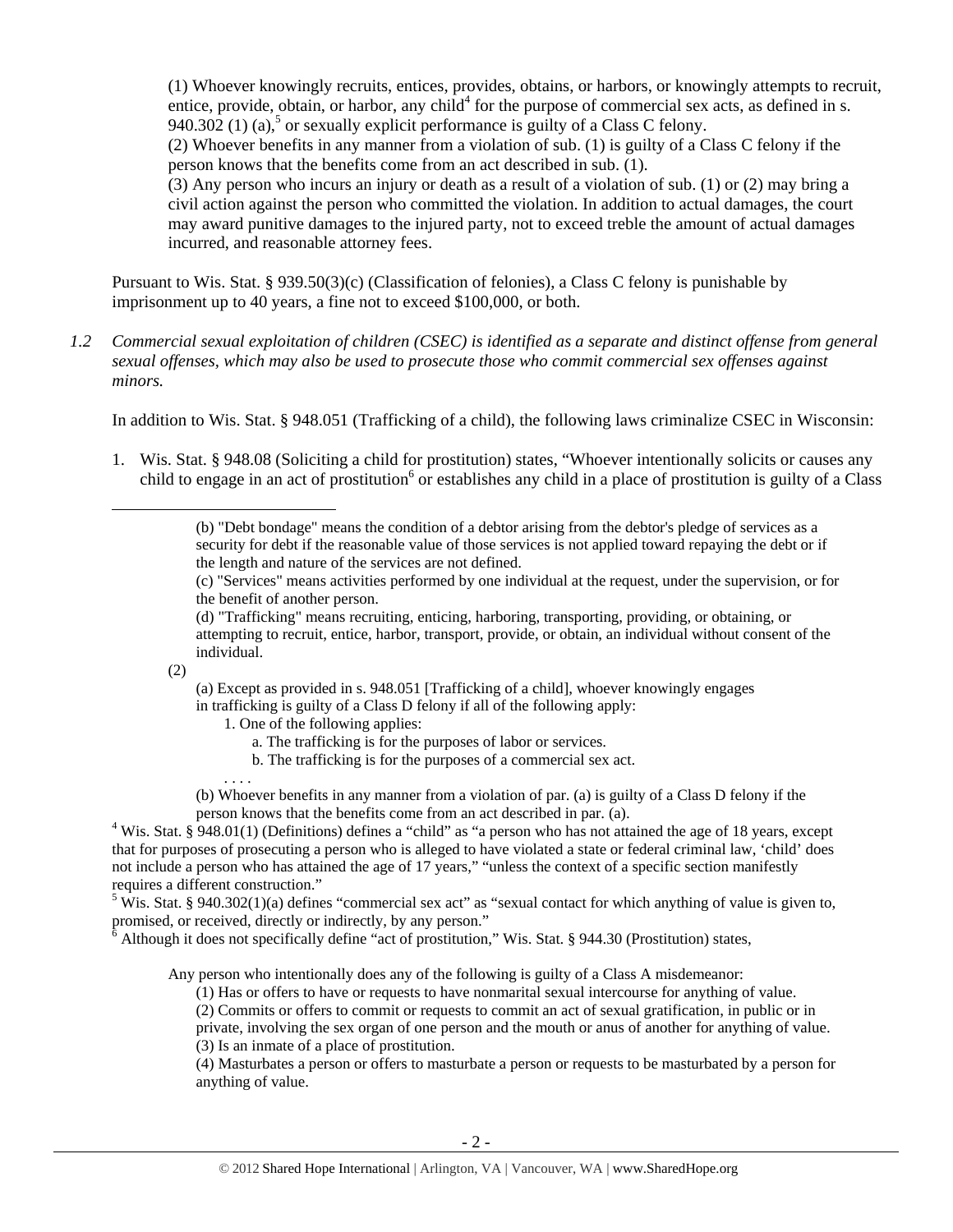D felony." A Class D felony is punishable by imprisonment up to 25 years, a fine not to exceed \$100,000, or both. Wis. Stat. § 939.50(3)(d).

## 2. Wis. Stat. § 948.05 (Sexual exploitation of a child) states in part,

(1) Whoever does any of the following with knowledge of the character and content of the sexually explicit conduct involving the child may be penalized under sub. (2p):

(a) Employs, uses, persuades, induces, entices, or coerces any child to engage in sexually explicit conduct for the purpose of recording or displaying in any way the conduct.

(b) Records or displays in any way a child engaged in sexually explicit conduct.

(1m) Whoever produces, performs in, profits from, promotes, imports into the state, reproduces, advertises, sells, distributes, or possesses with intent to sell or distribute, any recording of a child engaging in sexually explicit conduct may be penalized under sub. (2p) if the person knows the character and content of the sexually explicit conduct involving the child and if the person knows or reasonably should know that the child engaging in the sexually explicit conduct has not attained the age of 18 years.

. . . .

A conviction is punishable as a Class C felony by imprisonment up to 40 years, a fine not to exceed \$100,000, or both. Wis. Stat. §§ 948.05(2p)(a), 939.50(3)(c). However, if the offender is under 18, it is a Class F felony punishable by imprisonment up to 12 ½ years, a fine not to exceed \$25,000, or both. Wis. Stat. §§ 948.05(2p)(b), 939.50(3)(f).<sup>7</sup> Also, if the offender is 18 or older, "the court shall impose a bifurcated sentence" with a prison portion of no less than 5 years. However, if "the court finds that the best interests of the community will be served and the public will not be harmed," and "the person is no more than 48 months older than the child who is the victim of violation" a lesser sentence may be imposed. Wis. Stat. § 939.617(1),(2).<sup>8</sup>

3. Wis. Stat. § 948.07 (Child enticement) states,

Whoever, with intent to commit any of the following acts, causes or attempts to cause any child who has not attained the age of 18 years to go into any vehicle, building, room or secluded place is guilty of a Class D felony:

(1) Having sexual contact or sexual intercourse with the child in violation of s. 948.02 [Sexual assault of a child], 948.085 [Sexual assault of a child placed in substitute care], or 948.095 [Sexual assault of a child by a school staff person or a person who works or volunteers with children].

(2) Causing the child to engage in prostitution.

(3) Exposing a sex organ to the child or causing the child to expose a sex organ in violation of s. 948.10.

(4) Recording the child engaging in sexually explicit conduct.

. . . .

A Class D felony is punishable by imprisonment up to 25 years, a fine not to exceed \$100,000, or both. Wis. Stat. § 939.50(3)(d).

Certain sexual offense laws may apply in CSEC cases although they do not specifically refer to commercial sex acts.

<sup>(5)</sup> Commits or offers to commit or requests to commit an act of sexual contact for anything of value. 7 <sup>7</sup> Under Wis. Stat. § 948.05(3), "It is an affirmative defense to prosecution for violation of sub. (1) (a) or (b) or (2) if the defendant had reasonable cause to believe that the child had attained the age of 18 years. A defendant who raises this affirmative defense has the burden of proving this defense by a preponderance of the evidence."

<sup>&</sup>lt;sup>8</sup> The text of Wis. Stat. § 939.617 included here and elsewhere in this report includes amendments made by the passage of Assembly Bill 209, 2011 Reg. Sess. (Wis. 2012) (effective April 24, 2012).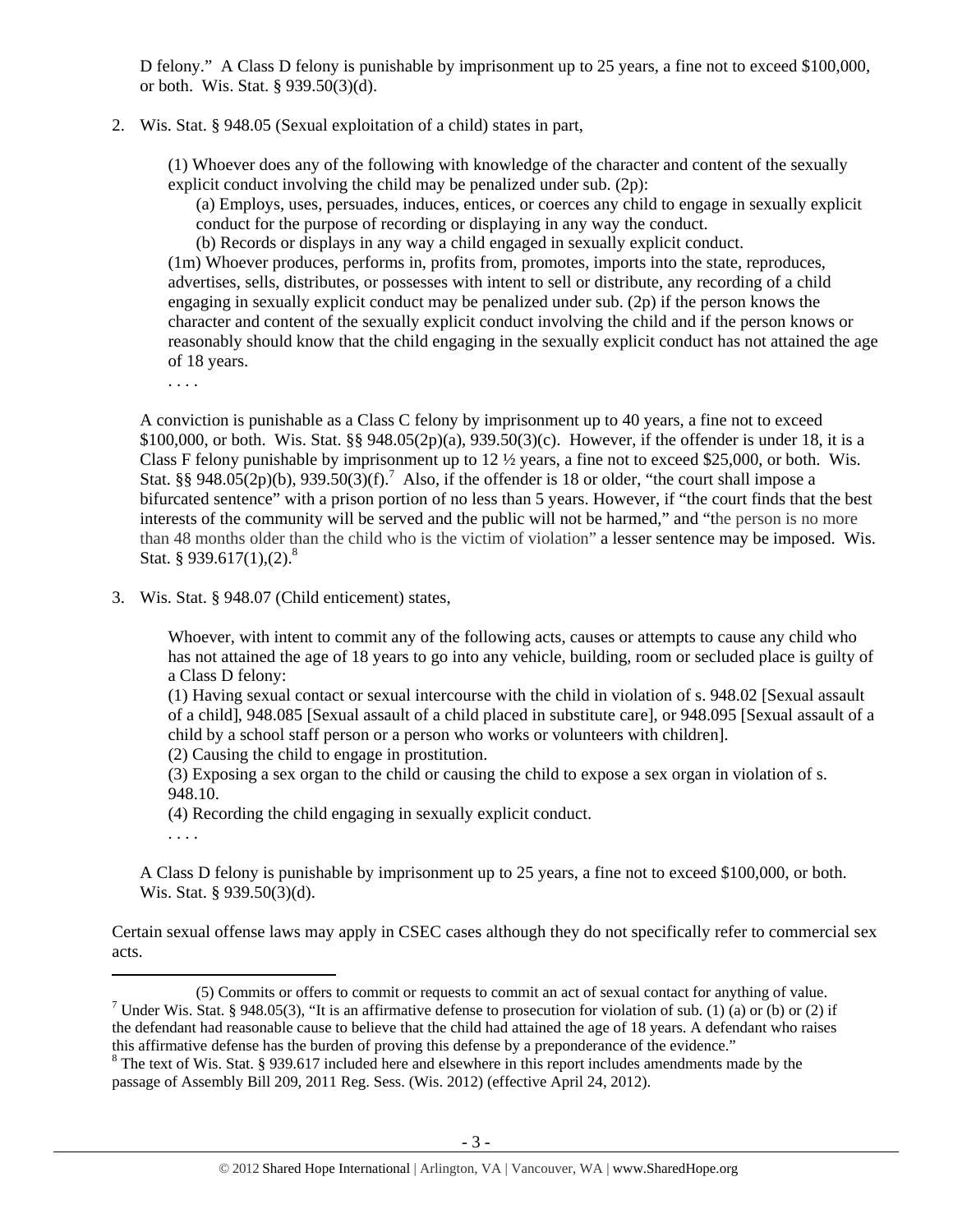1. Wis. Stat. § 948.02 (Sexual assault of a child) consists of two degrees of sexual assault. Wis. Stat. § 948.02(1) establishes the offense of first degree sexual assault as including the following:

(b) Whoever has sexual intercourse with a person who has not attained the age of 12 years is guilty of a Class B felony.

(c) Whoever has sexual intercourse with a person who has not attained the age of 16 years by use or threat of force or violence is guilty of a Class B felony.

(d) Whoever has sexual contact with a person who has not attained the age of 16 years by use or threat of force or violence is guilty of a Class B felony if the actor is at least 18 years of age when the sexual contact occurs.

(e) Whoever has sexual contact with a person who has not attained the age of 13 years is guilty of a Class B felony.

If the victim is less than 12 years of age, a conviction under this statute is punishable as a Class B felony by imprisonment up to 60 years. A court "shall impose a bifurcated sentence under s. 973.01," and "[t]he term of confinement in prison portion of the bifurcated sentence shall be at least 25 years." Wis. Stat. §§ 939.616(1r), 939.50(3)(b), 948.02(1)(b), (c).

Second degree sexual assault is prohibited under Wis. Stat. § 948.02(2), which states, "Whoever has sexual contact or sexual intercourse with a person who has not attained the age of 16 years" is guilty of a Class C felony punishable by imprisonment up to 40 years, a fine not to exceed \$100,000, or both. Wis. Stat. §§ 948.02(2), 939.50(3)(c).

- 2. Wis. Stat. § 948.09 (Sexual intercourse with a child age 16 or older) states, "Whoever has sexual intercourse with a child who is not the defendants spouse and who has attained the age of 16 years is guilty of a Class A misdemeanor." A Class A misdemeanor is punishable by imprisonment up to 9 months, a fine not to exceed \$10,000, or both. Wis. Stat. § 939.51(3)(a).
- *1.3 Commercial sexual exploitation of children (CSEC) or prostitution statutes refer to the sex trafficking statute to identify the commercially sexually exploited minor as a trafficking victim.*

Wisconsin's CSEC statutes (listed above in Section 1.2) do not refer to Wis. Stat. § 948.051 (Trafficking of a child). Similarly, the prostitution law, Wis. Stat. § 944.30 (Prostitution), does not refer to trafficking of a child when the person charged is a minor.

- 1.3.1 Recommendation: Amend Wis. Stat. § 944.30 (Prostitution) and CSEC laws to refer cases of commercial sexual exploitation of minors to Wis. Stat. § 948.051 (Trafficking of a child) to ensure that commercially sexually exploited minors and minors engaged in prostitution are identified as trafficking victims.
- *1.4 The state racketeering or gang crimes statute includes sex trafficking and commercial sexual exploitation of children (CSEC) offenses as predicate acts allowing the statute to be used to prosecute trafficking crimes.*

Wisconsin Organized Crime Control Act,<sup>9</sup> Wis. Stat. § 946.83 provides,

(1)No person who has received any proceeds with knowledge that they were derived, directly or indirectly, from a pattern of racketeering activity may use or invest, whether directly or indirectly, any part of the proceeds or the proceeds derived from the investment or use thereof in the acquisition of any

<sup>&</sup>lt;sup>9</sup> For additional information on racketeering offenses, see http://www.sharedhope.org/wpcontent/uploads/2012/11/SHI-WhitePaperFederalStateRacketeeringGangCrimeLaws.pdf.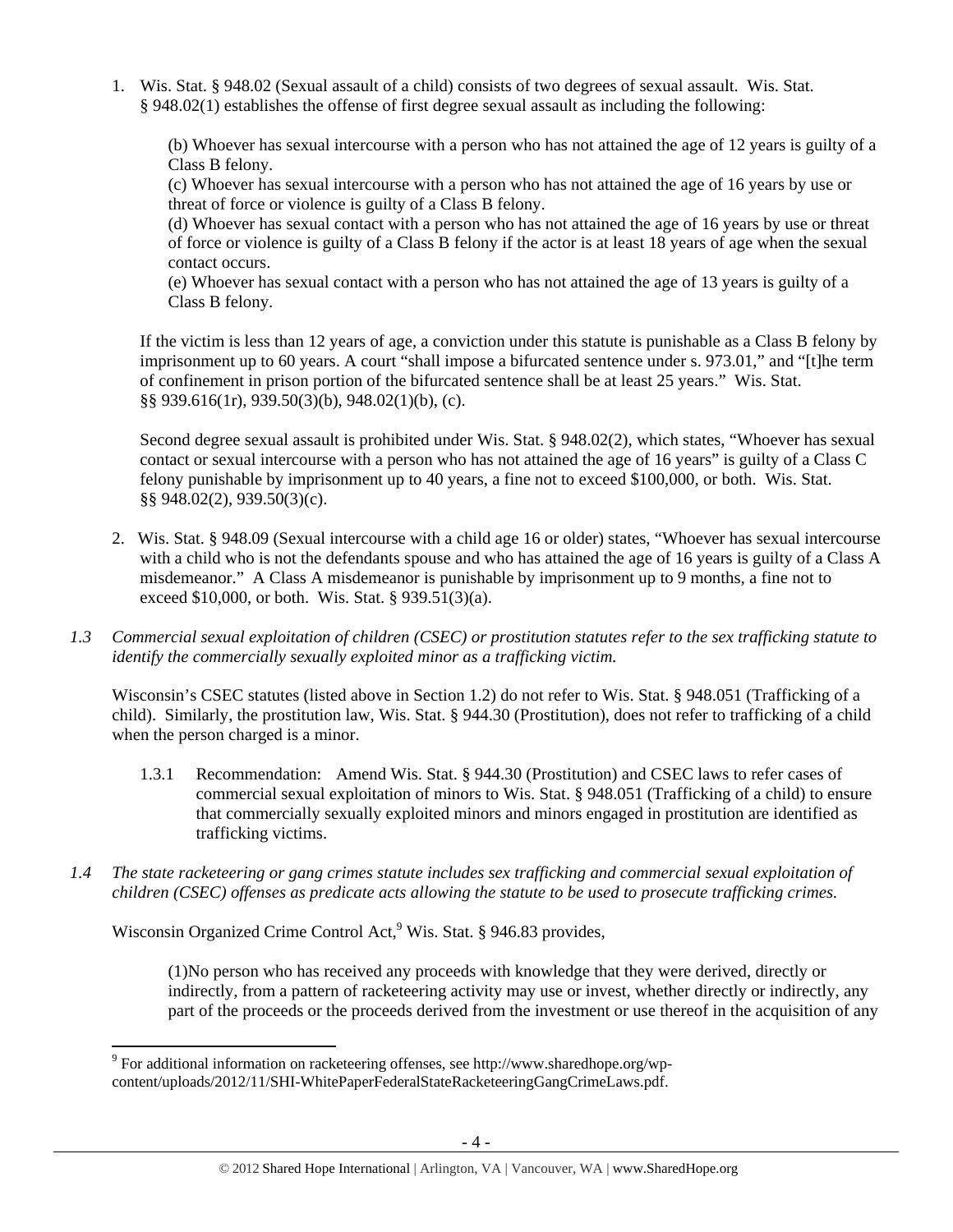title to, or any right, interest, or equity in, real property or in the establishment or operation of any enterprise.

(2) No person, through a pattern of racketeering activity, may acquire or maintain, directly or indirectly, any interest in or control of any enterprise or real property.

(3) No person employed by, or associated with, any enterprise may conduct or participate, directly or indirectly, in the enterprise through a pattern of racketeering activity.

Wis. Stat. § 946.82(3) defines a "pattern of racketeering activity" as

engaging in at least 3 incidents of racketeering activity that have the same or similar intents, results, accomplices, victims or methods of commission or otherwise are interrelated by distinguishing characteristics, provided at least one of the incidents occurred after April 27, 1982 and that the last of the incidents occurred within 7 years after the first incident of racketeering activity. Acts occurring at the same time and place which may form the basis for crimes punishable under more than one statutory provision may count for only one incident of racketeering activity.

"Racketeering activity" is defined in Wis. Stat. § 946.82(4)<sup>10</sup> as including "the attempt, conspiracy to commit, or commission of, any of the felonies specified in," among other things, Wis. Stat. § 948.05 (Sexual exploitation of a child), § 948.051 (Trafficking of a child), § 948.08 (Soliciting a child for prostitution), or § 948.12 (Possession of child pornography).

Conviction under this section is punishable as a Class E felony by imprisonment up to 15 years, a fine not to exceed \$50,000, or both. Wis. Stat. §§ 946.84(1), 939.50(3)(e). Instead of the fine listed in Wis. Stat. § 939.50(3)(e), "any person convicted of engaging in conduct in violation of s. 946.83, through which he or she derived pecuniary value,  $\frac{11}{10}$  or by which he or she caused personal injury or property damage or other loss, may be fined not to exceed 2 times the gross value gained or 2 times the gross loss caused, whichever is the greater, plus court costs and the costs of investigation and prosecution, reasonably incurred." Wis. Stat. § 946.84(2). However, subsection (2) also states, "In calculating the amount of fine based on personal injury, any measurement of pain and suffering shall be excluded." Wis. Stat. § 946.84(2).

Similarly, Wis. Stat. § 946.85(1) penalizes "[a]ny person who engages in a continuing criminal enterprise." Engaging in a continuing criminal enterprise is defined in Wis. Stat. § 946.85 as

(2) engage[ing] in a prohibited activity under [Wis. Stat. § 946.83 (Prohibited activities) of the Wisconsin Organized Crime Control Act] and;

(a) The activity is undertaken by the person in concert with 5 or more other persons, each of whom acted with intent to commit a crime and with respect to whom the person occupies a supervisory position; and

(b) The person obtains gross income or resources in excess of \$25,000 from the activity.

Engaging in a continuing criminal enterprise is a Class E felony punishable by imprisonment up to 15 years, a fine not to exceed \$50,000, or both. Wis. Stat. §§ 946.85(1), 939.50(3)(e).

A violation of Wis. Stat. § 946.83[Prohibited Activities] or Wis. Stat. § 946.85[Continuing criminal enterprise] shall be grounds for mandatory criminal forfeiture "of all real or personal property used in the course of, or intended for use in the course of, derived from or realized through conduct in violation of s. 946.83 or 946.85." Wis. Stat. § 946.86(1). "Any injured person has a right or claim to forfeited property or the proceeds derived

  $10$  The text of Wis. Stat. § 946.82 included here and elsewhere in this report includes amendments made by the passage of Assembly Bill 56, 2011 Reg. Sess. (Wis. 2012) (effective April 24, 2012).<br><sup>11</sup> Wis. Stat. § 946.84(4)(a) defines "pecuniary value" as "Anything of value in the form of money, a negotiable

instrument, or a commercial interest or anything else the primary significance of which is economic advantage; or (b) Any other property or service that has a value in excess of 100."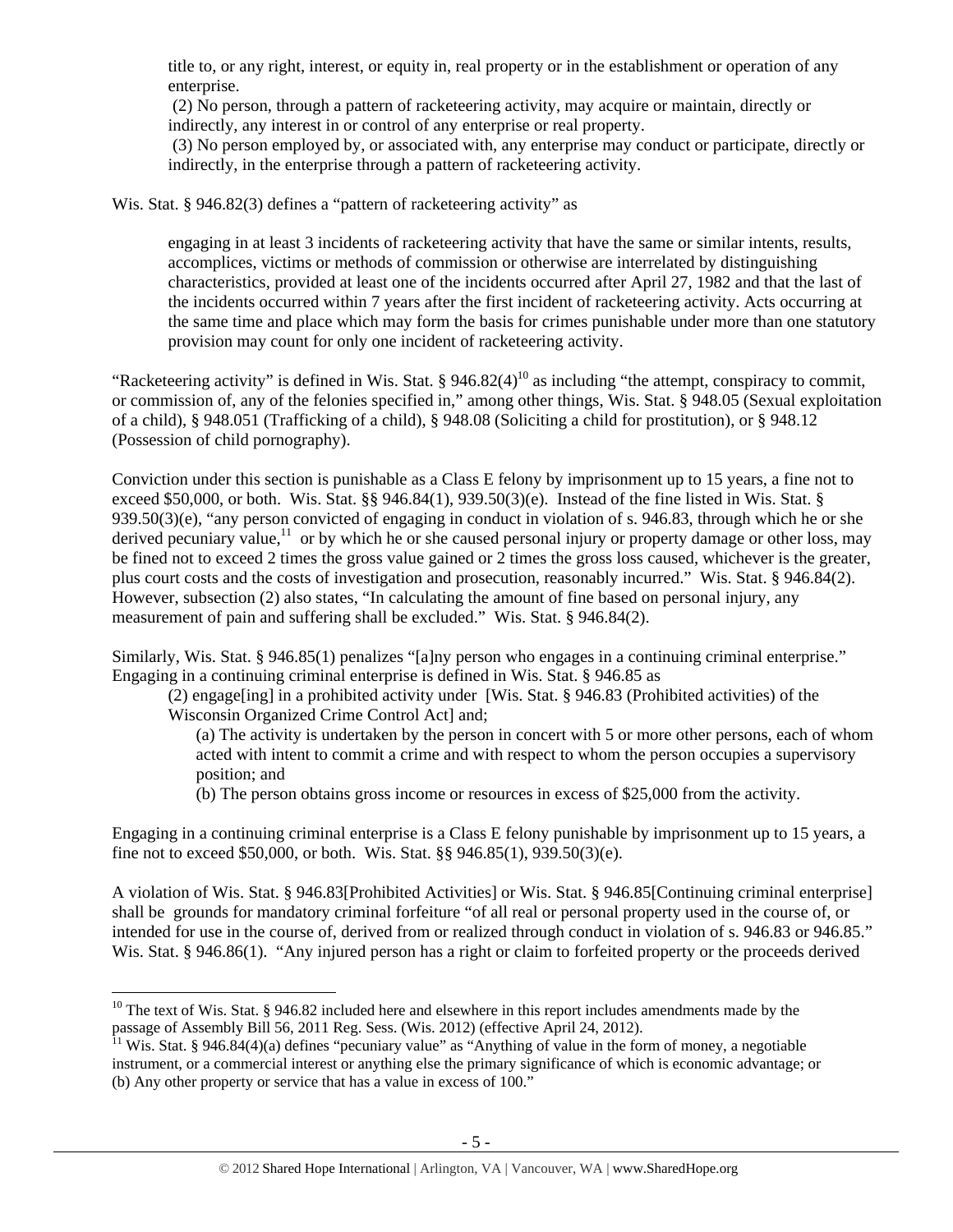therefrom superior to any right or claim the state has under this section in the same property or proceeds." Wis. Stat. § 946.86(4). In addition to criminal penalties and forfeiture, Wis. Stat. § 946.87(2)(a) (Civil remedies) provides for civil forfeiture to the state of "[a]ll property, real or personal, including money, used in the course of, intended for use in the course of, derived from, or realized through, conduct which has resulted in a conviction for violation of s. 946.83 or 946.85."

1.4.1 Recommendation: Amend Wis. Stat. § 946.82(4) to include Wis. Stat. § 948.07 (Child enticement) within the definition of "racketeering."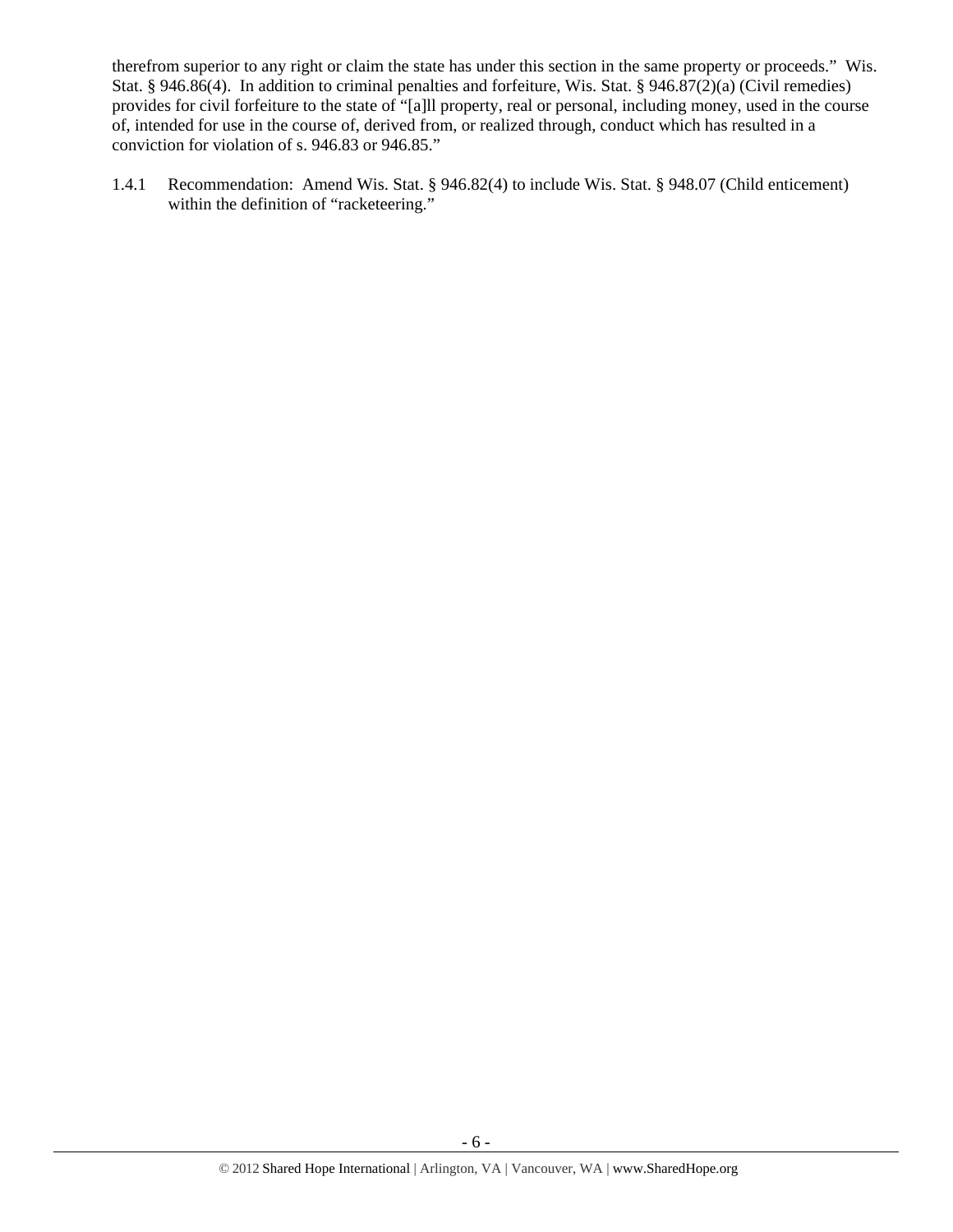#### **FRAMEWORK ISSUE 2: CRIMINAL PROVISIONS FOR DEMAND**

#### *Legal Components:*

- *2.1 The state sex trafficking law can be applied to the buyers of commercial sex acts with a victim of domestic minor sex trafficking.*
- *2.2 Buyers of commercial sex acts with a minor can be prosecuted under commercial sexual exploitation of children (CSEC) laws.*
- *2.3 Solicitation laws differentiate buying sex acts with an adult and buying sex acts with a minor under 18.*
- *2.4 Penalties for buyers of commercial sex acts with minors are as high as federal penalties.*
- *2.5 Using the Internet to lure, entice, or purchase, or attempt to lure, entice, or purchase commercial sex acts with a minor is a separate crime or results in an enhanced penalty for buyers.*
- *2.6 No age mistake defense is permitted for a buyer of commercial sex acts with any minor under 18.*
- *2.7 Base penalties for buying sex acts with a minor under 18 are sufficiently high and not reduced for older minors.*
- *2.8 Financial penalties for buyers of commercial sex acts with minors are sufficiently high to make it difficult for buyers to hide the crime.*
- *2.9 Buying and possessing child pornography carries penalties as high as similar federal offenses.*
- *2.10 Convicted buyers of commercial sex acts with minors and child pornography are required to register as sex offenders.*

\_\_\_\_\_\_\_\_\_\_\_\_\_\_\_\_\_\_\_\_\_\_\_\_\_\_\_\_\_\_\_\_\_\_\_\_\_\_\_\_\_\_\_\_\_\_\_\_\_\_\_\_\_\_\_\_\_\_\_\_\_\_\_\_\_\_\_\_\_\_\_\_\_\_\_\_\_\_\_\_\_\_\_\_\_\_\_\_\_\_\_\_\_\_

## *Legal Analysis:*

*2.1 The state sex trafficking law can be applied to the buyers of commercial sex acts with a victim of domestic minor sex trafficking.* 

Wis. Stat. § 948.051 (Trafficking of a child) is potentially applicable to buyers. Wis. Stat. § 948.051(1) uses the word "obtains" in its definition of the crime, stating "(1) Whoever knowingly recruits, entices, provides, obtains, or harbors, or knowingly attempts to recruit, entice, provide, obtain, or harbor, any child<sup>12</sup> for the purpose of commercial sex acts, as defined in s.  $940.302 (1)(a)$ ,<sup>13</sup> or sexually explicit performance is guilty of a Class C felony." Federal prosecutors, under the Trafficking Victims Protection Act (TVPA), <sup>14</sup> have applied the crime of human trafficking to attempted buyers of commercial sex with minors by charging that the buyers attempted to "obtain"<sup>15</sup> a person under 18 to engage in commercial sex.<sup>16</sup> It is unsettled whether the courts will uphold this interpretation of the TVPA. It is arguable, therefore, that the term "obtain" in Wisconsin's trafficking statute may be similarly applied, and could, therefore, implicate buyers under Wis. Stat. § 948.051.

2.1.1 Recommendation: Amend Wis. Stat. § 948.051 (Trafficking of a child) to clarify that Wis. Stat. § 948.051 applies to buyers.

<sup>&</sup>lt;sup>12</sup> *See supra* note 4.<br><sup>13</sup> *See supra* note 5.<br><sup>14</sup> Trafficking Victims Protection Act (TVPA) of 2000, Pub. L. No. 106-386, 114 Stat. 1464, 1466 (codified in scattered sections of 18 and 22 U.S.C.).

 $15$  18 U.S.C. 1591(a).

<sup>16</sup> *See, e.g*., Indictment at 1, United States v. Oflyng, No. 09-00084-01-CR-W-SOW (W.D. Mo. Mar. 10, 2009); *see also* News Release, U.S. Department of Justice, Office of the United States Attorney for the Western District of Missouri, Human Trafficking Rescue Project, Operation Guardian Angel, Final Defendant Pleads Guilty to Sex Trafficking of a Child, (Dec. 18, 2009), http://www.justice.gov/usao/mow/news2009/mikoloyck.ple.htm.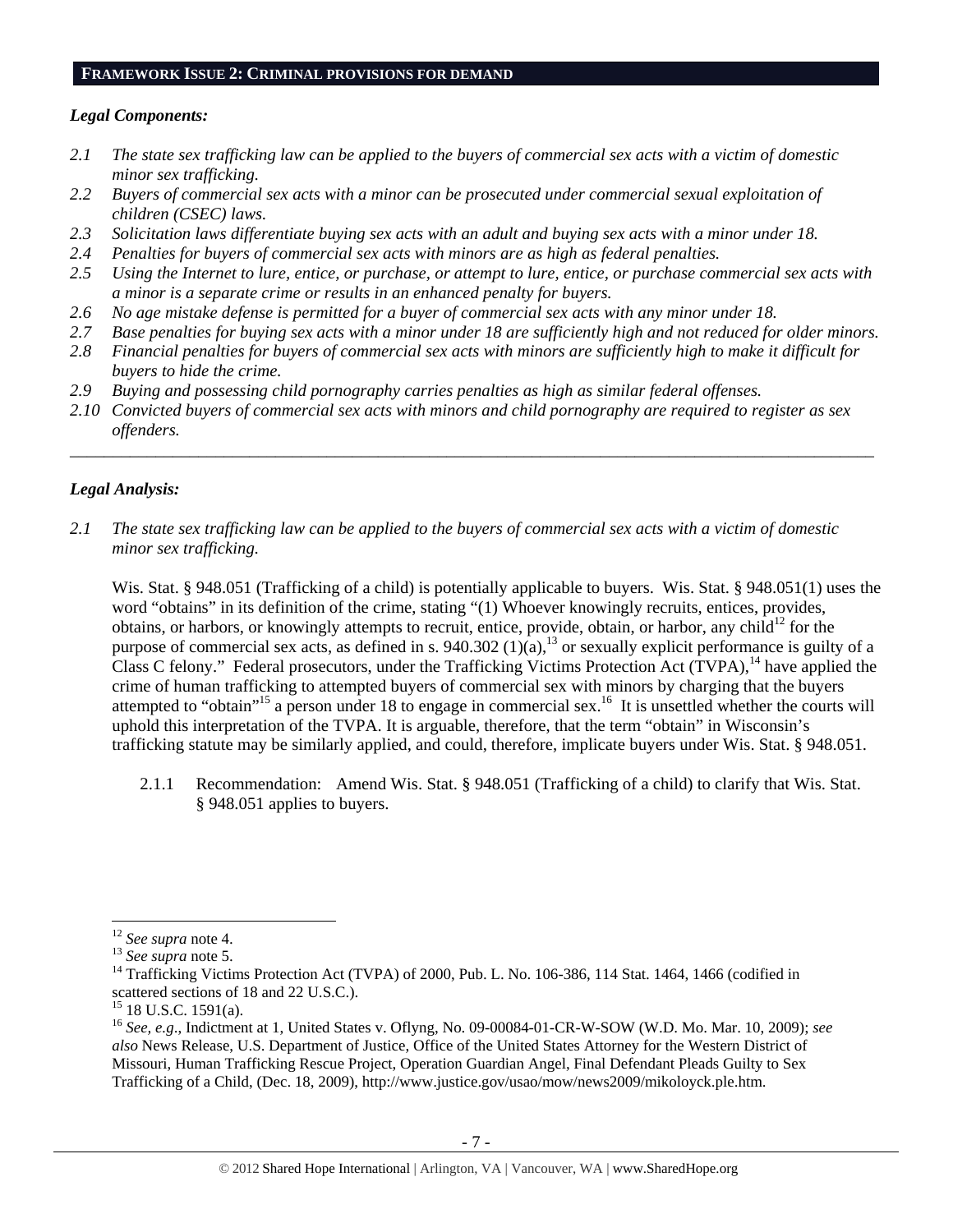*2.2 Buyers of commercial sex acts with a minor can be prosecuted under commercial sexual exploitation of children (CSEC) laws.* 

Wis. Stat. § 948.08 (Soliciting a child for prostitution) penalizes "[w]hoever intentionally solicits or causes<sup>17</sup> any child to engage in an act of prostitution . . . ." The interpretation of this statute as it applies to buyers has been impacted by amendments made by 2007 Wis. Act 80 § 17 and the case law interpreting the prior version of this statute and its "sister statute," Wis. Stat. § 944.32 (Soliciting prostitutes) suggest that the current version of Wis. Stat. § 948.08 would be applicable to buyers.<sup>18</sup> Wis. Stat. § 948.08 is a Class D felony punishable by imprisonment up to 25 years, a fine not to exceed \$100,000, or both. Wis. Stat. §§ 948.08, 939.50(3)(d).

Wis. Stat. § 948.07(1), (Child enticement)<sup>19</sup> applies to a buyer who "with intent to commit any of the following acts, causes or attempts to cause any child who has not attained the age of 18 years to go into any vehicle, building, room or secluded place" to "[h]av[e] sexual contact or sexual intercourse with the child in violation of s. 948.02 [Sexual assault of a child], 948.085 [Sexual assault of a child placed in substitute care]." It may also apply to buyers who "with intent to commit any of the following acts, causes or attempts to cause any child who has not attained the age of 18 years to go into any vehicle, building, room or secluded place" to "[c]aus[e] the child to engage in prostitution." Wis. Stat. § 948.07(2). A conviction under Wis. Stat. § 948.07 is punishable as a Class D felony by imprisonment up to 25 years, a fine not to exceed \$100,000, or both. Wis. Stat. §§ 948.07, 939.50(3)(d).

The following sex offenses, described in detail in Section 1.2 above, would also apply to some buyers of sex acts with a minor: Wis. Stat. § 948.02 (Sexual assault of a child) and § 948.09 (Sexual intercourse with a child age 16 or older).

2.2.1 Recommendation: Amend the CSEC and sex offense statutes that are applicable to buyers to refer cases of commercial sexual exploitation of a child to Wis. Stat. § 948.051 (Trafficking of a child) for prosecution.

 <sup>17</sup> See State v. Payette, 756 N.W.2d 423, 433 (Wis. Ct. App. 2008) ("Although § 948.08 is colloquially referred to as prohibiting 'solicitation,' the statute also specifically, and alternatively, prohibits 'causing' a child to practice prostitution. As we have seen, "cause" is "a substantial factor" which need not be the first cause, nor the sole cause, of a child practicing prostitution.")

<sup>&</sup>lt;sup>18</sup> Prior to the enactment of Wis. Stat. § 948.08 in 1987, solicitation of prostitution involving a minor was punishable under Wis. Stat. § 944.32, which then stated, "Whoever intentionally solicits or causes any person to practice prostitution or establishes any person in a place of prostitution is guilty of a Class D felony. If the person is under the age of 18, the defendant is guilty of a Class C felony." 1987 Wis. Act 332 § 46. In applying this statute as written at the time, *State v. Huff*, 367 N.W.2d 226, 230 (Wis. Ct. App. 1985) held that application of Wis. Stat. § 944.32 was not restricted to a defendant who solicited a minor to practice prostitution with a third party and that financial gain need not have been the purpose of the solicitation. The court, however, did note its previous decision where it held that, given the statute's use of the word "practice," "sec. 944.32 proscribes inducing a person to engage in ongoing criminal conduct." *Id*. at 231 (citing State v. Johnson, 324 N.W. 2d 447, 451 (Wis. Ct. App. 1982). 1987 Wis. Act 332 created Wis. Stat. § 948.08 and made solicitation of a child to practice prostitution a separate crime. 1987 Wis. Act 332 § 55. The most recent amendment to that statute, 2007 Wis. Act 80 § 17, changed the language from causing a child to "practice prostitution" to causing a child to "engage in an act of prostitution." Interpreting the statute's language as it existed prior to the 2007 amendment, *State v. Payette*, 756 N.W.2d 423, 433 (Wis. Ct. App. 2008) explained that "'causes' is 'a 'substantial factor' which need not be the first cause, nor the sole cause, of a child practicing prostitution." The court found the defendant's conduct sufficient to meet that requirement. *Id*. The court also noted that "[t]he habitual nature of Payette's trading cocaine for sex with RS (over thirty times) satisfies the § 948.08 requisite that RS did 'practice prostitution' with Payette." *Id.* at 431. By replacing the word "practice" with the phrase "engage in an act of," the 2007 amendment seems to aim to criminalize the purchase of a single act of prostitution, rather than an extensive pattern of such acts. 2007 Wis. Act 80.

<sup>19</sup> *See* discussion of this provision *supra* Section 1.2.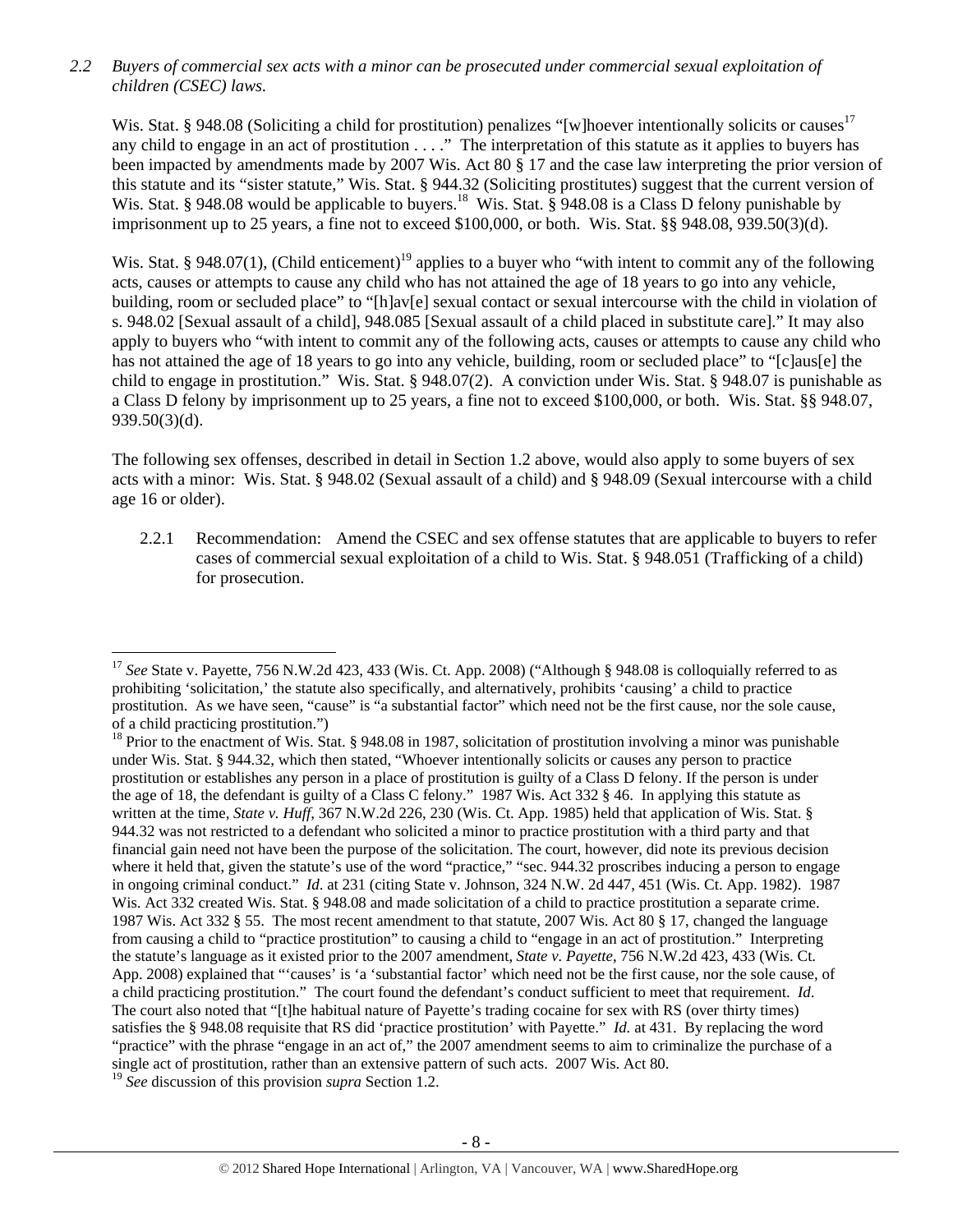## *2.3 Solicitation laws differentiate buying sex acts with an adult and buying sex acts with a minor under 18.*

Wis. Stat. § 948.08 (Soliciting a child for prostitution) is minor specific. However, Wis. Stat. § 944.31 (Patronizing prostitutes)<sup>20</sup> and § 944.33 (Pandering)<sup>21</sup> do not distinguish between acts with an adult versus acts with a child.

2.3.1 Recommendation: Amend Wis. Stat. § 944.31 (Patronizing prostitutes) and § 944.33 (Pandering) to provide heightened penalties when the person solicited or patronized is a minor or to refer to Wis. Stat. § 948.08 (Soliciting a child for prostitution) and § 948.051 (Trafficking of a child) for prosecution.

## *2.4 Penalties for buyers of commercial sex acts with minors are as high as federal penalties.*

If applicable to a buyer, a conviction under Wis. Stat. § 948.051 (Trafficking of a child) is punishable as a Class C felony by imprisonment up to 40 years, a fine not to exceed \$100,000, or both. Wis. Stat. §§ 948.051(1), 939.50(3)(c). A conviction under Wis. Stat. § 948.08 (Soliciting a child for prostitution) is punishable as a Class D felony by imprisonment up to 25 years, a fine not to exceed \$100,000, or both. Wis. Stat. §§ 948.08, 939.50(3)(d). A conviction under Wis. Stat. § 948.07 (Child enticement) is punishable as a Class D felony punishable by imprisonment up to 25 years, a fine not to exceed \$100,000, or both. Wis. Stat. §§ 948.07, 939.50(3)(d).

Buyers who fall under Wisconsin's sexual offense statutes also face potentially lengthy prison sentences.<sup>22</sup>

In comparison, if the victim is under the age of 14, a conviction under the TVPA for child sex trafficking is punishable by 15 years to life imprisonment and a fine not to exceed \$250,000. 18 U.S.C. §§ 1591(b)(1),  $3559(a)(1)$ ,  $3571(b)(3)$ . If the victim is between the ages of  $14-17$ , a conviction is punishable by 10 years to life imprisonment and a fine not to exceed \$250,000. 18 U.S.C. §§ 1591(b)(2), 3559(a)(1), 3571(b)(3). A conviction is punishable by mandatory life imprisonment, however, if the buyer has a prior conviction for a federal sex offense<sup>23</sup> against a minor. 18 U.S.C. § 3559(e)(1). To the extent buyers can be prosecuted under other federal CSEC laws,  $^{24}$  a conviction is punishable by penalties ranging from a fine not to exceed \$250,000

 $20$  Wis. Stat. § 944.31 (Patronizing prostitutes) states, "Any person who enters or remains in any place of prostitution with intent to have nonmarital sexual intercourse or to commit an act of sexual gratification, in public or in private, involving the sex organ of one person and the mouth or anus of another, masturbation or sexual contact with a prostitute is guilty of a Class A misdemeanor."

 $^{21}$  Wis. Stat. § 944.33 (Pandering) states in part, "(1) Whoever does any of the following is guilty of a Class A misdemeanor: (a) Solicits another to have nonmarital sexual intercourse or to commit an act of sexual gratification, in public or in private, involving the sex organ of one person and the mouth or anus of another, masturbation or sexual contact with a person the solicitor knows is a prostitute . . . ."

<sup>&</sup>lt;sup>22</sup> *See supra* Section 1.2 for the sexual offense statutes that may apply to certain buyers.<br><sup>23</sup> Pursuant to 18 U.S.C. § 3559(e)(2), "federal sex offense" is defined as

an offense under section 1591 [18 USCS § 1591] (relating to sex trafficking of children), 2241 [18 USCS § 2241] (relating to aggravated sexual abuse), 2242 [18 USCS § 2242] (relating to sexual abuse),  $2244(a)(1)$  [18 USCS §  $2244(a)(1)$ ] (relating to abusive sexual contact),  $2245$  [18 USCS § 2245] (relating to sexual abuse resulting in death), 2251 [18 USCS § 2251] (relating to sexual exploitation of children), 2251A [18 USCS § 2251A] (relating to selling or buying of children), 2422(b) [18 USCS § 2422(b)] (relating to coercion and enticement of a minor into prostitution), or 2423(a) [18 USCS § 2423(a)] (relating

to transportation of minors).<br><sup>24</sup> 18 U.S.C. §§ 2251A(b) (Selling or buying of children), 2251(a) (Sexual exploitation of children), 2423(a) (Transportation of a minor with intent for minor to engage in criminal sexual activity), 2422(a) (Coercion and enticement), 2252(a)(2), (a)(4) (Certain activities relating to material involving the sexual exploitation of minors).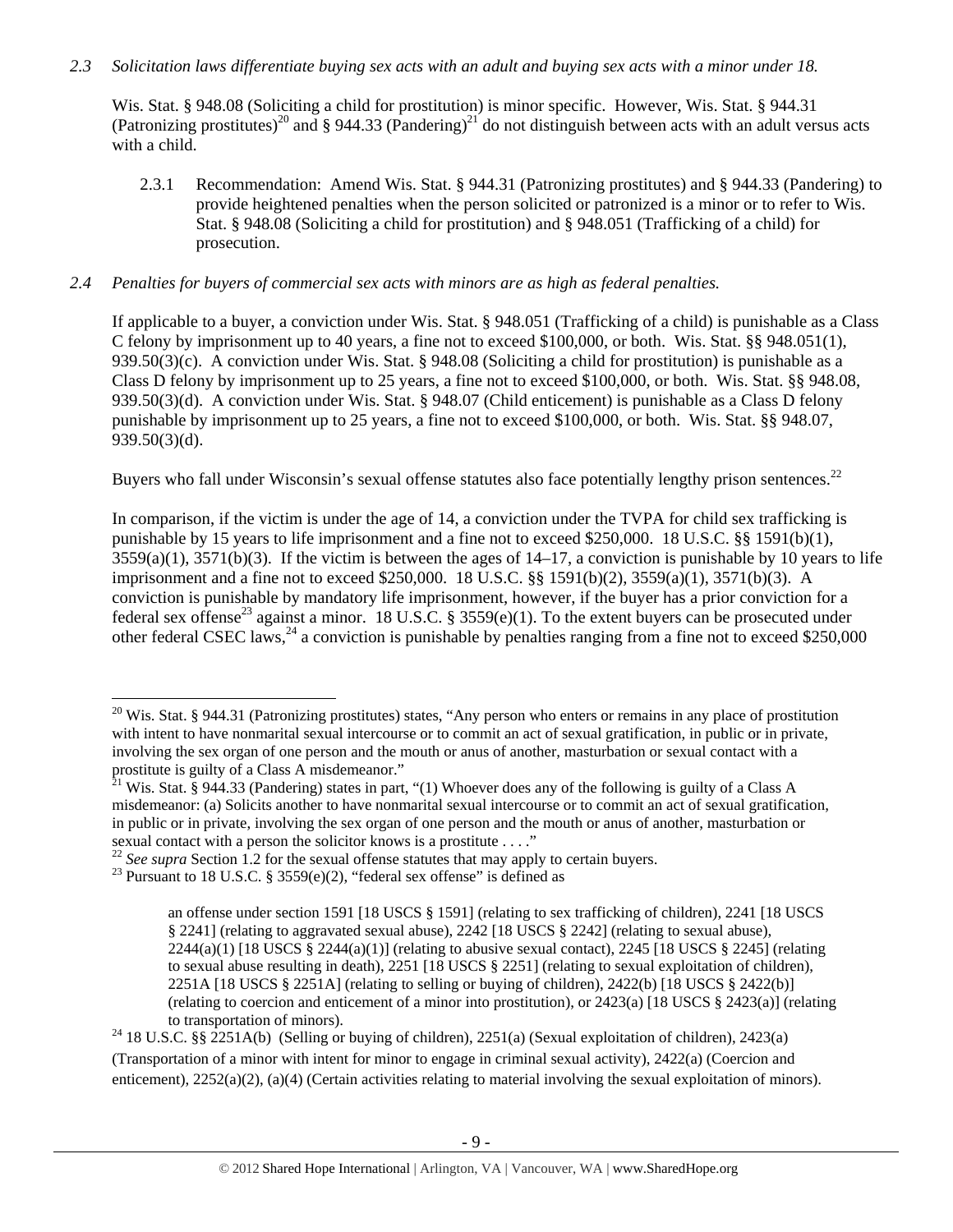to life imprisonment and a fine not to exceed \$250,000.<sup>25</sup>

*2.5 Using the Internet to lure, entice, or purchase, or attempt to lure, entice, or purchase commercial sex acts with a minor is a separate crime or results in an enhanced penalty for buyers.* 

Wisconsin criminalizes use of the Internet to lure or entice a minor to engage in sex acts under Wis. Stat. § 948.075 (Use of a computer to facilitate a child sex crime); however, Wis. Stat. § 948.075 does not refer specifically to a commercial sexual arrangement. Wis. Stat. § 948.075(1r) states, "Whoever uses a computerized communication system to communicate with an individual who the actor believes or has reason to believe has not attained the age of 16 years with intent to have sexual contact or sexual intercourse with the individual in violation of s. 948.02 (1) or (2) [Sexual assault of a child] is guilty of a Class C felony." Additionally, to obtain a conviction under Wis. Stat. § 948.075(1r), subsection (3) states "[p]roof that the actor did an act, other than use a computerized communication system to communicate with the individual, to effect the actor's intent under sub. (1r) shall be necessary to prove that intent." Additionally, pursuant to subsection (2), "This section does not apply if, at the time of the communication, the actor reasonably believed that the age of the person to whom the communication was sent was no more than 24 months less than the age of the actor." Wis. Stat. § 948.075(2).

A conviction under Wis. Stat. § 948.075 is punishable as a Class C felony punishable by imprisonment up to 40 years, a fine not to exceed \$100,000, or both. Wis. Stat. §§ 948.075(1r), 939.50(3)(c). For offenders 18 and older, Wis. Stat. § 939.617(1) (Minimum sentence for certain child sex offenses) requires imposition of a bifurcated sentence with a minimum prison sentence of 5 years for conviction under Wis. Stat. § 948.075. The court may impose a lesser sentence "only if the court finds that the best interests of the community will be served and the public will not be harmed and if the court places its reasons on the record." Wis. Stat. § 939.617(2).

2.5.1 Recommendation: Amend Wis. Stat. § 948.075 to prohibit use of the Internet to commit or attempt to commit a violation of Wis. Stat. 948.051 (Trafficking of a child) or § 948.08 (Soliciting a child for prostitution) and raise the age of a minor victim to under 18.

## *2.6 No age mistake defense is permitted for a buyer of commercial sex acts with any minor under 18.*

Wis. Stat. § 948.051 (Trafficking of a child), § 948.08 (Soliciting a child for prostitution), and § 948.07 (Child enticement) are silent on the availability of a defense based on age mistake. However, Wis. Stat. § 948.075 (Use of a computer to facilitate a child sex crime) "does not apply if, at the time of the communication, the actor reasonably believed that the age of the person to whom the communication was sent was no more than 24 months less than the age of the actor." Wis. Stat. § 948.075(2). Similarly, Wis. Stat. § 948.05(3) (Sexual exploitation of a child), which is applicable to traffickers rather than buyers, states, "It is an affirmative defense to prosecution for violation of sub. (1)(a) or (b) or (2) if the defendant had reasonable cause to believe that the child had attained the age of 18 years. A defendant who raises this affirmative defense has the burden of proving this defense by a preponderance of the evidence."

Even under criminal offense statutes that do not specifically provide a mistake of age defense, Wis. Stat. § 939.43(2) (Mistake) provides that "[a] mistake as to the age of a minor or as to the existence or constitutionality of the section under which the actor is prosecuted or the scope or meaning of the terms used in

<sup>25</sup> 18 U.S.C. §§ 2251A(b) (conviction punishable by imprisonment for 30 years to life and a fine), 2251(e) (conviction punishable by imprisonment for 15–30 years and a fine), 2423(a) (conviction punishable by imprisonment for 10 years to life and a fine), 2422(a) (conviction punishable by a fine, imprisonment up to 20 years, or both),  $2252(a)(2)$ , (4) (stating that a conviction under subsection (a)(2) is punishable by imprisonment for 5–20 years and a fine, while a conviction under subsection (a)(4) is punishable by imprisonment up to 10 years, a fine, or both); *see also* 18 U.S.C §§ 3559(a)(1) (classifying all of the above listed offenses as felonies), 3571(b)(3) (providing a fine up to \$250,000 for any felony conviction).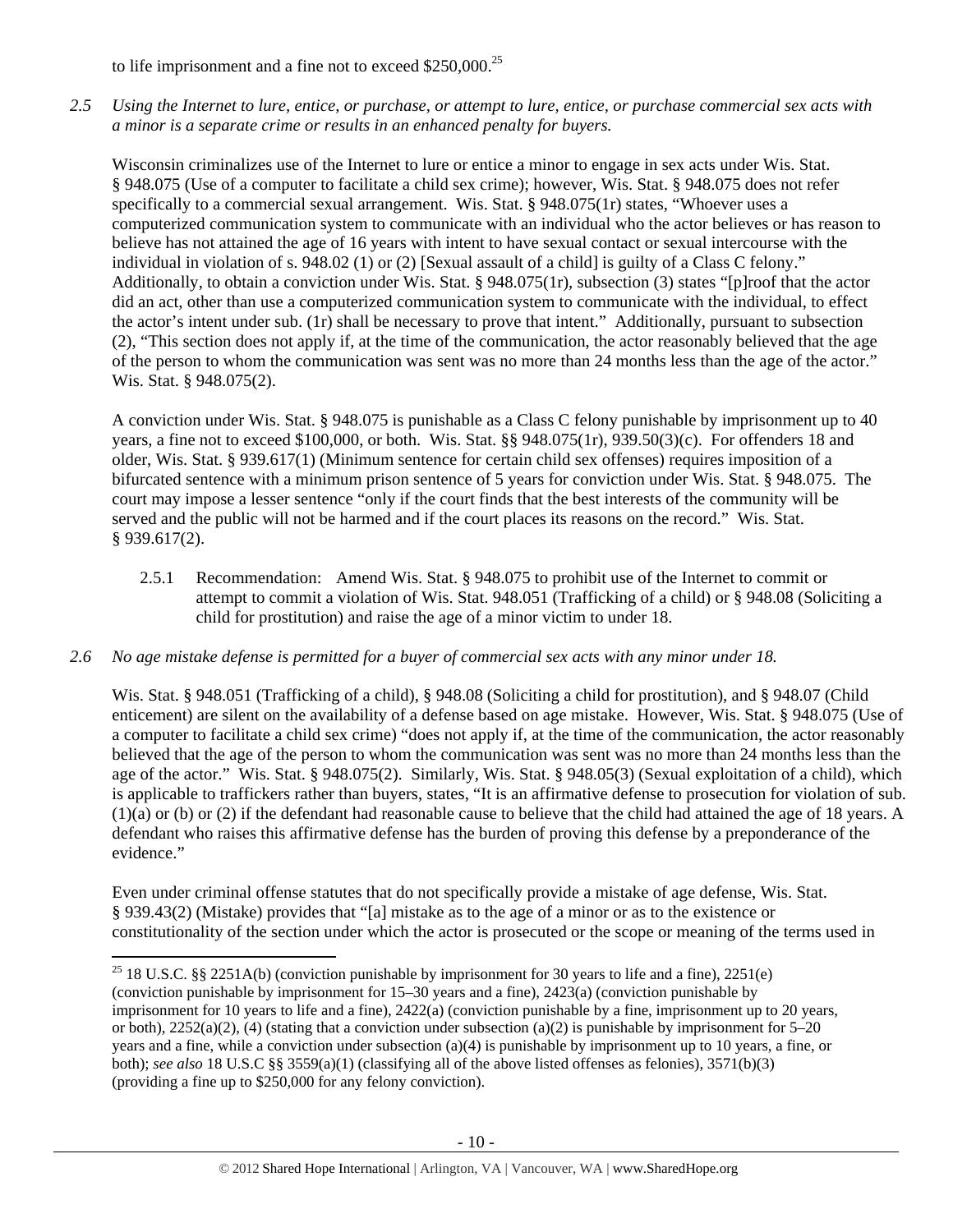that section is not a defense." Wis. Stat. § 939.23(6) (Criminal intent) similarly provides that "[c]riminal intent does not require proof of knowledge of the age of a minor even though age is a material element in the crime in question."

- 2.6.1 Recommendation: Amend Wis. Stat. § 948.075 (Use of a computer to facilitate a child sex crime) and § 948.05 (Sexual exploitation of a child) to eliminate the mistake of age defense in cases involving trafficking of minors for commercial sexual exploitation.
- *2.7 Base penalties for buying sex acts with a minor under 18 are sufficiently high and not reduced for older minors.*

Wis. Stat. § 948.051 (Trafficking of a child) § 948.08 (Soliciting a child for prostitution), and § 948.07 (Child enticement) do not stagger penalties based on the minor victim's age, protecting all minors equally.

*2.8 Financial penalties for buyers of commercial sex acts with minors are sufficiently high to make it difficult for buyers to hide the crime.* 

If Wis. Stat. § 948.051 (Trafficking of a child) applies to buyers, a fine of \$100,000 may be imposed. Wis. Stat. §§ 948.051(1), 939.50(3)(c). Buyers also face possible \$100,000 fines for convictions under Wis. Stat. § 948.08 (Soliciting a child for prostitution), § 948.07 (Child enticement), § 948.02(2) (Sexual assault of a child in the second degree), or § 948.075 (Use of a computer to facilitate a child sex crime). Wis. Stat. §§ 948.08, 948.05(2p)(a), 948.07, 948.02, 948.025, 948.075, 939.50(3)(c), (d). A \$10,000 fine may be assessed for convictions under Wis. Stat. § 948.09 (Sexual intercourse with a child age 16 or older). Wis. Stat. §§ 948.09, 939.51(3)(a).

Wisconsin's generally applicable forfeiture provision<sup>26</sup> does not apply to buyers. Wis. Stat. § 973.075(1)(a) states, "The following are subject to seizure and forfeiture under ss. 973.075 to 973.077: (a) All property, real or personal, including money, directly or indirectly derived from or realized through the commission of any crime." However, Wis. Stat. § 973.075(1)(b)(1m)(a), (c) provides specifically for the criminal forfeiture of vehicles used "[t]o transport any property or weapon used or to be used or received in the commission of any felony," or "[i]n the commission of a crime in violation of s. 944.30 [Prostitution], 944.31 [Patronizing prostitutes], 944.32 [Soliciting prostitutes], 944.33 [Pandering] or 944.34 [Keeping place of prostitution]."

Pursuant to Wis. Stat. § 973.075(2) "A law enforcement officer may seize property subject to this section upon process issued by any court of record having jurisdiction over the property." Seizure without process is permissible under certain enumerated circumstances, but is never permissible for seizure of vehicles used in the commission of a violation of s. 944.30[Prostitution], 944.31 [Patronizing prostitutes], 944.32 [Soliciting prostitutes], 944.33 [Pandering] or 944.34 [Keeping a place of prostitution]. Wis. Stat. §973.075(2). Distribution of forfeited property is governed by Wis. Stat. § 973.075(4), which states,

[T]he agency seizing the property may sell the property that is not required by law to be destroyed or transferred to another agency. The agency may retain any vehicle for official use or sell the vehicle. The agency seizing the property may deduct 50% of the amount received for administrative expenses of seizure, maintenance of custody, advertising and court costs and the costs of investigation and prosecution reasonably incurred. The remainder shall be deposited in the school fund as the proceeds of the forfeiture. If the property forfeited under ss 973.075 to 973.077 is money, all the money shall be deposited in the school fund.

 Buyers are subject to mandatory restitution orders under Wis. Stat. § 973.20(1r) (Restitution), which provides in part,

 <sup>26</sup> For additional information on asset forfeiture laws and procedures, see http://www.sharedhope.org/wpcontent/uploads/2012/11/SHIStateAssetForfeitureLawsChart.pdf.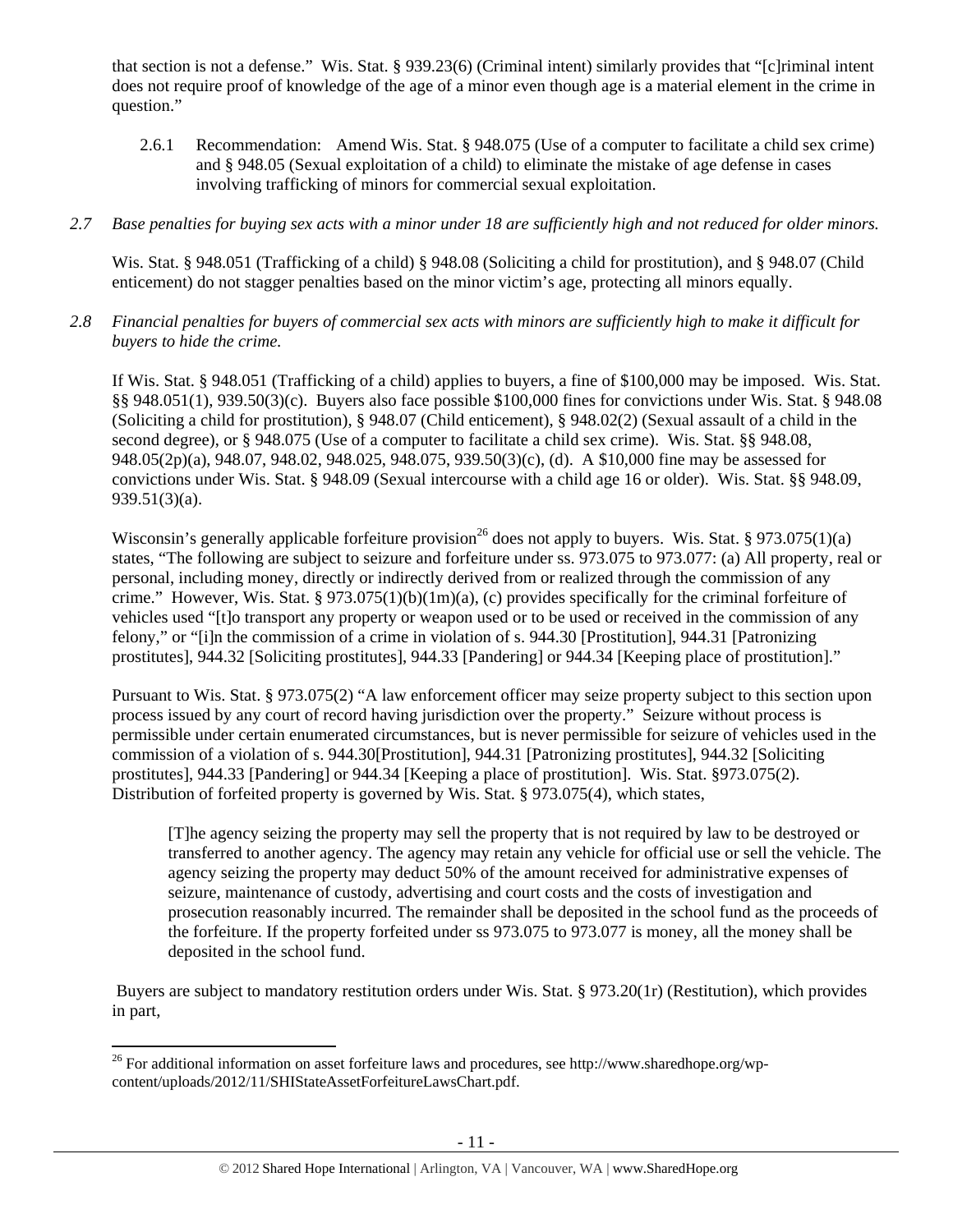"When imposing sentence or ordering probation for any crime, other than a crime involving conduct that constitutes domestic abuse under s.  $813.12(1)(am)$  or  $968.075(1)(a)$ , for which the defendant was convicted, the court, in addition to any other penalty authorized by law, shall order the defendant to make full or partial restitution under this section to any victim of a crime considered at sentencing or, if the victim is deceased, to his or her estate, unless the court finds substantial reason not to do so and states the reason on the record."<sup>27</sup>

Subsection (3)(a) states, "If a crime considered at sentencing resulted in bodily injury, the restitution order may require that the defendant do one or more" of the things listed in the statute, including "(a) Pay an amount equal to the cost of necessary medical and related professional services and devices relating to physical, psychiatric and psychological care and treatment." In addition, subsection (4m) specifically provides restitution to minor victims of trafficking and states,

If the defendant violated s. 940.225 [Sexual assault], 948.02 [Sexual assault of a child], 948.025 [Engaging in repeated acts of sexual assault of the same child], 948.05 [Sexual exploitation of a child], 948.051 [Trafficking of a child], 948.06 [Incest with a child], 948.07 [Child enticement], 948.08 [Soliciting a child for prostitution], or 948.085 [Sexual assault of a child placed in substitute care], or s. 940.302 (2) [Human trafficking], if the court finds that the crime was sexually motivated, as defined in s. 980.01(5),<sup>28</sup> and sub. (3)(a) does not apply, the restitution order may require that the defendant pay an amount, not to exceed 10,000, equal to the cost of necessary professional services relating to psychiatric and psychological care and treatment. The 10,000 limit under this subsection does not apply to the amount of any restitution ordered under sub. (3) or (5) for the cost of necessary professional services relating to psychiatric and psychological care and treatment.

Finally, if the child sex trafficking statute applies to buyers, Wis. Stat. 973.20(4o) states,

If the defendant violated s. 940.302 (2) [Human trafficking] or 948.051 [Trafficking of a child], and sub. (2) or (3) does not apply, the restitution order may require that the defendant pay an amount equal to any of the following:

- (a) The costs of necessary transportation, housing, and child care for the victim.
- (b) The greater of the following:
	- 1. The gross income gained by the defendant due to the services of the victim.
	- 2. The value of the victim's services as provided under the state minimum wage.

(c) Any expenses incurred by the victim if relocation for personal safety is determined to be necessary by the district attorney.

(d) The costs of relocating the victim to his or her city, state, or country of origin.

- 2.8.1 Recommendation: Amend Wis. Stat. § 973.075(1)(a) to include asset forfeiture of a defendant's property used in, derived from, or otherwise related to, commission of sex trafficking of a minor.
- *2.9 Buying and possessing child pornography carries penalties as high as similar federal offenses.*

Wis. Stat. § 948.12(1m)<sup>29</sup> (Possession of child pornography) states,

 $^{27}$  See infra, section 5.10 for full discussion of these restitution provisions.

<sup>&</sup>lt;sup>28</sup> Wis. Stat. § 980.01(5) states that "'[s]exually motivated' means that one of the purposes for an act is for the actors sexual arousal or gratification or for the sexual humiliation or degradation of the victim."

 $29$  The text of Wis. Stat. § 948.12 included here and elsewhere in this report includes amendments made by the passage of Senate Bill 536, 2011 Reg. Sess. (Wis. 2012) (effective April 24, 2012).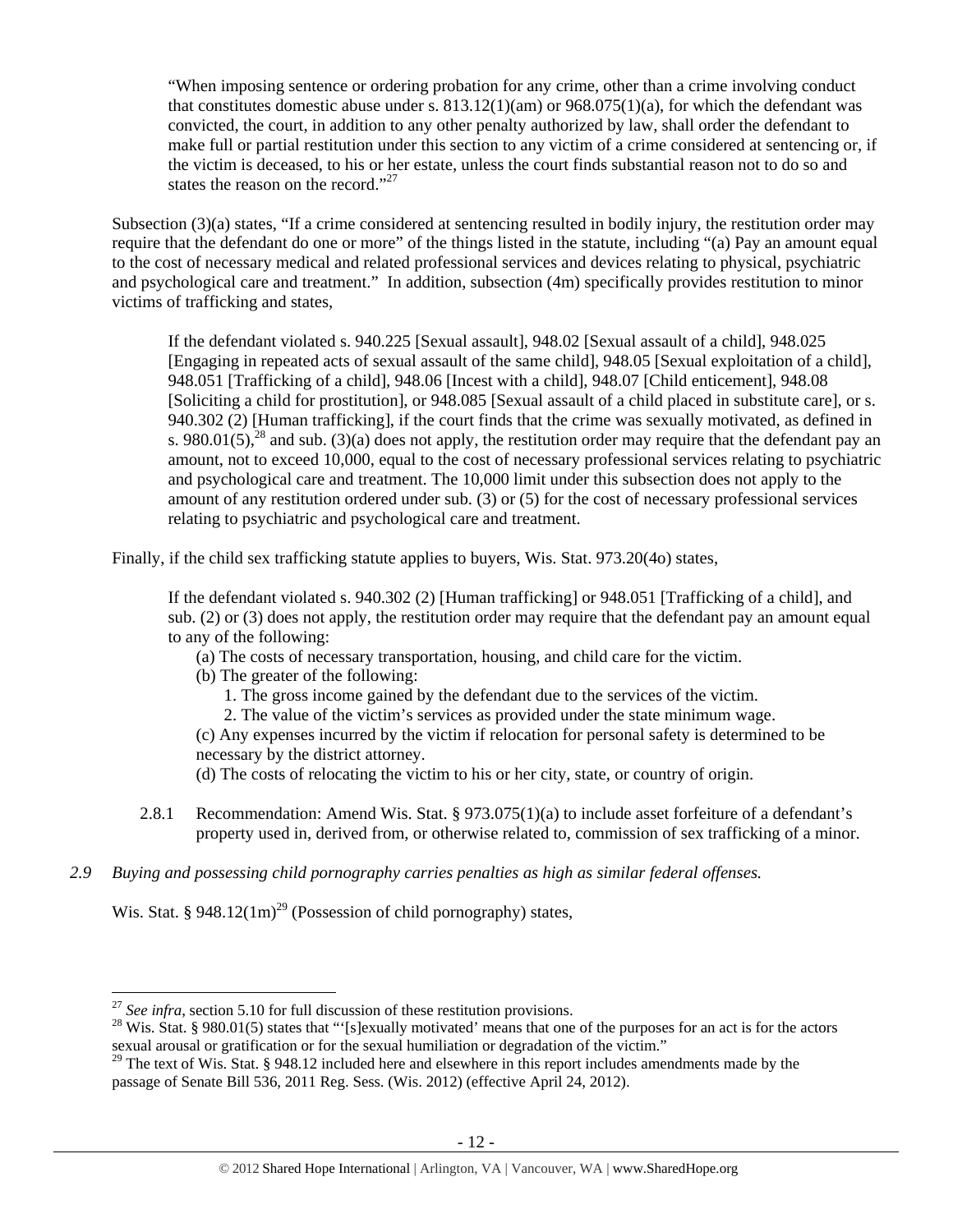Whoever possesses, or accesses in any way with the intent to view, any undeveloped film, photographic negative, photograph, motion picture, videotape, or other recording of a child engaged in sexually explicit conduct under all of the following circumstances penalized under sub. (3):

(a) The person knows that he or she possesses or has accessed the material.

(b) The person knows, or reasonably should know, that the material that is possessed or accessed contains depictions of sexually explicit conduct.

(c) The person knows or reasonably should know that the child depicted in the material who is engaged in sexually explicit conduct has not attained the age of 18 years.

In addition, pursuant to Wis. Stat. § 948.12(2m) (Possession of child pornography),

Whoever exhibits<sup>30</sup> or plays a recording of a child engaged in sexually explicit conduct, if all of the following apply, may be penalized under sub. (3):

(a) The person knows that he or she has exhibited or played the recording.

(b) Before the person exhibited or played the recording, he or she knew the character and content of the sexually explicit conduct.

(c) Before the person exhibited or played the recording, he or she knew or reasonably should have known that the child engaged in sexually explicit conduct had not attained the age of 18 years."

Both of the above crimes are Class D felonies punishable by imprisonment up to 25 years, a fine not to exceed \$100,000, or both, unless the defendant is under 18, in which case they are Class I felonies punishable by imprisonment up to  $3\frac{1}{2}$  years, a fine not to exceed \$10,000, or both. Wis. Stat. §§ 948.12(3)(a), (b), 939.50(3)(d), (i).

Wis. Stat. § 973.042(2) (Child pornography surcharge) provides, "If a court imposes a sentence or places a person on probation for a crime under s. 948.05 [Sexual exploitation of a child] or 948.12 [Possession of child pornography] and the person was at least 18 years of age when the crime was committed, the court shall impose a child pornography surcharge of \$500 for each image or each copy of an image<sup>31</sup> associated with the crime. The court shall determine the number of images or copies of images associated with the crime by a preponderance of the evidence and without a jury."

In comparison, a federal conviction for possession of child pornography<sup>32</sup> is generally punishable by imprisonment for 5–20 years and a fine not to exceed \$250,000.<sup>33</sup> Subsequent convictions, however, are punishable by imprisonment up to 40 years and a fine not to exceed  $$250,000$ .<sup>34</sup>

<sup>&</sup>lt;sup>30</sup> "Exhibit,' with respect to a recording of an image that is not viewable in its recorded form, means to convert the recording of the image into a form in which the image may be viewed." Wis. Stat. § 948.01(1d).

<sup>&</sup>lt;sup>31</sup> "In this section, 'image' includes a video recording, a visual representation, a positive or negative image on exposed film, and data representing a visual image." Wis. Stat. § 973.042(1).<br><sup>32</sup> 18 U.S.C. §§ 2252(a)(2), (a)(4) (Certain activities relating to material involving the sexual exploitation of minors),

 $2252A(a)(2)$ –(3) (Certain activities relating to material constituting or containing child pornography), 1466A(a), (b) (Obscene visual representations of the sexual abuse of children).

<sup>&</sup>lt;sup>33</sup> 18 U.S.C. §§ 2252(b) (stating that a conviction under subsection (a)(2) is punishable by imprisonment for 5–20 years and a fine, while a conviction under subsection (a)(4) is punishable by imprisonment up to 10 years, a fine, or both), 2252A(b)(1) (a conviction is punishable by imprisonment for 5–20 years and a fine), 1466A(a), (b) (stating that a conviction under subsection (a) is "subject to the penalties provided in section  $2252A(b)(1)$ ," imprisonment for 5–20 years and a fine, while a conviction under subsection (b) is "subject to the penalties provided in section 2252A(b)(2)," imprisonment up to 10 years, a fine, or both); *see also* 18 U.S.C §§ 3559(a)(1) (classifying all of the above listed offenses as felonies), 3571(b)(3) (providing a fine up to \$250,000 for any felony conviction).

 $34$  18 U.S.C. §§ 2252(b) (stating if a person has a prior conviction under subsection (a)(2), or a list of other statutes, a conviction is punishable by a fine and imprisonment for 15–40 years, but if a person has a prior conviction under subsection (a)(4), or a list of other statutes, a conviction is punishable by a fine and imprisonment for  $10-20$  years),  $2252A(b)(1)$  (stating if a person has a prior conviction under subsection (a)(2), (a)(3), or a list of other statutes, a conviction is punishable by a fine and imprisonment for  $15-40$  years),  $1466A(a)$ , (b) (stating that the penalty scheme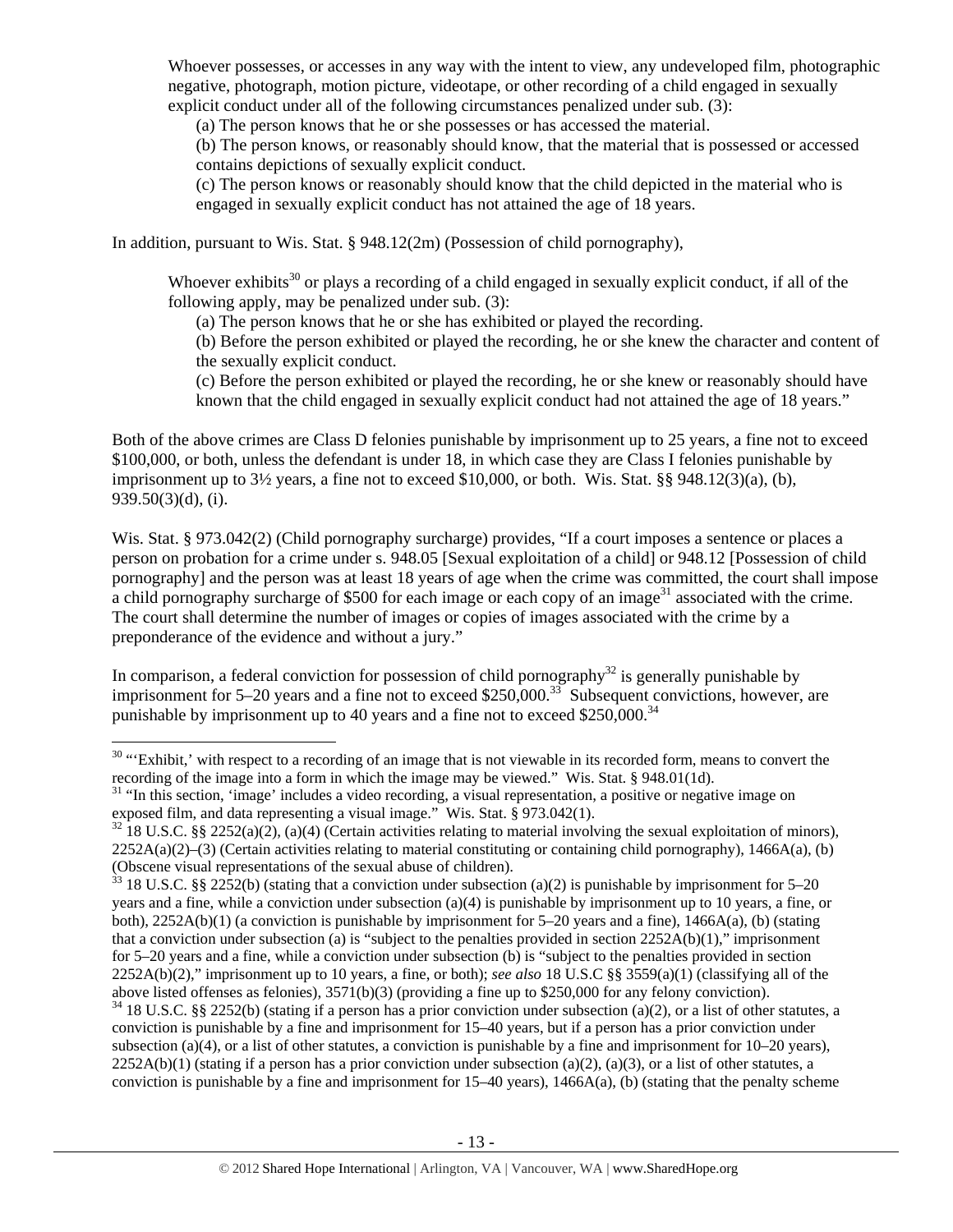2.9.1 Recommendation: Amend Wis. Stat. § 948.12 to include the offense of purchasing child pornography and to make the penalties equivalent to those for convictions under Wis. Stat. § 948.051 (Trafficking of a child).

## *2.10 Convicted buyers of commercial sex acts with minors and child pornography are required to register as sex offenders.*

Wis. Stat. § 301.45 (Sex offender registration) sets out the circumstances under which sex offenders must register. Pursuant to Wis. Stat. §  $301.45(1g)(a)$ , with certain exceptions, "[A] person shall comply with the reporting requirements under this section if he or she . . . [i]s convicted or adjudicated delinquent on or after December 25, 1993, for a sex offense." The definition of "sex offense" in Wis. Stat. § 301.45(1d)(b), includes "a violation, or the solicitation, conspiracy, or attempt to commit a violation" of, among other things, Wis. Stat. § 948.02(1) or (2) (Sexual assault of a child), § 948.051 (Trafficking of a child), § 948.07(1)–(4) (Child enticement), § 948.075 (Use of a computer to facilitate a child sex crime), § 948.08 (Soliciting a child for prostitution), and § 948.12 (Possession of child pornography). However, pursuant to subsection (1m)(a),

A person is not required to comply with the reporting requirements under this section if all of the following apply:

1. The person meets the criteria under sub. (1g) (a) to (dd) based on any violation, or on the solicitation, conspiracy or attempt to commit any violation, of s. 948.02 (1) or (2) [Sexual assault of a child], 948.025, or 948.085 (2).

1g. The violation, or the solicitation, conspiracy or attempt to commit the violation, of s. 948.02 (1) or (2), 948.025, or 948.085 (2) did not involve sexual intercourse, as defined in s. 948.01 (6), either by the use or threat of force or violence or with a victim under the age of 12 years.

2. At the time of the violation, or of the solicitation, conspiracy or attempt to commit the violation, of s. 948.02 (1) or (2), 948.025, or 948.085 (2), the person had not attained the age of 19 years and was not more than 4 years older or not more than 4 years younger than the child.

3. It is not necessary, in the interest of public protection, to require the person to comply with the reporting requirements under this section.

Furthermore, Wis. Stat. § 939.615(2)(a) (Lifetime supervision of serious sex offenders) states in part that, unless the individual has already been placed on lifetime supervision that has not been terminated, "if a person is convicted of a serious sex offense . . . the court may, in addition to sentencing the person . . . place the person on lifetime supervision by the department . . . ." According to Wis. Stat. § 939.615(1)(b), "serious sex offenses" includes, among other things, violations of Wis. Stat. § 948.02 (Sexual assault of a child), § 948.051 (Trafficking of a child), § 948.07 (Child enticement), § 948.075 (Use of a computer to facilitate a child sex crime), § 948.08 (Soliciting a child for prostitution), and § 948.12 (Possession of child pornography).

for section 2252A(b) applies); *see also* 18 U.S.C. §§ 3559(a)(1) (classifying all of the above listed offenses as felonies), 3571(b)(3) (providing a fine up to \$250,000 for any felony conviction).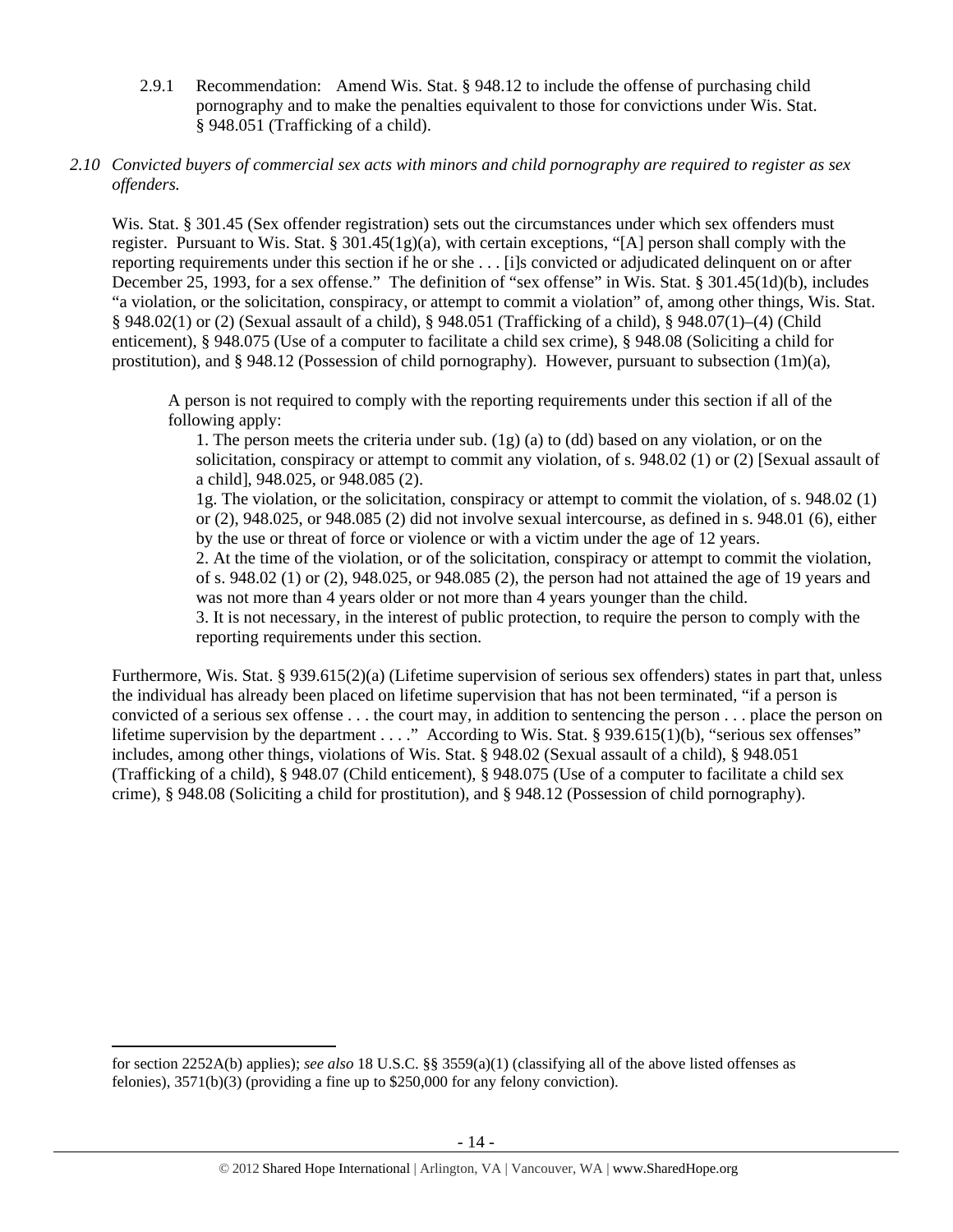#### **FRAMEWORK ISSUE 3: CRIMINAL PROVISIONS FOR TRAFFICKERS**

#### *Legal Components:*

- *3.1 Penalties for trafficking a child for sexual exploitation are as high as federal penalties.*
- *3.2 Creating and distributing child pornography carries penalties as high as similar federal offenses.*
- *3.3 Using the Internet to lure, entice, recruit or sell commercial sex acts with a minor is a separate crime or results in an enhanced penalty for traffickers.*
- *3.4 Financial penalties for traffickers, including asset forfeiture, are sufficiently high.*
- *3.5 Convicted traffickers are required to register as sex offenders.*
- *3.6 Laws relating to termination of parental rights for certain offenses include sex trafficking or commercial sexual exploitation of children (CSEC) offenses in order to remove the children of traffickers from their control and potential exploitation.*

*\_\_\_\_\_\_\_\_\_\_\_\_\_\_\_\_\_\_\_\_\_\_\_\_\_\_\_\_\_\_\_\_\_\_\_\_\_\_\_\_\_\_\_\_\_\_\_\_\_\_\_\_\_\_\_\_\_\_\_\_\_\_\_\_\_\_\_\_\_\_\_\_\_\_\_\_\_\_\_\_\_\_\_\_\_\_\_\_\_\_\_\_\_\_* 

## *Legal Analysis:*

*3.1 Penalties for trafficking a child for sexual exploitation are as high as federal penalties.* 

Wis. Stat. § 948.051(1) (Trafficking of a child) provides, "Whoever knowingly recruits, entices, provides, obtains, or harbors, or knowingly attempts to recruit, entice, provide, obtain, or harbor, any child for the purpose obtains, or narools, or knowingly attempts to recently embed by explicity explicit performance is guilty of a Class C of commercial sex acts, as defined in s. 940.302 (1) (a),  $^{35}$  or sexually explicit performance is gu felony." A Class C felony is punishable by imprisonment up to 40 years, a fine not to exceed \$100,000, or both. Wis. Stat. § 939.50(3)(c).

Convictions for violating Wis. Stat. § 948.08 (Soliciting a child for prostitution) or § 948.07 (Child enticement) are Class D felonies punishable by imprisonment up to 25 years, a fine not to exceed \$100,000, or both. Wis. Stat. §§ 948.08, 948.07, 939.50(3)(d).

In comparison, if the victim is under the age of 14, a conviction under the Trafficking Victims Protection Act  $(TVPA)<sup>36</sup>$  for child sex trafficking is punishable by 15 years to life imprisonment and a fine not to exceed \$250,000. 18 U.S.C. §§ 1591(b)(1), 3559(a)(1), 3571(b)(3). If the victim is between the ages of 14–17, a conviction is punishable by 10 years to life imprisonment and a fine not to exceed \$250,000. 18 U.S.C. §§ 1591(b)(2), 3559(a)(1), 3571(b)(3). A conviction is punishable by mandatory life imprisonment, however, if the trafficker has a prior conviction for a federal sex offense<sup>37</sup> against a minor.

*3.2 Creating and distributing child pornography carries penalties as high as similar federal offenses.* 

Wis. Stat. § 948.05 (Sexual exploitation of a child) states in part,

(1) Whoever does any of the following with knowledge of the character and content of the sexually explicit conduct involving the child may be penalized under sub. (2p):

(a) Employs, uses, persuades, induces, entices, or coerces any child to engage in sexually explicit conduct for the purpose of recording or displaying in any way the conduct.

(b) Records or displays in any way a child engaged in sexually explicit conduct.

(1m) Whoever produces, performs in, profits from, promotes, imports into the state, reproduces, advertises, sells, distributes, or possesses with intent to sell or distribute, any recording of a child

 $35$  See supra note 5.

<sup>35</sup> *See supra* note 5. 36 *See supra* note 14. 37 *See supra* note 23.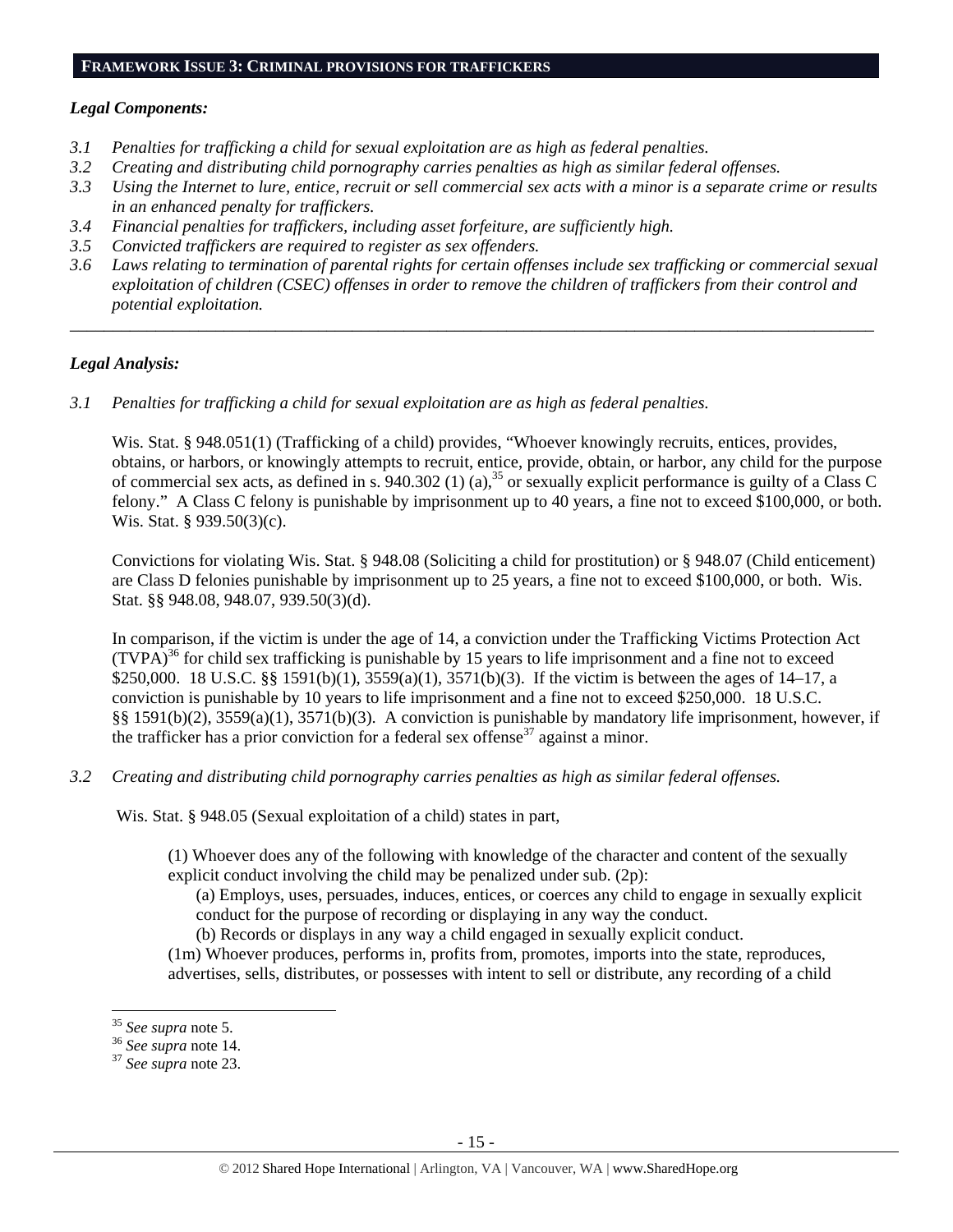engaging in sexually explicit conduct may be penalized under sub. (2p) if the person knows the character and content of the sexually explicit conduct involving the child and if the person knows or reasonably should know that the child engaging in the sexually explicit conduct has not attained the age of 18 years.

. . . .

A conviction is punishable as a Class C felony by imprisonment up to 40 years, a fine not to exceed \$100,000, or both. Wis. Stat. §§ 948.05(2p)(a), 939.50(3)(c). However, if the offender is under 18, it is a Class F felony punishable by imprisonment up to 12 ½ years, a fine not to exceed \$25,000, or both. Wis. Stat. §§ 948.05(2p)(b), 939.50(3)(f). Also, if the offender is 18 or older, "the court shall impose a bifurcated sentence" with a prison portion of no less than 5 years. If "the court finds that the best interests of the community will be served and the public will not be harmed" and "the person is no more than 48 months older than the child who is the victim of violation," a lesser sentence may be imposed. Wis. Stat.  $§$  939.617(1),(2).<sup>38</sup>

Wis. Stat. § 948.12(2m) (Possession of child pornography) states,

Whoever exhibits<sup>39</sup> or plays a recording of a child engaged in sexually explicit conduct, if all of the following apply, may be penalized under sub. (3):

(a) The person knows that he or she has exhibited or played the recording.

(b) Before the person exhibited or played the recording, he or she knew the character and content of the sexually explicit conduct.

(c) Before the person exhibited or played the recording, he or she knew or reasonably should have known that the child engaged in sexually explicit conduct had not attained the age of 18 years.

A defendant convicted under Wis. Stat. § 948.12(2m) is guilty of a Class D felony punishable by imprisonment up to 25 years, a fine not to exceed \$100,000, or both, unless the defendant is under 18, in which case he is guilty of a Class I felony punishable by imprisonment up to 3 ½ years, a fine not to exceed \$10,000, or both. Wis. Stat. §§ 948.12(3)(a), (b), 939.50(3)(d), (i).

In comparison, if the victim is under the age of 14, a conviction under the TVPA for child sex trafficking is punishable by 15 years to life imprisonment and a fine not to exceed \$250,000. 18 U.S.C. §§ 1591(b)(1),  $3559(a)(1)$ ,  $3571(b)(3)$ . If the victim is between the ages of  $14-17$ , a conviction is punishable by 10 years to life imprisonment and a fine not to exceed \$250,000. 18 U.S.C. §§ 1591(b)(2), 3559(a)(1), 3571(b)(3). A conviction is punishable by mandatory life imprisonment, however, if the trafficker has a prior conviction for a federal sex offense<sup>40</sup> against a minor. Additionally, a federal conviction for distribution of child pornography<sup>41</sup> is generally punishable by imprisonment for  $5-20$  years and a fine not to exceed \$250,000.<sup>42</sup> Subsequent convictions, however, are punishable by imprisonment up to 40 years and a fine not to exceed \$250,000.<sup>43</sup>

<sup>43</sup> 18 U.S.C. §§ 2252(b) (stating if a person has a prior conviction under subsection (a)(1), (a)(2), or (a)(3) or a list of other statutes, a conviction is punishable by a fine and imprisonment for 15–40 years), 2252A(b)(1) (stating if a

<sup>38</sup> *See supra* note 8.

<sup>&</sup>lt;sup>40</sup> See supra note 23.<br><sup>41</sup> 18 U.S.C. §§ 2252(a)(1), (a)(2), (a)(3) (Certain activities relating to material involving the sexual exploitation of minors),  $2252A(a)(2)$ ,  $(a)(3)$  (Certain activities relating to material constituting or containing child pornography), 1466A(a) (Obscene visual representations of the sexual abuse of children).<br><sup>42</sup> 18 U.S.C. §§ 2252(b) (stating that a conviction under subsection (a)(1), (a)(2), or (a)(3) is punishable by

imprisonment for 5–20 years and a fine), 2252A(b)(1) (a conviction is punishable by imprisonment for 5–20 years and a fine), 1466A(a), (b) (stating that a conviction under subsection (a) is "subject to the penalties provided in section 2252A(b)(1)," imprisonment for 5–20 years and a fine, while a conviction under subsection (b) is "subject to the penalties provided in section 2252A(b)(2)," imprisonment up to 10 years, a fine, or both); *see also* 18 U.S.C §§ 3559(a)(1) (classifying all of the above listed offenses as felonies),  $3571(b)(3)$  (providing a fine up to \$250,000 for any felony conviction).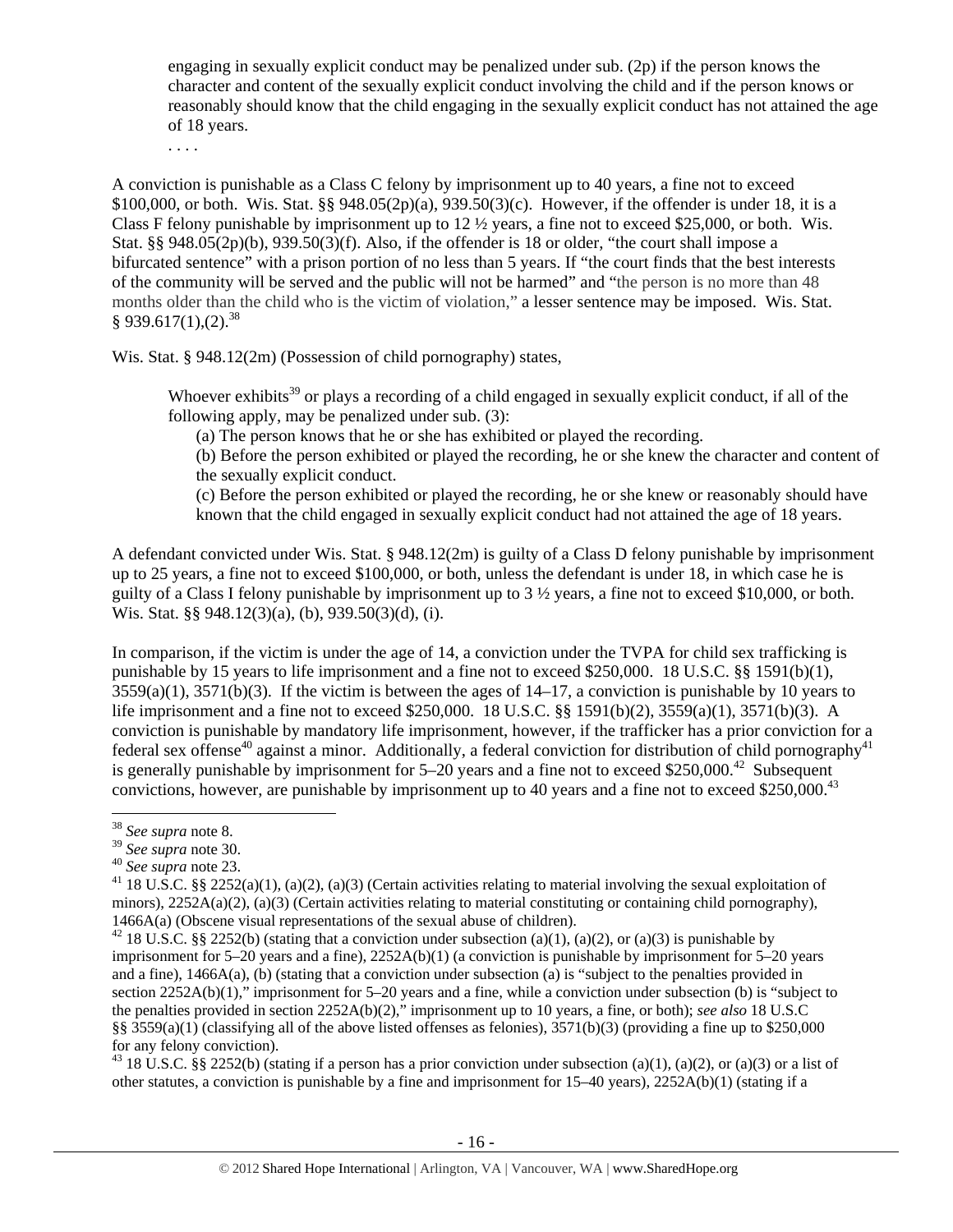*3.3 Using the Internet to lure, entice, recruit or sell commercial sex acts with a minor is a separate crime or results in an enhanced penalty for traffickers.* 

Wisconsin's law criminalizing use of the Internet to lure or entice a minor to engage in sex acts, Wis. Stat. § 948.075 (Use of a computer to facilitate a child sex crime), does not refer expressly to a commercial arrangement. Also, the statute requires the defendant to lure the child "with intent to have sexual contact or sexual intercourse with the individual in violation of 948.02 (1) or (2)." Therefore, it seems unlikely that traffickers would be prosecuted under this provision. Wis. Stat. § 948.075(1r) states, "Whoever uses a computerized communication system to communicate with an individual who the actor believes or has reason to believe has not attained the age of 16 years with intent to have sexual contact or sexual intercourse with the individual in violation of s. 948.02 (1) or (2) [Sexual assault of a child] is guilty of a Class C felony." Additionally, under subsection (3), "[p]roof that the actor did an act, other than use a computerized communication system to communicate with the individual, to effect the actor's intent under sub. (1r) shall be necessary to prove that intent."

3.3.1 Recommendation: Amend Wis. Stat. § 948.075 (Use of a computer to facilitate a child sex crime) to include use of the Internet for the purpose of violating Wis. Stat. § 948.051 (Trafficking of a child) to ensure application of Wis. Stat. § 948.075 to traffickers.

## *3.4 Financial penalties for traffickers, including asset forfeiture, are sufficiently high.*

A trafficker convicted under Wis. Stat. § 948.051 (Trafficking of a child) may face a fine of \$100,000. Wis. Stat. § 948.051(1), 939.50(3)(c). Traffickers may also face \$100,000 fines for convictions under Wis. Stat. § 948.08 (Soliciting a child for prostitution), § 948.05 (Sexual exploitation of a child), and § 948.07 (Child enticement). Wis. Stat. §§ 948.08, 948.05(2p)(a), 948.07, 939.50(3)(c), (d).

Criminal forfeiture of a trafficker's assets may be required, at the discretion of the court, under Wis. Stat. § 973.075 (Forfeiture of property derived from crime and certain vehicles), which provides for forfeiture of "[a]ll property, real or personal, including money, directly or indirectly derived from or realized through the commission of any crime," and any vehicles used, among other purposes, "[t]o transport any property or weapon used or to be used or received in the commission of any felony" or used "[i]n the commission of a crime in violation of s. 944.30 [Prostitution], 944.31 [Patronizing prostitutes], 944.32 [Soliciting prostitutes], 944.33 [Pandering] or 944.34 [Keeping place of prostitution]." Wis. Stat. § 973.075(1)(a), (b)(1m)(a), (c).

Pursuant to Wis. Stat. §973.075(2) "A law enforcement officer may seize property subject to this section upon process issued by any court of record having jurisdiction over the property." Seizure without process is permissible under certain enumerated circumstances, but is never permissible for vehicles used in the commission of a violation of s. 944.30[Prostitution], 944.31 [Patronizing prostitutes], 944.32 [Soliciting prostitutes], 944.33 [Pandering] or 944.34 [Keeping a place of prostitution]. Wis. Stat. §973.075(2). Distribution of forfeited property is governed by Wis. Stat. § 973.075(4), which states,

[T]he agency seizing the property may sell the property that is not required by law to be destroyed or transferred to another agency. The agency may retain any vehicle for official use or sell the vehicle. The agency seizing the property may deduct 50% of the amount received for administrative expenses of seizure, maintenance of custody, advertising and court costs and the costs of investigation and prosecution reasonably incurred. The remainder shall be deposited in the school fund as the proceeds of

person has a prior conviction under subsection (a)(2), (a)(3), or a list of other statutes, a conviction is punishable by a fine and imprisonment for  $15-40$  years),  $1466A(a)$ , (b) (stating that the penalty scheme for section  $2252A(b)$ applies); *see also* 18 U.S.C §§ 3559(a)(1) (classifying all of the above listed offenses as felonies), 3571(b)(3) (providing a fine up to \$250,000 for any felony conviction).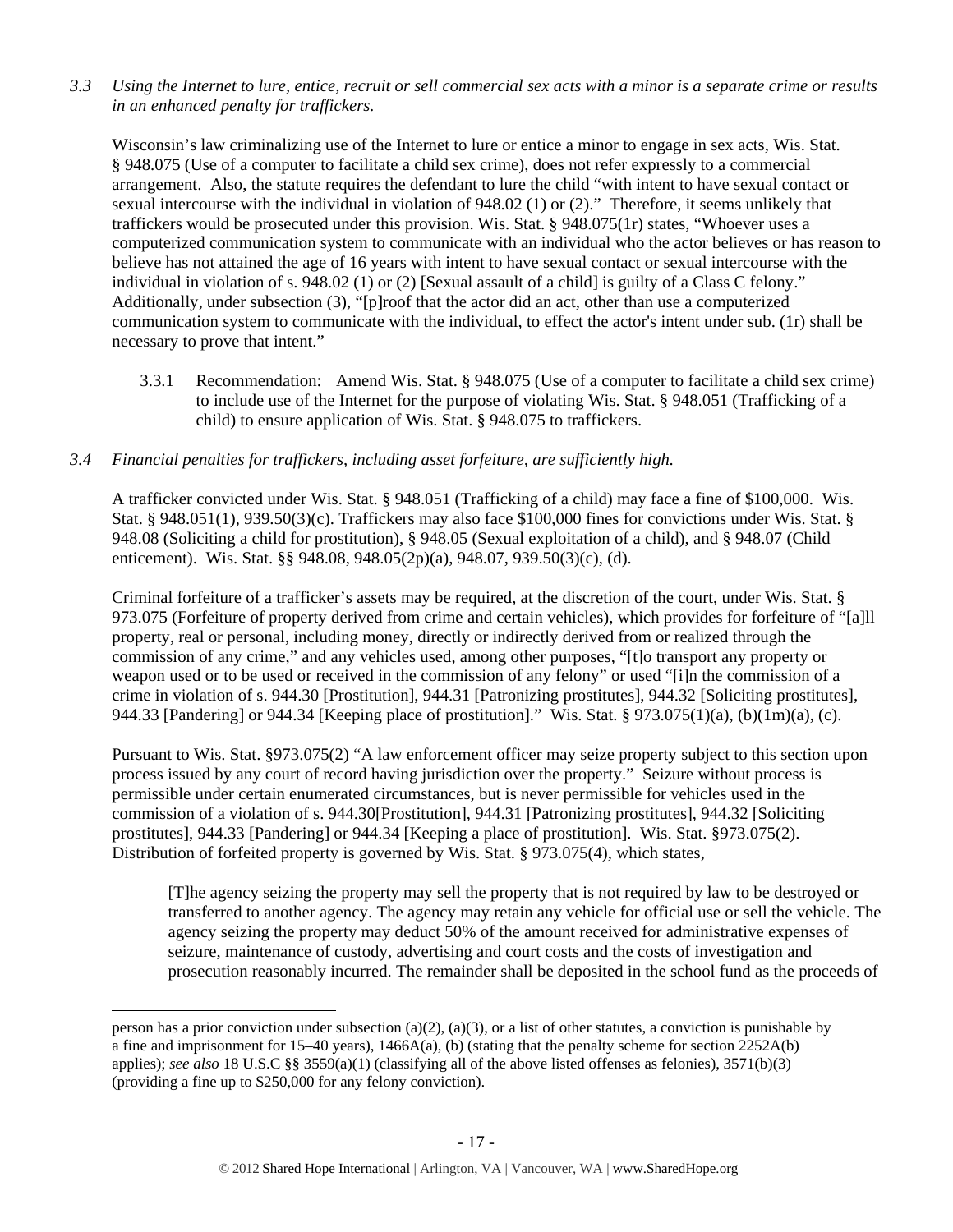the forfeiture. If the property forfeited under ss. 973.075 to 973.077 is money, all the money shall be deposited in the school fund.

 Traffickers are subject to mandatory restitution orders, pursuant to Wis. Stat. § 973.20(1r) (Restitution), which provides in part,

When imposing sentence or ordering probation for any crime, other than a crime involving conduct that constitutes domestic abuse under s.  $813.12$  (1) (am) or  $968.075$  (1) (a), for which the defendant was convicted, the court, in addition to any other penalty authorized by law, shall order the defendant to make full or partial restitution under this section to any victim of a crime considered at sentencing or, if the victim is deceased, to his or her estate, unless the court finds substantial reason not to do so and states the reason on the record.<sup>44</sup>

Subsection (3)(a) states, "If a crime considered at sentencing resulted in bodily injury, the restitution order may require that the defendant," among other things, "(a) Pay an amount equal to the cost of necessary medical and related professional services and devices relating to physical, psychiatric and psychological care and treatment." In addition, subsection (4m) specifically provides restitution to minor victims of trafficking and states,

If the defendant violated . . . 948.05 [Sexual exploitation of a child], 948.051 [Trafficking of a child] . . . 948.07 [Child enticement], 948.08 [Soliciting a child for prostitution] . . . and sub. (3) (a) does not apply, the restitution order may require that the defendant pay an amount, not to exceed \$10,000, equal to the cost of necessary professional services relating to psychiatric and psychological care and treatment. The \$10,000 limit under this subsection does not apply to the amount of any restitution ordered under sub. (3) or (5) for the cost of necessary professional services relating to psychiatric and psychological care and treatment.

Also, Wis. Stat. 973.20(4o) states,

If the defendant violated s. 940.302 (2) [Human trafficking] or 948.051 [Trafficking of a child], and sub. (2) or (3) does not apply, the restitution order may require that the defendant pay an amount equal to any of the following:

- (a) The costs of necessary transportation, housing, and child care for the victim.
- (b) The greater of the following:
	- 1. The gross income gained by the defendant due to the services of the victim.
	- 2. The value of the victims services as provided under the state minimum wage.

(c) Any expenses incurred by the victim if relocation for personal safety is determined to be necessary by the district attorney.

(d) The costs of relocating the victim to his or her city, state, or country of origin.

Wis. Stat. § 973.042(2) (Child pornography surcharge) provides, "If a court imposes a sentence or places a person on probation for a crime under s. 948.05 [Sexual exploitation of a child] or 948.12 [Possession of child pornography] and the person was at least 18 years of age when the crime was committed, the court shall impose a child pornography surcharge of \$500 for each image<sup>45</sup> or each copy of an image associated with the crime. The court shall determine the number of images or copies of images associated with the crime by a preponderance of the evidence and without a jury."

Lastly, traffickers who receive a sentence or probation are also subject to Wis. Stat. § 973.045(1) (Crime victim and witness assistance surcharge), which provides that a "crime victim and witness assistance surcharge" of \$67 for every "misdemeanor offense or count" and \$92 for every "felony offense or count" shall be imposed.

 <sup>44</sup> *See infra* section 5.10 for full discussion of these restitution provisions. 45 *See supra* note 31.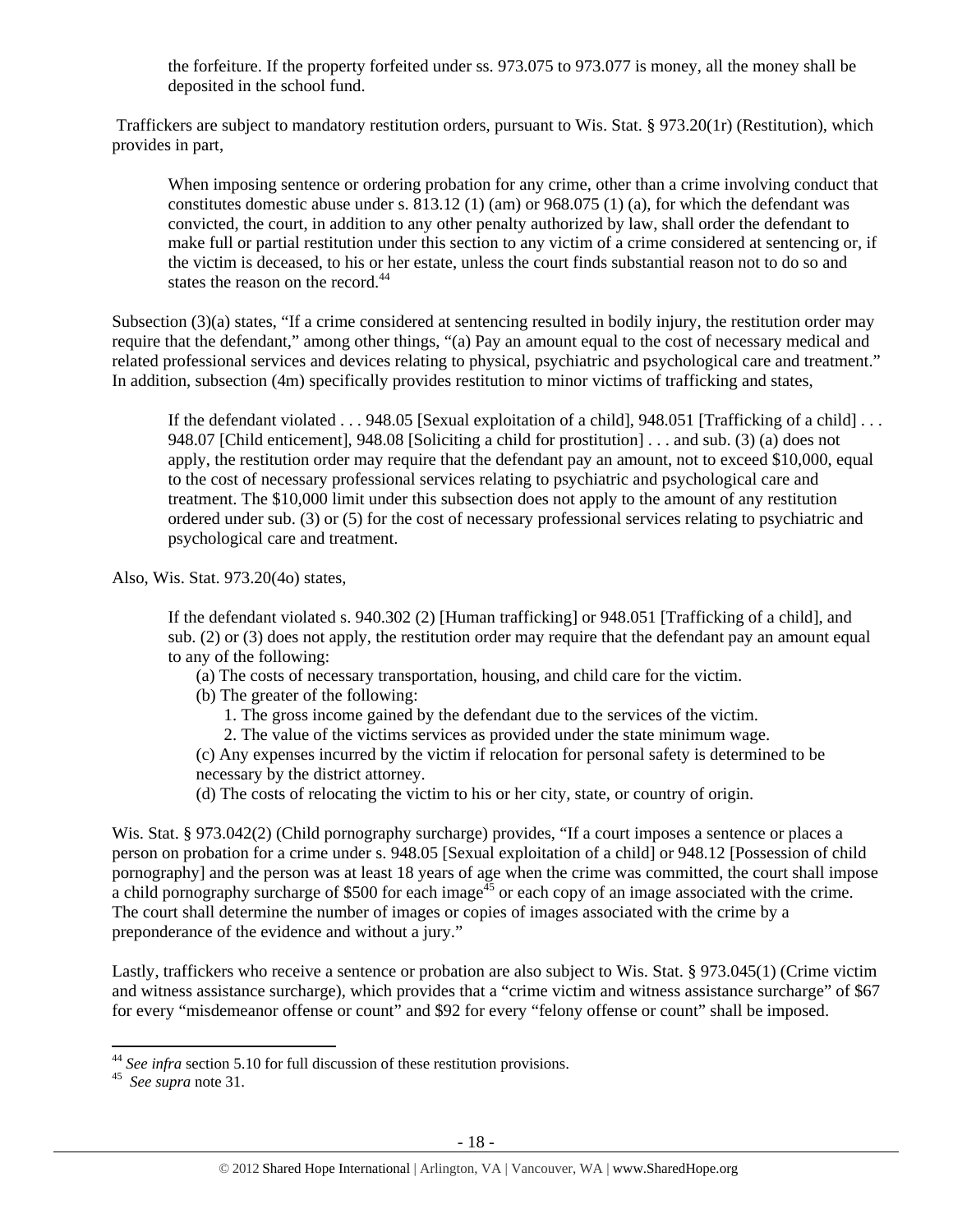## *3.5 Convicted traffickers are required to register as sex offenders.*

Pursuant to Wis. Stat. § 301.45(1g)(a), with certain exceptions, "[A] person shall comply with the reporting requirements under this section if he or she . . . [i]s convicted or adjudicated delinquent on or after December 25, 1993, for a sex offense." The definition of "sex offense" at Wis. Stat. § 301.45(1d)(b), includes "a violation, or the solicitation, conspiracy, or attempt to commit a violation" of, among other things, Wis. Stat. § 948.05 (Sexual exploitation of a child), § 948.051 (Trafficking of a child), § 948.07(1)–(4) (Child enticement), § 948.075 (Use of a computer to facilitate a child sex crime), and § 948.08 (Soliciting a child for prostitution).

Furthermore, Wis. Stat. § 939.615 (Lifetime supervision of serious sex offenders) states in part that , unless the individual has already been placed on lifetime supervision that has not been terminated, "if a person is convicted of a serious sex offense . . . the court may, in addition to sentencing the person . . . place the person on lifetime supervision by the department . . . ." According to Wis. Stat. § 939.615(1)(b), "serious sex offenses" includes, among other things, violations of Wis. Stat. § 948.05(1), (1m) (Sexual exploitation of a child), § 948.051 (Trafficking of a child), § 948.07 (Child enticement), § 948.075 (Use of a computer to facilitate a child sex crime), and § 948.08 (Soliciting a child for prostitution).

*3.6 Laws relating to termination of parental rights for certain offenses include sex trafficking or commercial sexual exploitation of children (CSEC) offenses in order to remove the children of traffickers from their control and potential exploitation.* 

Pursuant to Wis. Stat. § 48.415<sup>46</sup> (Grounds for involuntary termination of parental rights),

Grounds for termination of parental rights shall be one of the following:

(9m) Commission of a felony against a child

. . . .

. . . .

(am) Commission of a violation of s. 948.051 (Trafficking of a child) involving any child or a violation of the law of any other state or federal law, if that violation would be a violation of s. 948.051 involving any child if committed in this state.

<sup>&</sup>lt;sup>46</sup> The text of Wis. Stat. § 48.415 included here and elsewhere in this report includes amendments made by the passage of Senate Bill 536, 2011 Reg. Sess. (Wis. 2012) (effective April 24, 2012).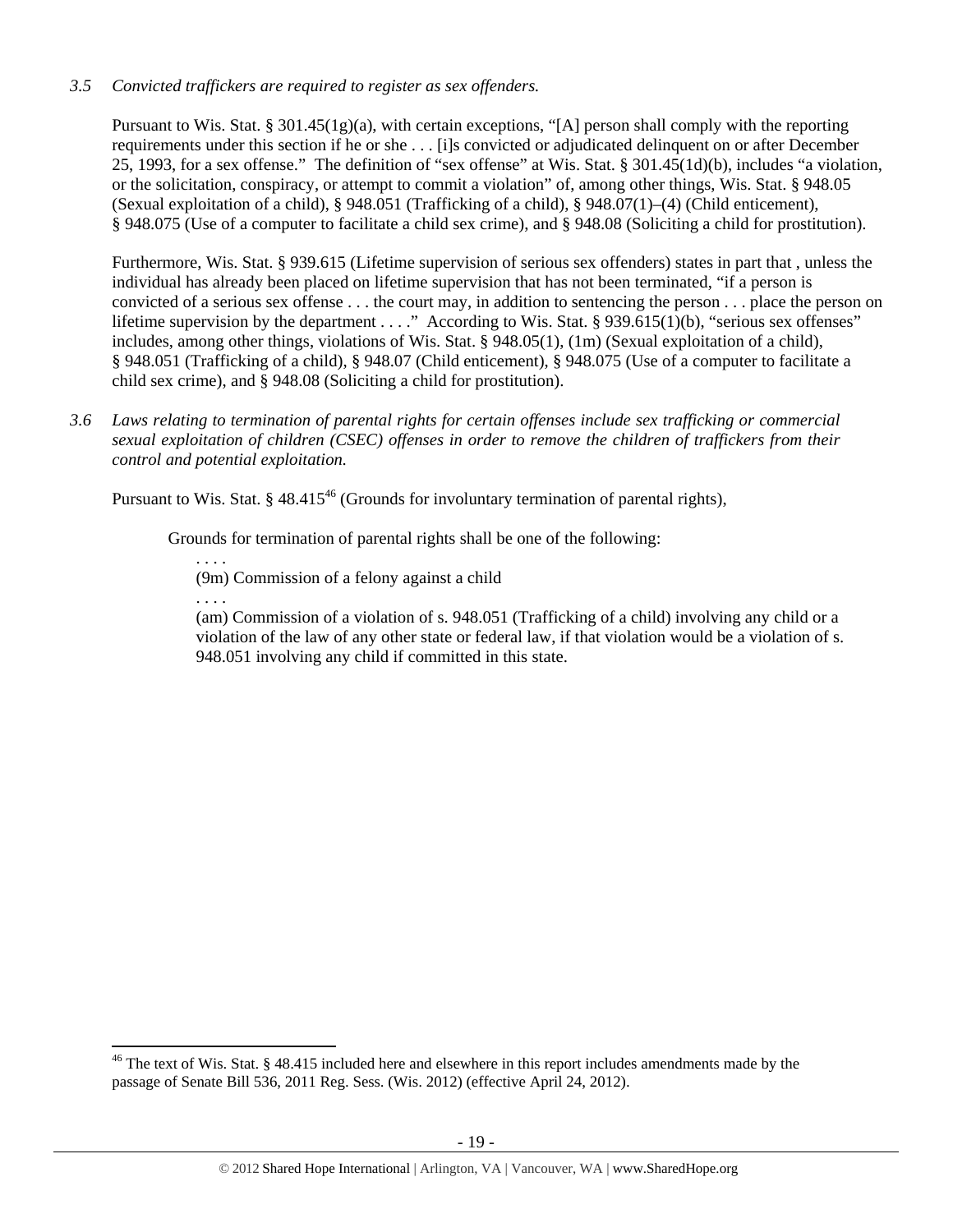#### **FRAMEWORK ISSUE 4: CRIMINAL PROVISIONS FOR FACILITATORS**

#### *Legal Components:*

- *4.1 The acts of assisting, enabling, or financially benefitting from child sex trafficking are included as criminal offenses in the state sex trafficking statute.*
- *4.2 Financial penalties, including asset forfeiture laws, are in place for those who benefit financially from or aid and assist in committing domestic minor sex trafficking.*

*\_\_\_\_\_\_\_\_\_\_\_\_\_\_\_\_\_\_\_\_\_\_\_\_\_\_\_\_\_\_\_\_\_\_\_\_\_\_\_\_\_\_\_\_\_\_\_\_\_\_\_\_\_\_\_\_\_\_\_\_\_\_\_\_\_\_\_\_\_\_\_\_\_\_\_\_\_\_\_\_\_\_\_\_\_\_\_\_\_\_\_\_\_\_* 

- *4.3 Promoting and selling child sex tourism is illegal.*
- *4.4 Promoting and selling child pornography is illegal.*

## *Legal Analysis:*

*4.1 The acts of assisting, enabling, or financially benefitting from child sex trafficking are included as criminal offenses in the state sex trafficking statute.* 

Facilitators of trafficking and those who benefit financially may be charged with trafficking under Wis. Stat. § 948.051 (Trafficking of a child). Subsection (1) states, "Whoever knowingly recruits, entices, provides, obtains, or harbors, or knowingly attempts to recruit, entice, provide, obtain or harbor, any child for the purpose of commercial sex acts , as defined in s. 940.302 (1) (a), or sexually explicit performance is guilty of a Class C felony." Subsection (2) states, "Whoever benefits in any manner from a violation of sub. (1) is guilty of a Class C felony if the person knows that the benefits come from an act described in sub. (1)." A conviction under either subsection is punishable as a Class C felony punishable by imprisonment up to 40 years, a fine not to exceed \$100,000, or both. Wis. Stat. §§ 948.051(1), (2), 939.50(3)(c).

*4.2 Financial penalties, including asset forfeiture laws, are in place for those who benefit financially from or aid and assist in committing domestic minor sex trafficking.* 

A conviction of Wis. Stat. § 948.051 (Trafficking of a child) carries a fine of \$100,000. Wis. Stat. §§ 948.051(1), 939.50(3)(c).

Facilitators may be subject to discretionary, criminal asset forfeiture under Wis. Stat. § 973.075, which provides for forfeiture of "[a]ll property, real or personal, including money, directly or indirectly derived from or realized through the commission of any crime," and any vehicles used, among other purposes, "[t]o transport any property or weapon used or to be used or received in the commission of any felony" or vehicles used "[i]n the commission of a crime in violation of s. 944.30 [Prostitution], 944.31 [Patronizing prostitutes], 944.32 [Soliciting prostitutes], 944.33 [Pandering] or 944.34 [Keeping place of prostitution]." Wis. Stat. § 973.075(1)(a), (b)(1m)(a), (c).

Pursuant to Wis. Stat. §973.075(2) "A law enforcement officer may seize property subject to this section upon process issued by any court of record having jurisdiction over the property." Seizure without process is permissible under certain enumerated circumstances, but is never permissible for vehicles used in the commission of a violation of s. 944.30[Prostitution], 944.31 [Patronizing prostitutes], 944.32 [Soliciting prostitutes], 944.33 [Pandering] or 944.34 [Keeping a place of prostitution]. Wis. Stat. §973.075(2). Distribution of forfeited property is governed by Wis. Stat. § 973.075(4), which states,

[T]he agency seizing the property may sell the property that is not required by law to be destroyed or transferred to another agency. The agency may retain any vehicle for official use or sell the vehicle. The agency seizing the property may deduct 50% of the amount received for administrative expenses of seizure, maintenance of custody, advertising and court costs and the costs of investigation and prosecution reasonably incurred. The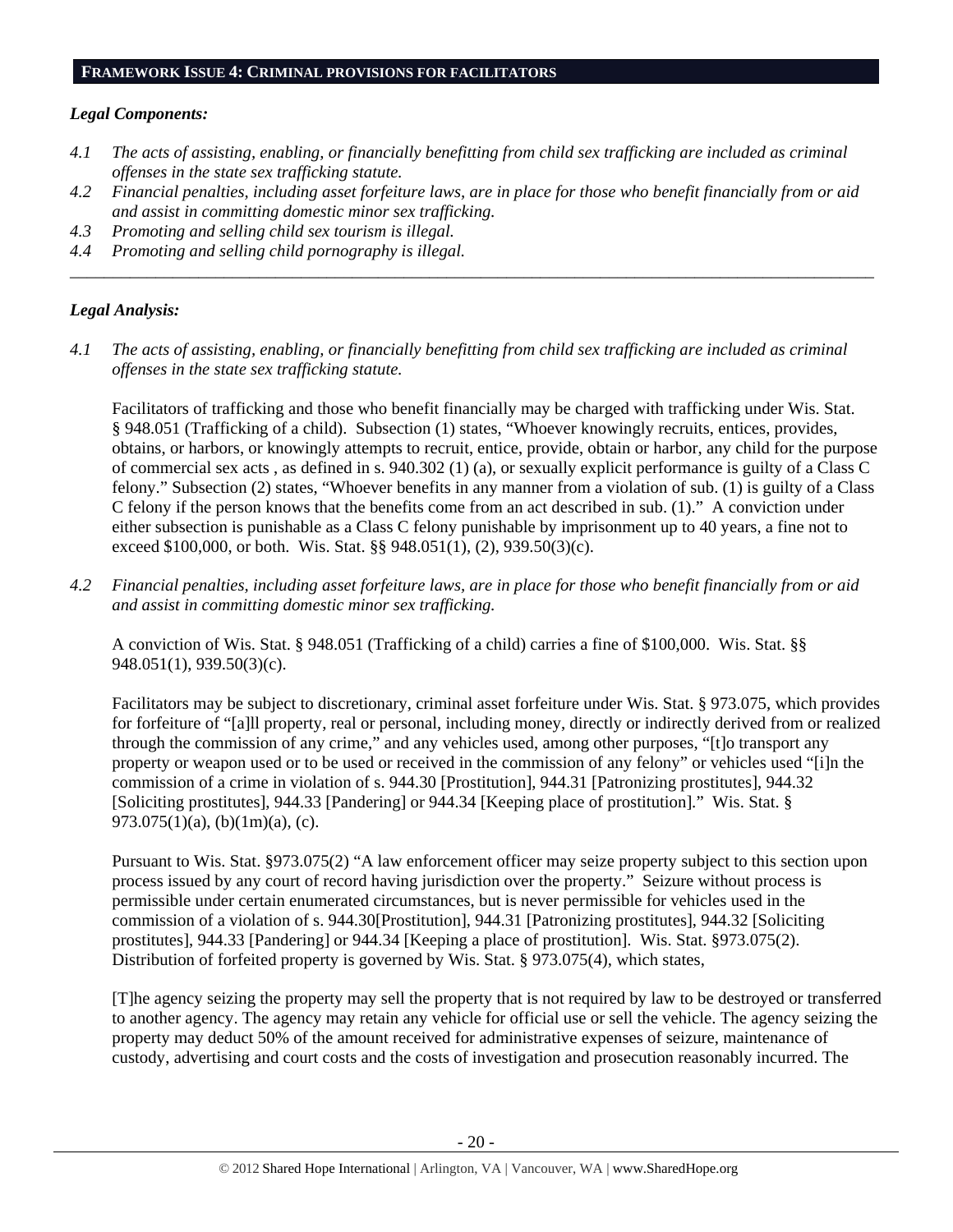remainder shall be deposited in the school fund as the proceeds of the forfeiture. If the property forfeited under ss. 973.075 to 973.077 is money, all the money shall be deposited in the school fund.

To the extent that it applies to facilitators, a conviction under Wis. Stat. § 946.83(3) (Prohibited activities) of the Wisconsin Organized Crime Control Act, is punishable as a Class E felony by a maximum fine of \$50,000. Wis. Stat. §§ 946.84(1), 939.50(3)(e). Instead of the fine listed in Wis. Stat. § 939.50(3)(e), "any person convicted of engaging in conduct in violation of s. 946.83, through which he or she derived pecuniary value, or by which he or she caused personal injury or property damage or other loss, may be fined not to exceed 2 times the gross value gained or 2 times the gross loss caused, whichever is the greater, plus court costs and the costs of investigation and prosecution, reasonably incurred." Wis. Stat. § 946.84(2).

Additionally, violation of Wis. Stat. § 946.83 or Wis. Stat. § 946.85 shall be grounds for mandatory criminal forfeiture "of all real or personal property used in the course of, or intended for use in the course of, derived from or realized through conduct in violation of s. 946.83 or 946.85." Wis. Stat. § 946.86(1). "Any injured person has a right or claim to forfeited property or the proceeds derived therefrom superior to any right or claim the state has under this section in the same property or proceeds." Wis. Stat. § 946.86(4). In addition to criminal penalties and forfeiture, Wis. Stat. § 946.87(2)(a) (Civil remedies) provides for civil forfeiture to the state of "[a]ll property, real or personal, including money, used in the course of, intended for use in the course of, derived from, or realized through, conduct which has resulted in a conviction for violation of s. 946.83 or 946.85."

 Facilitators are subject to mandatory restitution orders pursuant to Wis. Stat. § 973.20(1r) (Restitution), which provides in part,

When imposing sentence or ordering probation for any crime, other than a crime involving conduct that constitutes domestic abuse under s. 813.12 (1) (am) or 968.075 (1) (a), for which the defendant was convicted, the court, in addition to any other penalty authorized by law, shall order the defendant to make full or partial restitution under this section to any victim of a crime considered at sentencing or, if the victim is deceased, to his or her estate, unless the court finds substantial reason not to do so and states the reason on the record.

Subsection (3)(a) states, "If a crime considered at sentencing resulted in bodily injury, the restitution order may require that the defendant," among other things, "(a) Pay an amount equal to the cost of necessary medical and related professional services and devices relating to physical, psychiatric and psychological care and treatment." In addition, subsection (4m) specifically provides restitution to minor victims of trafficking and states in part,

If the defendant violated  $\dots$  948.051 [Trafficking of a child]  $\dots$  and sub. (3) (a) does not apply, the restitution order may require that the defendant pay an amount, not to exceed \$10,000, equal to the cost of necessary professional services relating to psychiatric and psychological care and treatment. The \$10,000 limit under this subsection does not apply to the amount of any restitution ordered under sub. (3) or (5) for the cost of necessary professional services relating to psychiatric and psychological care and treatment.

Also, Wis. Stat. § 973.20(4o) states,

If the defendant violated s. 940.302 (2) [Human trafficking] or 948.051 [Trafficking of a child], and sub. (2) or (3) does not apply, the restitution order may require that the defendant pay an amount equal to any of the following:

- (a) The costs of necessary transportation, housing, and child care for the victim.
- (b) The greater of the following:
	- 1. The gross income gained by the defendant due to the services of the victim.
	- 2. The value of the victims services as provided under the state minimum wage.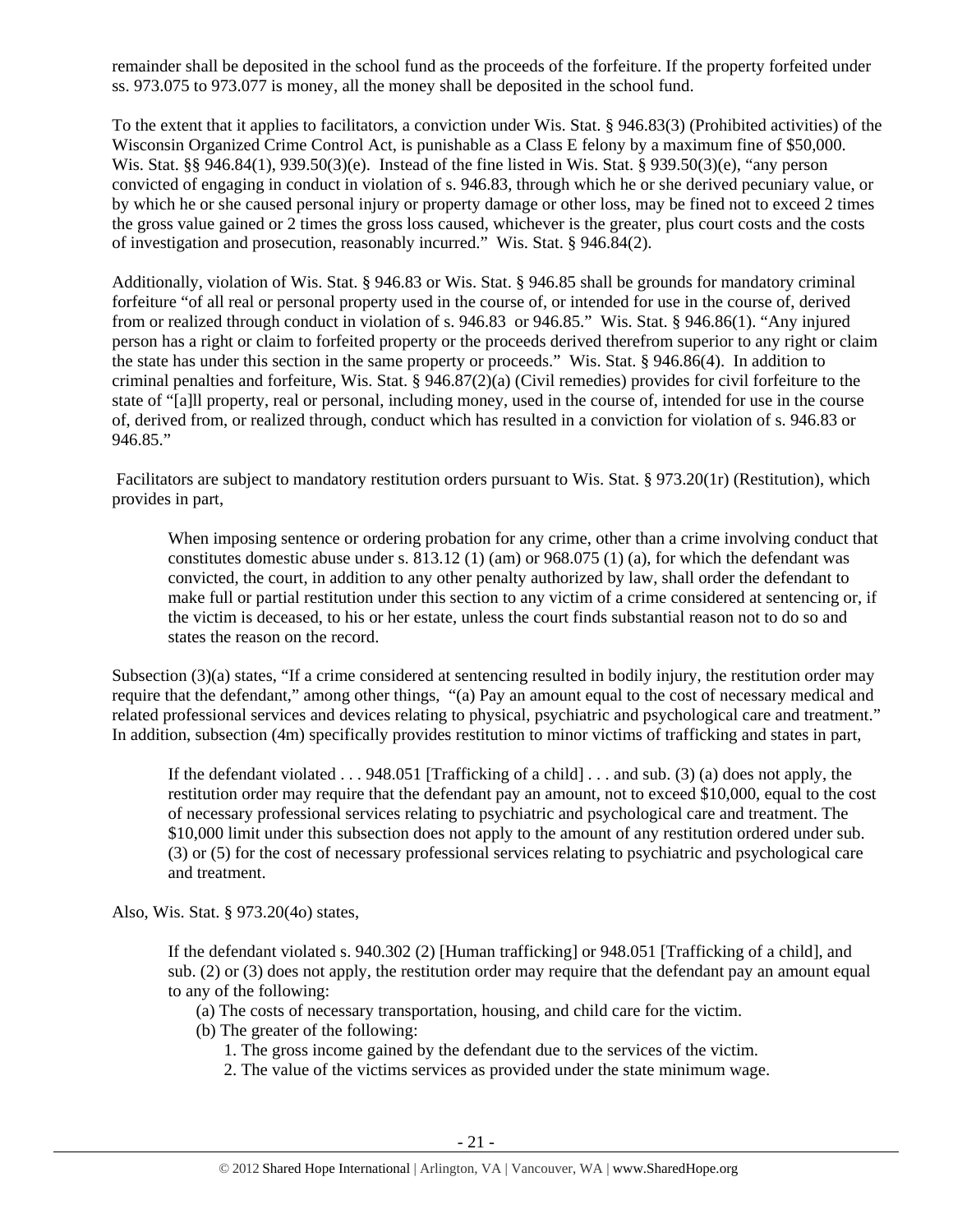(c) Any expenses incurred by the victim if relocation for personal safety is determined to be necessary by the district attorney.

(d) The costs of relocating the victim to his or her city, state, or country of origin.

# *4.3 Promoting and selling child sex tourism is illegal.*

Wisconsin has no statute specifically related to sex tourism.

4.3.1 Recommendation: Enact a law prohibiting selling or offering to sell travel services that include or facilitate travel for the purpose of engaging in commercial sexual exploitation of a minor or prostitution of a minor in Wisconsin.

## *4.4 Promoting and selling child pornography is illegal.*

Wis. Stat. § 948.05 (Sexual exploitation of a child) provides penalties for promoting or selling child pornography. Wis. Stat. § 948.05(1)(b) states, "Whoever . . . with knowledge of the character and content of the sexually explicit conduct involving the child . . . . Records or displays in any way a child engaged in sexually explicit conduct." In addition, Wis. Stat. § 948.05(1m) states, "Whoever produces, performs in, profits from, promotes, imports into the state, reproduces, advertises, sells, distributes, or possesses with intent to sell or distribute, any recording of a child engaging in sexually explicit conduct may be penalized under sub. (2p) if the person knows the character and content of the sexually explicit conduct involving the child and if the person knows or reasonably should know that the child engaging in the sexually explicit conduct has not attained the age of 18 years." Convictions by those over 18 of the above provisions are punishable as Class C felonies by imprisonment up to 40 years, a fine not to exceed \$100,000, or both. Wis. Stat. §§ 948.05(2p)(a), 939.50(3)(c). Also, "the court shall impose a bifurcated sentence" with a prison portion of no less than 5 years. If "the court finds that the best interests of the community will be served and the public will not be harmed," and "the person is no more than 48 months older than the child who is the victim of violation" a lesser sentence may be imposed. Wis. Stat. § 939.617(1), (2).<sup>47</sup> If the actor is under 18, a conviction of either provision is punishable as a Class F felony punishable by imprisonment up to 12½ years, a fine not to exceed \$25,000, or both. Wis. Stat. §§ 948.05(2p)(b), 939.50(3)(f).

Wis. Stat. § 948.12(2m) states,

Whoever exhibits or plays a recording of a child engaged in sexually explicit conduct, if all of the following apply, may be penalized . . . :

(a) The person knows that he or she has exhibited or played the recording.

(b) Before the person exhibited or played the recording, he or she knew the character and content of the sexually explicit conduct.

(c) Before the person exhibited or played the recording, he or she knew or reasonably should have known that the child engaged in sexually explicit conduct had not attained the age of 18 years.

A conviction under Wis. Stat. § 948.12(2m) is punishable as a Class D felony by imprisonment up to 25 years, a fine not to exceed \$100,000, or both, unless the defendant is under 18, in which case it is punishable as a Class I felony by imprisonment up to  $3\frac{1}{2}$  years, a fine not to exceed \$10,000, or both. Wis. Stat. §§ 948.12(3)(a), (b), 939.50(3)(d), (i).

Wis. Stat. § 973.042(2) (Child pornography surcharge) provides,

If a court imposes a sentence or places a person on probation for a crime under s. 948.05 [Sexual exploitation of a child] or 948.12 [Possession of child pornography] and the person was at least 18 years

<sup>47</sup> *See supra* note 8.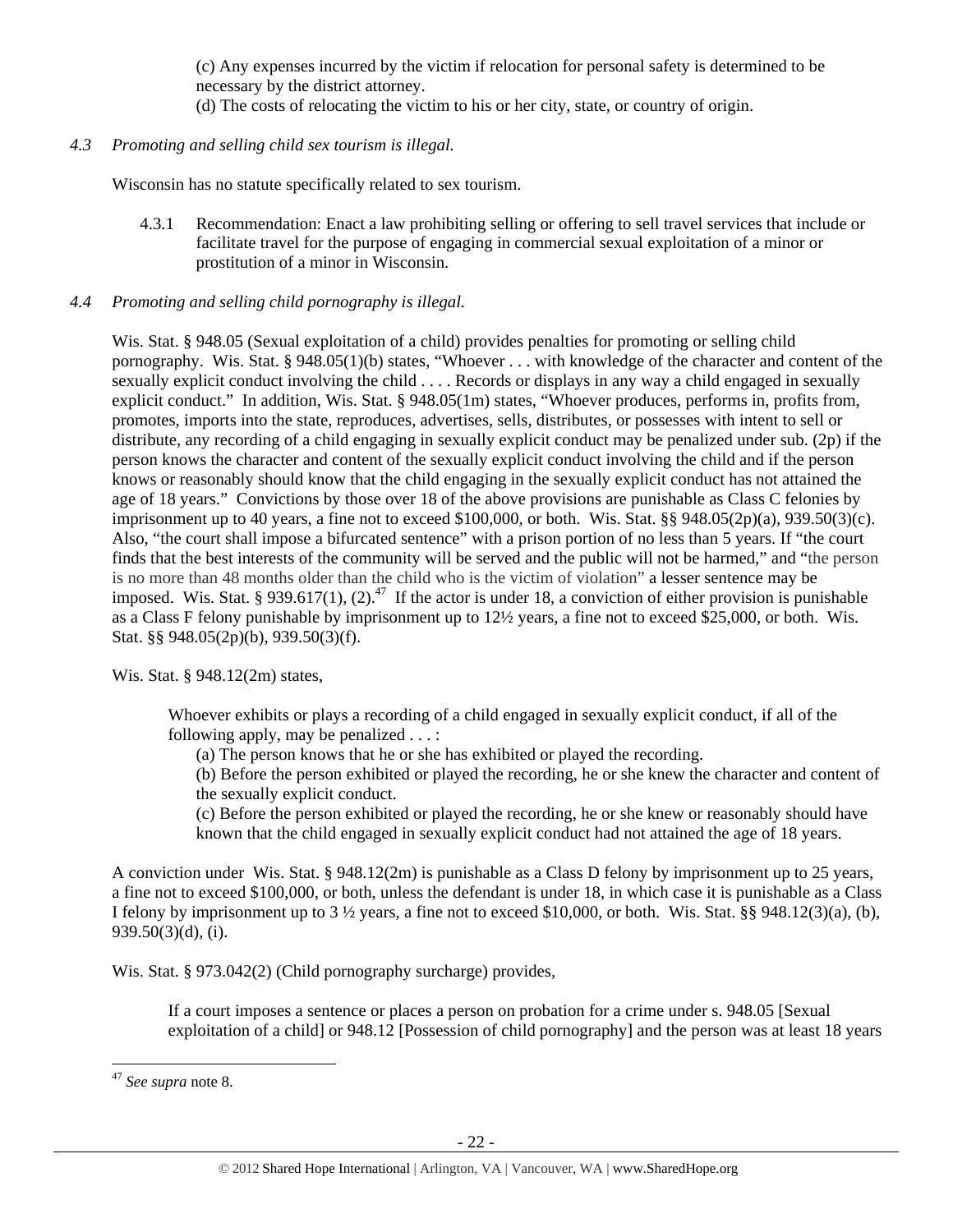of age when the crime was committed, the court shall impose a child pornography surcharge of \$500 for each image or each copy of an image associated with the crime. The court shall determine the number of images or copies of images associated with the crime by a preponderance of the evidence and without a jury.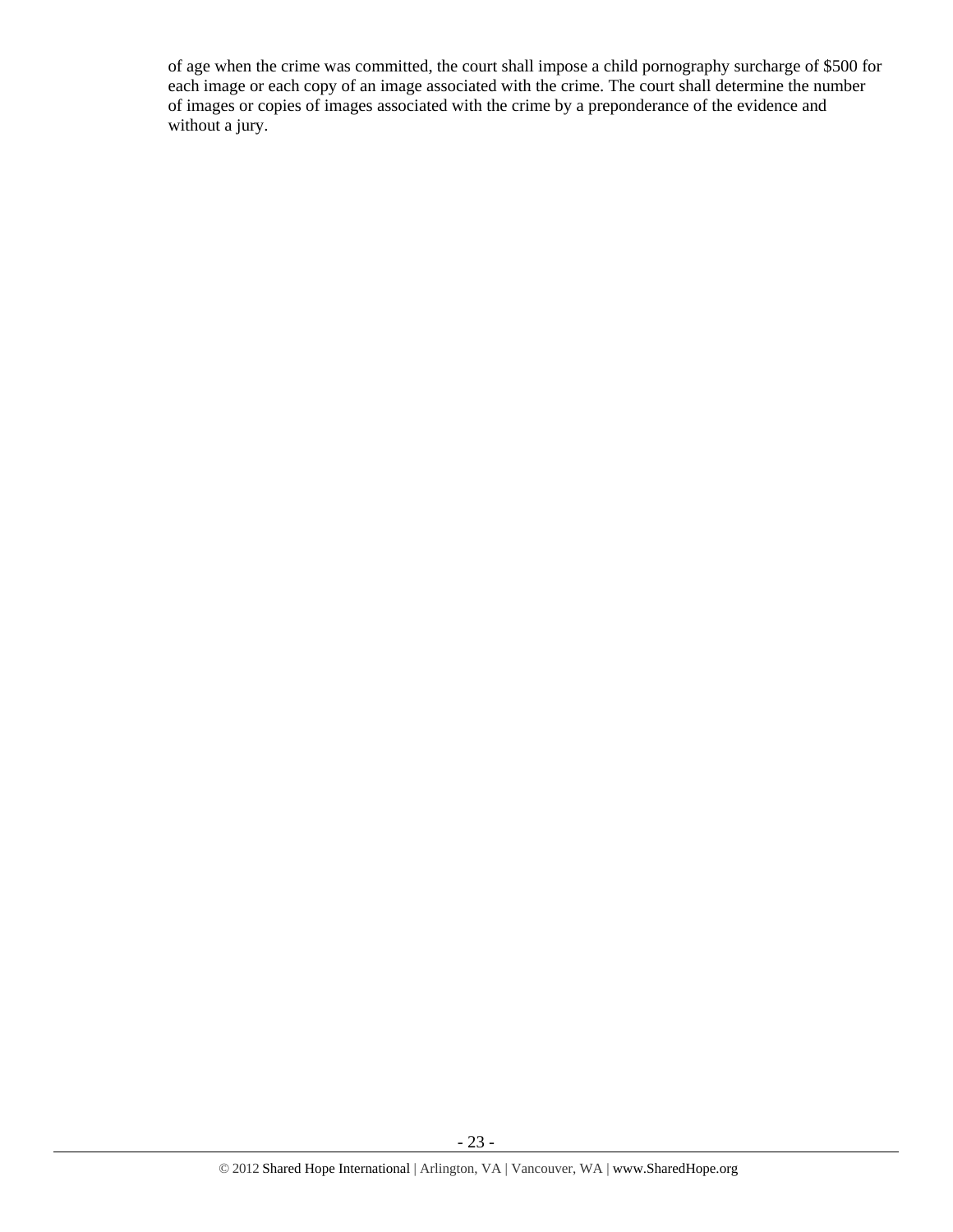#### **FRAMEWORK ISSUE 5: PROTECTIVE PROVISIONS FOR THE CHILD VICTIMS**

#### *Legal Components:*

- *5.1 A victim of domestic minor sex trafficking or CSEC is defined as a victim for purposes of qualifying for crime victims' compensation and other victim benefits.*
- *5.2 The state sex trafficking statute expressly prohibits a defendant from raising consent of the minor to the commercial sex acts as a defense.*
- *5.3 Prostitution laws apply only to adults, making minors under 18 specifically immune from this offense.*
- *5.4 Child victims of sex trafficking or commercial sexual exploitation are provided with a child protection response, including specialized shelter and services, and are not detained in juvenile detention facilities.*
- *5.5 Commercial sexual exploitation is identified as a type of abuse and neglect within child protection statutes.*
- *5.6 The definition of "caregiver" (or similar term) in the child welfare statutes is broad enough to include a trafficker who has custody or control of a child in order to bring a trafficked child into protection of child protective services.*
- *5.7 Crime victims' compensation is specifically available to a child victim of sex trafficking or commercial sexual exploitation of children (CSEC) without regard to ineligibility factors.*
- *5.8 Victim-friendly procedures and protections are provided in the trial process for minors under 18.*
- *5.9 Expungement or sealing of juvenile delinquency records resulting from arrests or adjudications for prostitution-related offenses committed as a result of, or in the course of, the commercial sexual exploitation of a minor is available within a reasonable time after turning 18.*
- *5.10 Victim restitution and civil remedies for victims of domestic minor sex trafficking or commercial sexual exploitation of children (CSEC) are authorized by law.*
- *5.11 Statutes of limitations for civil and criminal actions for child sex trafficking or commercial sexual exploitation of children (CSEC) offenses are eliminated or lengthened sufficiently to allow prosecutors and victims a realistic opportunity to pursue criminal action and legal remedies.*

*\_\_\_\_\_\_\_\_\_\_\_\_\_\_\_\_\_\_\_\_\_\_\_\_\_\_\_\_\_\_\_\_\_\_\_\_\_\_\_\_\_\_\_\_\_\_\_\_\_\_\_\_\_\_\_\_\_\_\_\_\_\_\_\_\_\_\_\_\_\_\_\_\_\_\_\_\_\_\_\_\_\_\_\_\_\_\_\_\_\_\_\_\_* 

## *Legal Analysis:*

*5.1 A victim of domestic minor sex trafficking or CSEC is defined as a victim for purposes of qualifying for crime victims' compensation and other victim benefits.* 

In Wis. Stat. § 950.02(4)(a)(1) (Definitions) in Chapter 950 (Rights of victims and witnesses of crime) of the Criminal Code, "victim" is defined in part as "[a] person against whom a crime<sup>48</sup> has been committed."

In Wis. Stat. § 949.01(6) (Definitions) of the Crime Victim Compensation law, a "victim" is defined as "a person who is injured or killed . . . by any act or omission of any other person that is within the description of any of the offenses listed in s.  $949.03(1)(b)$  . . . ." The offenses listed under Wis. Stat. §  $949.03(1)(b)$ (Compensable acts)<sup>49</sup> include Wis. Stat. § 940.225 (Sexual assault), § 948.02 (Sexual assault of a child), § 948.025 (Engaging in repeated acts of sexual assault of the same child), § 948.05 (Sexual exploitation of a child), § 948.051 (Trafficking of a child), § 948.06 (Incest with a child), § 948.07 (Child enticement), §948.075 (Use of a computer to facilitate a child sex crime), § 948.08 (Soliciting a child for prostitution), § 948.09 (Sexual intercourse with a child 16 or older).

<sup>&</sup>lt;sup>48</sup> "Crime" is defined as "an act committed in this state which, if committed by a competent adult, would constitute a crime, as defined in s. 939.12." Wis. Stat. § 950.02(1m). Wis. Stat. § 939.12 states, "crime is conduct which is prohibited by state law and punishable by fine or imprisonment or both. Conduct punishable only by a forfeiture is not a crime."

 $49$  The text of Wis. Stat. § 949.03(1)(b) included here and elsewhere in this report includes amendments made by the passage of Senate Bill 536 and Assembly Bill 552, 2011 Reg. Sess. (Wis. 2012) (effective April 24, 2012).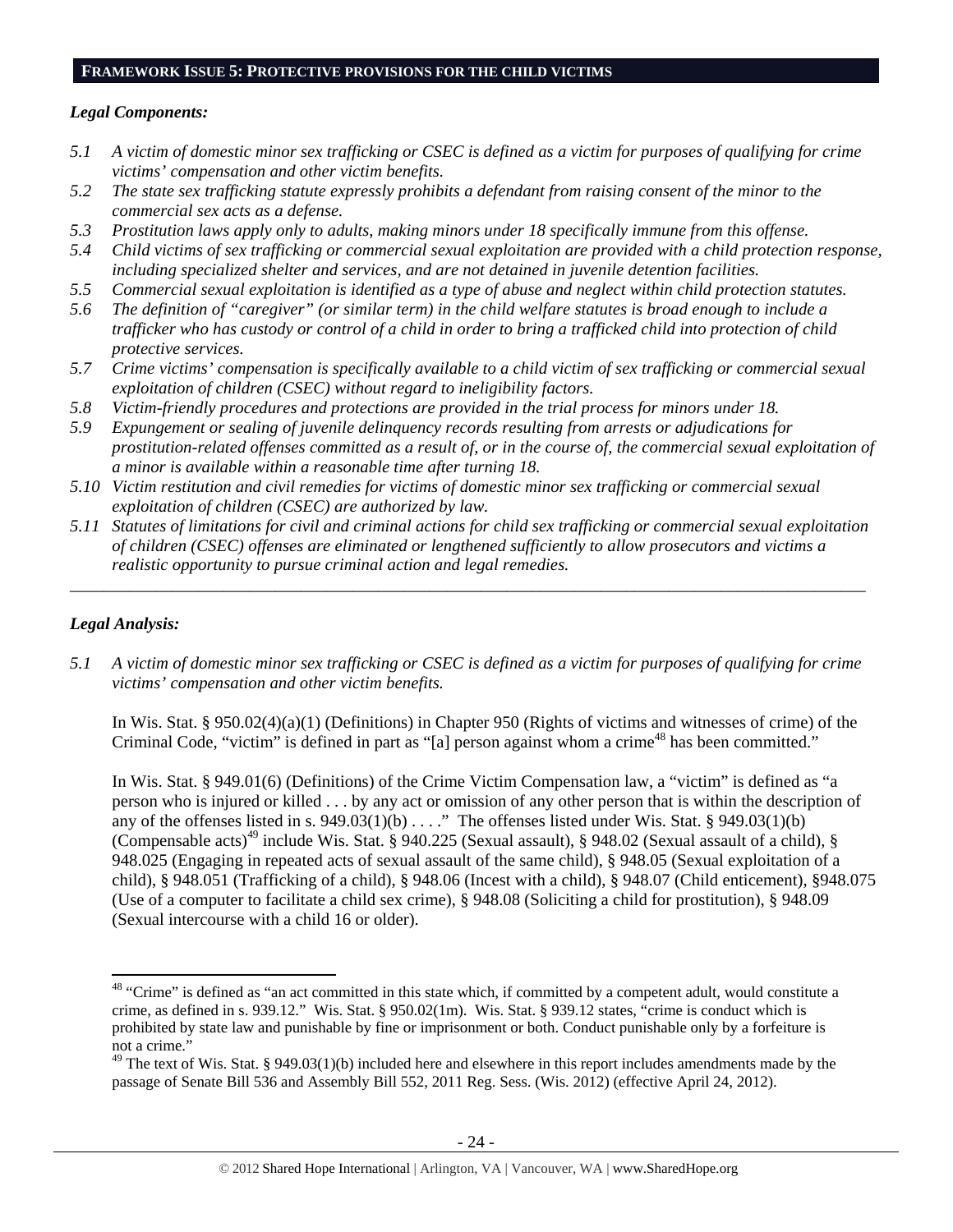*5.2 The state sex trafficking statute expressly prohibits a defendant from raising consent of the minor to the commercial sex acts as a defense.* 

The trafficking, CSEC, and sexual offenses specific to children are silent as to consent of the minor as a defense.

*5.3 Prostitution laws apply only to adults, making minors under 18 specifically immune from this offense.* 

Wisconsin's prostitution law does not distinguish between minors and adults. Wis. Stat. § 944.30 (Prostitution) states,

Any person who intentionally does any of the following is guilty of a Class A misdemeanor:

(1) Has or offers to have or requests to have nonmarital sexual intercourse for anything of value.

(2) Commits or offers to commit or requests to commit an act of sexual gratification, in public or in private, involving the sex organ of one person and the mouth or anus of another for anything of value.

(3) Is an inmate of a place of prostitution.

(4) Masturbates a person or offers to masturbate a person or requests to be masturbated by a person for anything of value.

(5) Commits or offers to commit or requests to commit an act of sexual contact for anything of value.

- 5.3.1 Recommendation: Amend Wis. Stat. § 944.30 (Prostitution) to make minors immune from prosecution under this offense and refer cases of minors in prostitution to Wis. Stat. § 948.051 (Trafficking of a child).
- *5.4 Child victims of sex trafficking or commercial sexual exploitation are provided with a child protection response, including specialized shelter and services, and are not detained in juvenile detention facilities.*

A child may be taken into custody either as an abused child or as a juvenile delinquent. Wis. Stat. § 48.981 provides that certain persons, including certain health care providers, school officials, and law enforcement officers who "ha[ve] reasonable cause to suspect that a child seen by the person in the course of professional duties has been abused<sup>50</sup> or neglected,<sup>51</sup> or who has reason to believe that a child seen by the person in the course of professional duties has been threatened with abuse or neglect and that abuse or neglect of the child will occur" must immediately inform the county department or a licensed child welfare agency. Wis. Stat.  $§$  48.981(2)(a), (3)(a)(1). However, exceptions to the reporting requirement apply to health care providers pursuant to Wis. Stat. § 48.981(2m)(c), which states,

Except as provided under pars. (d) and (e), the following persons are not required to report as suspected or threatened abuse, as defined in s. 48.02 (1) (b), sexual intercourse or sexual contact involving a child:

<sup>&</sup>lt;sup>50</sup> "Abuse" is defined in Wis. Stat. § 48.02(1) in part as

<sup>(</sup>b) [s]exual intercourse or sexual contact under s. 940.225 [Sexual assault], 948.02 [Sexual assault of a child], 948.025 [Engaging in repeated acts of sexual assault of the same child], or 948.085 [Sexual assault of a child placed in substitute care].

<sup>(</sup>c) A violation of s. 948.05 [Sexual exploitation of a child].

<sup>(</sup>d) Permitting, allowing or encouraging a child to violate s. 944.30 [Prostitution].

<sup>(</sup>e) A violation of s. 948.055 [Causing a child to view or listen to sexual activity].

<sup>&</sup>lt;sup>51</sup> "Neglect" is defined in Wis. Stat. § 48.02(12g) as "failure, refusal or inability on the part of a caregiver, for reasons other than poverty, to provide necessary care, food, clothing, medical or dental care or shelter so as to seriously endanger the physical health of the child."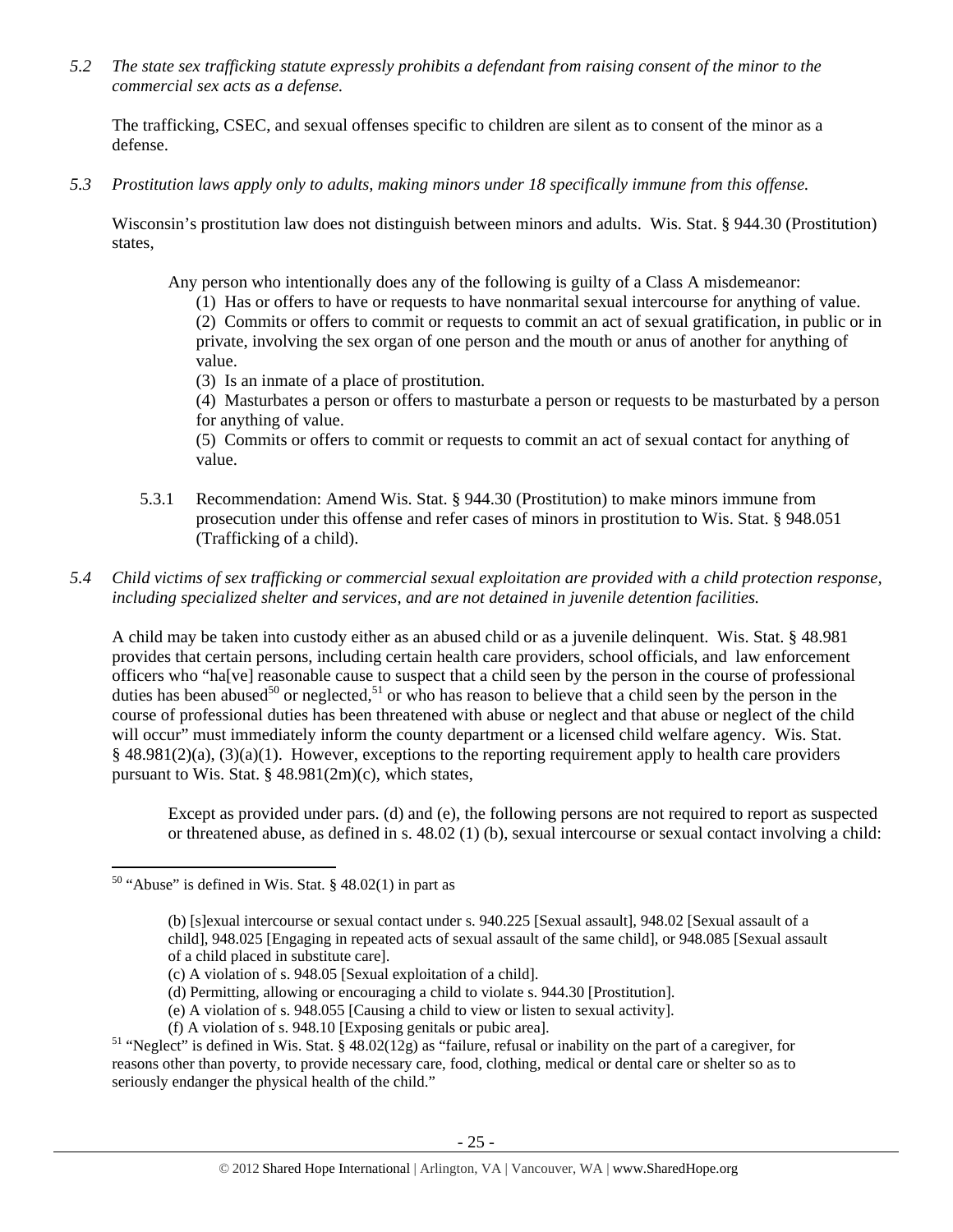1. A health care provider<sup>52</sup> who provides any health care service<sup>53</sup> to a child.

4. A person who obtains information about a child who is receiving or has received health care services from a health care provider.

This exception to the reporting requirement is limited by Wis. Stat. § 48.981(2m)(d), (e), which state,

(d) Any person described under par. (c) 1. or 4. shall report as required under sub. (2) if he or she has reason to suspect any of the following:

1. That the sexual intercourse or sexual contact occurred or is likely to occur with a caregiver. 2. That the child suffered or suffers from a mental illness or mental deficiency that rendered or renders the child temporarily or permanently incapable of understanding or evaluating the consequences of his or her actions.

3. That the child, because of his or her age or immaturity, was or is incapable of understanding the nature or consequences of sexual intercourse or sexual contact.

4. That the child was unconscious at the time of the act or for any other reason was physically unable to communicate unwillingness to engage in sexual intercourse or sexual contact.

5. That another participant in the sexual contact or sexual intercourse was or is exploiting the child. (e) In addition to the reporting requirements under par. (d), a person described under par. (c) 1. or 4. shall report as required under sub. (2) if he or she has any reasonable doubt as to the voluntariness of the child's participation in the sexual contact or sexual intercourse.

Once a report is made, "the agency shall evaluate the report to determine whether there is reason to suspect that a caregiver has abused or neglected the child, has threatened the child with abuse or neglect, or has facilitated or failed to take action to prevent the suspected or threatened abuse or neglect of the child." Wis. Stat.  $§$  48.981(3)(c)(1)(a). Under Wis. Stat. § 48.981(3)(c)(1)(a),

Except as provided in sub. (3m), if the agency determines that a caregiver is suspected of abuse or neglect or of threatened abuse or neglect of the child, determines that a caregiver is suspected of facilitating or failing to take action to prevent the suspected or threatened abuse or neglect of the child, or cannot determine who abused or neglected the child, within 24 hours after receiving the report the agency shall . . . initiate a diligent investigation to determine if the child is in need of protection or services. If the agency determines that a person who is not a caregiver is suspected of abuse or of threatened abuse, the agency may, in accordance with that authority, initiate a diligent investigation to determine if the child is in need or protection or services. . . .

Under Wis. Stat. § 48.981(3)(c)(2),

a. If the person making the investigation is an employee of the county department or, in a county having a population of 500,000 or more, the department or a licensed child welfare agency under contract with the department and he or she determines that it is consistent with the child's best interest in terms of physical safety and physical health to remove the child from his or her home for immediate protection, he or she shall take the child into custody under s. 48.08 (2) or 48.19 (1) (c) and deliver the child to the intake worker under s. 48.20.

b. If the person making the investigation is an employee of a licensed child welfare agency which is under contract with the county department and he or she determines that any child in the home requires immediate protection, he or she shall notify the county department of the circumstances and together

<sup>&</sup>lt;sup>52</sup> "'Health care provider' means a physician, as defined under s. 448.01 (5), a physician assistant, as defined under s.  $448.01$  (6), or a nurse holding a certificate of registration under s.  $441.06$  (1) or a license under s.  $441.10$  (3)." Wis. Stat. § 48.981(2m)(b)(1).

 $53$  "'Health care service' means family planning services, as defined in s. 253.07 (1) (b), 1995 stats., pregnancy testing, obstetrical health care or screening, diagnosis and treatment for a sexually transmitted disease." Wis. Stat. § 48.981(2m)(b)(2).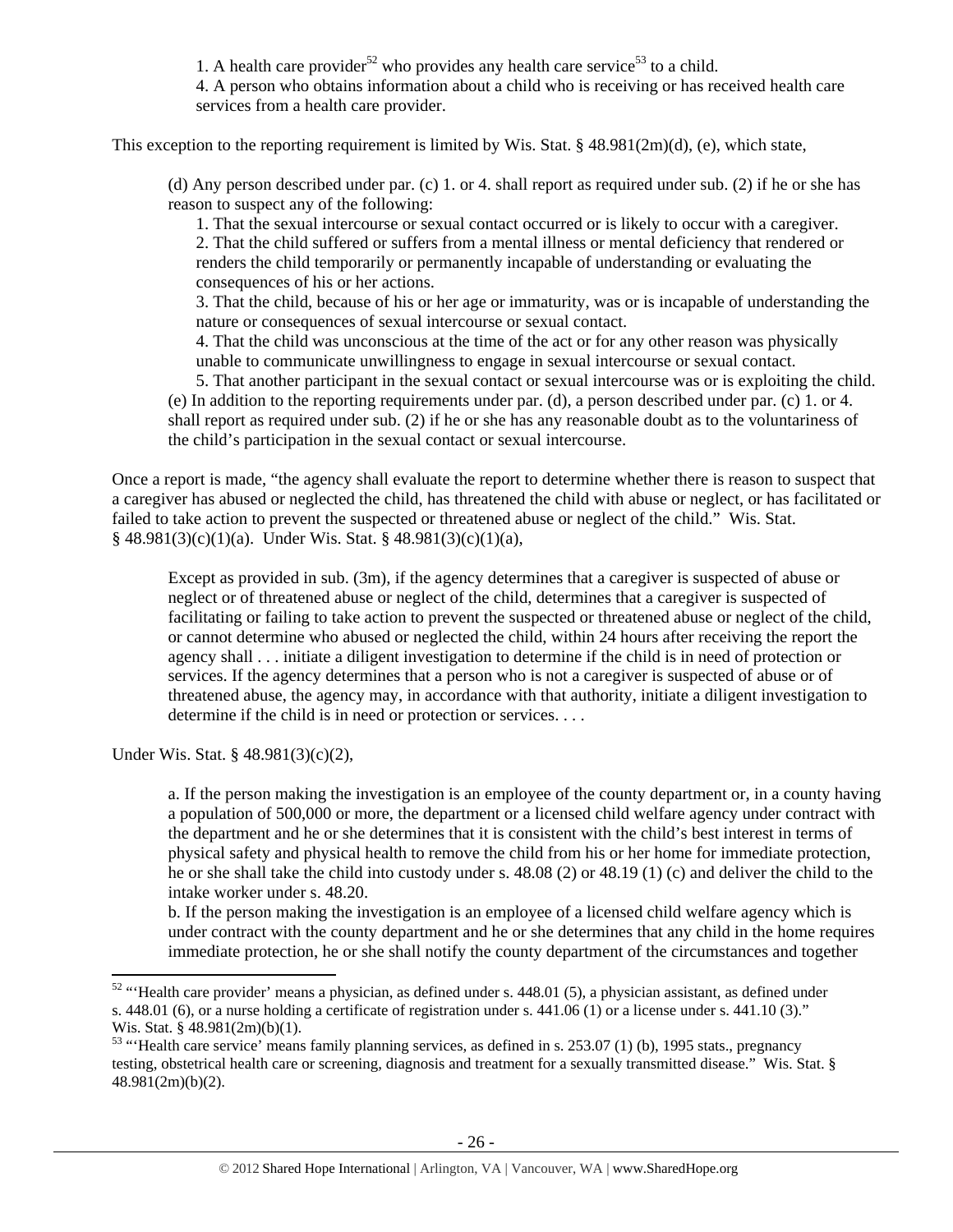with an employee of the county department shall take the child into custody under s. 48.08 (2) or 48.19 (1) (c) and deliver the child to the intake worker under s. 48.20.

A child may be taken into custody under, among other things, "[a]n order of the judge if made upon a showing satisfactory to the judge that the welfare of the child demands that the child be immediately removed from his or her present custody." Wis. Stat. § 48.19(c). Additionally, a child can be taken into custody if there are "[c]ircumstances in which a law enforcement officer believes on reasonable grounds that any of the following conditions exists: . . . . 4. The child has run away from his or her parents, guardian or legal or physical custodian. 5. The child is suffering from illness or injury or is in immediate danger from his or her surroundings and removal from those surroundings is necessary." Wis. Stat. § 48.19(d)(4), (5).

Once taken into custody, Wis. Stat. § 48.20(2)(ag) (Release or delivery of child from custody) provides that "[e]xcept as provided in pars. (b) to (d), a person taking a child into custody shall make every effort to release the child immediately to the child's parent, guardian, [or] legal custodian . . . ." Under subsections  $(2)(b)$ –(d),

(b) If the child's parent, guardian, legal custodian, or Indian custodian is unavailable, unwilling, or unable to provide supervision for the child, the person who took the child into custody may release the child to a responsible adult after counseling or warning the child as may be appropriate. (c) If the child is 15 years of age or older, the person who took the child into custody may release the child without immediate adult supervision after counseling or warning the child as may be appropriate. (d) If the child is a runaway, the person who took the child into custody may release the child to a home authorized under s. 48.227 [Runaway homes].

Wis. Stat. § 48.20(3) (Release or delivery of child from custody) further provides in part, "If the child is not released under sub. (2), the person who took the child into custody shall arrange in a manner determined by the court and law enforcement agencies for the child to be interviewed by the intake worker under s. 48.067 (2)."<sup>54</sup> Pursuant to Wis. Stat. § 48.20(7)(b), "The intake worker shall review the need to hold the child in custody and shall make every effort to release the child from custody as provided in par. (c). The intake worker shall base his or her decision as to whether to release the child or to continue to hold the child in custody on the criteria specified in s. 48.205 (1) and criteria established under s. 48.06 (1) or (2)." If the child is held in custody, Wis. Stat. § 48.20(8)(a) provides in part that, "the intake worker shall notify the child's parent, guardian, legal custodian, and Indian custodian of the reasons for holding the child in custody and of the child's whereabouts unless there is reason to believe that notice would present imminent danger to the child."

Under Wis. Stat. § 48.205(1) (Criteria for holding a child or expectant mother in physical custody),

. . . .

To carry out the objectives and provisions of this chapter but subject to its limitations, intake workers shall:

(2) Interview, unless impossible, any child or expectant mother of an unborn child who is taken into physical custody and not released, and when appropriate interview other available concerned parties. If the child cannot be interviewed, the intake worker shall consult with the child's parent or a responsible adult. If an adult expectant mother of an unborn child cannot be interviewed, the intake worker shall consult with an adult relative or friend of the adult expectant mother. No child may be placed in a juvenile detention facility unless the child has been interviewed in person by an intake worker, except that if the intake worker is in a place which is distant from the place where the child is or the hour is unreasonable, as defined by written court intake rules, and if the child meets the criteria under s. 48.208, the intake worker, after consulting by telephone with the law enforcement officer who took the child into custody, may authorize the secure holding of the child while the intake worker is en route to the in-person interview or until 8 a.m. of the morning after the night on which the child was taken into custody.

 <sup>54</sup> Wis. Stat. 48.067(2) provides,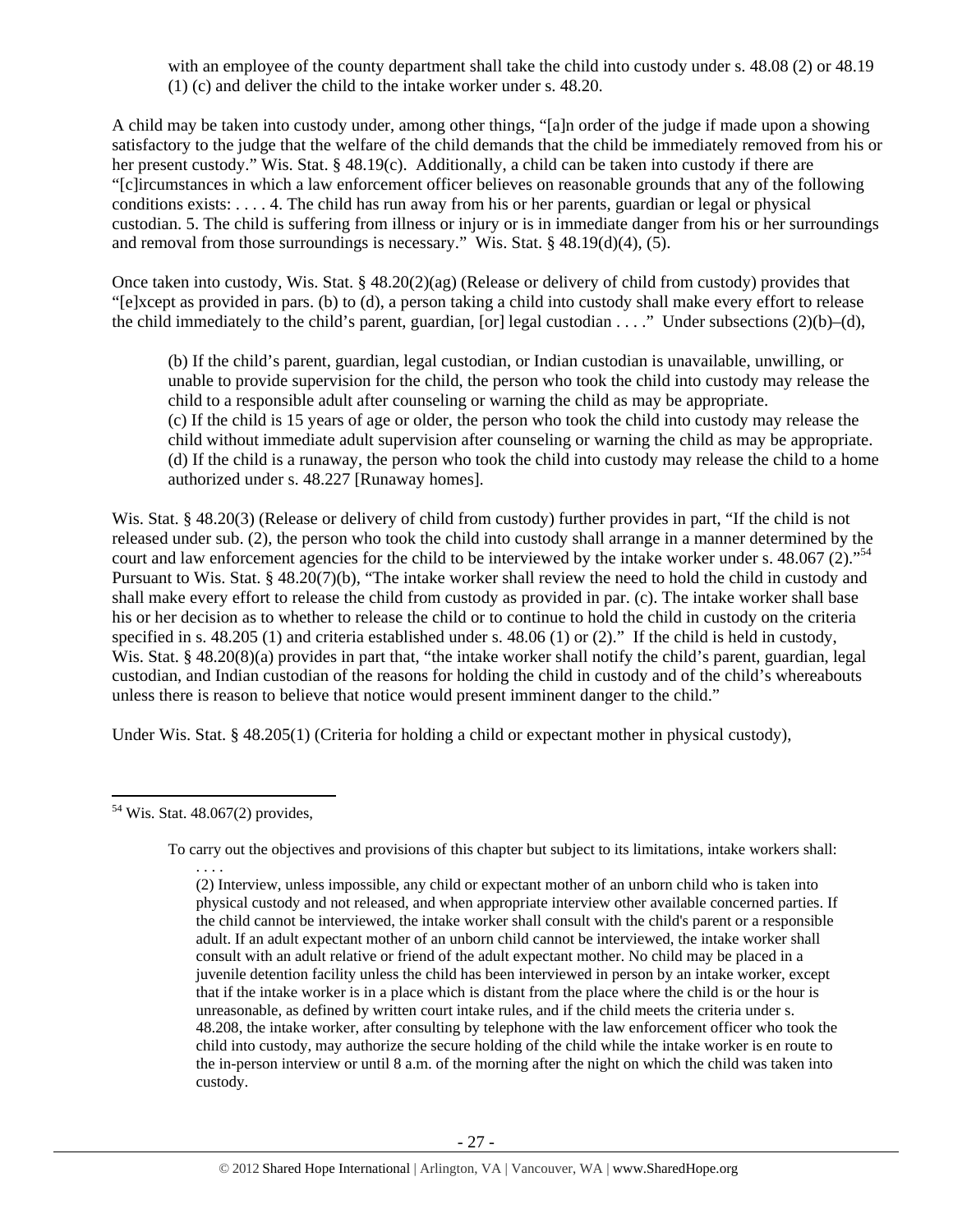(1) A child may be held under s. 48.207 (1), 48.208 or 48.209 if the intake worker determines that there is probable cause to believe the child is within the jurisdiction of the court and:

(a) Probable cause exists to believe that if the child is not held he or she will cause injury to himself or herself or be subject to injury by others.

. . . .

(b) Probable cause exists to believe that the parent, guardian or legal custodian of the child or other responsible adult is neglecting, refusing, unable or unavailable to provide adequate supervision and care and that services to ensure the child's safety and well-being are not available or would be inadequate.

. . . .

. . . .

(c) Probable cause exists to believe that the child will run away or be taken away so as to be unavailable for proceedings of the court or its officers.

Under Wis. Stat. § 48.21(1) (Hearing for child in custody), if the child is not released, a hearing must be held within 48 hours of the decision to detain the child, excluding holidays and weekends. "By the time of the hearing a petition under s. 48.25 shall be filed, except that no petition need be filed when the child is taken into custody under s. 48.19 (1) (b) or (d) 2. or 7. or when the child is a runaway from another state, in which case a written statement of the reasons for holding the child in custody shall be substituted if the petition is not filed." Wis. Stat. §  $48.21(1)(a)$ . If a hearing is not held and no petition or statement filed, unless an extension is permitted, the child is to be released. Wis. Stat.  $\S$  48.21(1)(a). A 72-hour extension can be given under subsection (1)(b) if no petition has been filed and the judge determines, based on facts from the hearing, that "probable cause exists to believe," among other things, "[t]hat the child is an imminent danger to himself or herself or to others" or that "the parent, guardian, or legal custodian of the child or other responsible adult is neglecting, refusing, unable, or unavailable to provide adequate supervision and care." Wis. Stat.  $§$  48.21(1)(b)(2), (3).

Under Wis. Stat. § 48.21(4),

If the judge or circuit court commissioner finds that the child should be continued in custody under the criteria of s. 48.205 [Criteria for holding a child or expectant mother in physical custody], he or she shall enter one of the following orders:

(a) Place the child with a parent, guardian, legal custodian or other responsible person and may impose reasonable restrictions on the child's travel, association with other persons or places of abode during the period of placement, including a condition requiring the child to return to other custody as requested; or subject the child to the supervision of an agency agreeing to supervise the child. Reasonable restrictions may be placed upon the conduct of the parent, guardian, legal custodian or other responsible person which may be necessary to ensure the safety of the child. (b) Order the child held in an appropriate manner under s. 48.207 [Places where a child or expectant mother may be held in nonsecure custody], 48.208 [Criteria for holding a child in a juvenile detention facility] or 48.209 [Criteria for holding a child in county jail].

Wis. Stat. § 48.207(3) states, "A child taken into custody under s. 48.981 [Abused or neglected children and abused unborn children] may be held in a hospital, foster home, relatives home, or other appropriate medical or child welfare facility that is not used primarily for the detention of delinquent children."<sup>55</sup> A child may only be

<sup>55</sup> Wis. Stat. § 48.207(1) states,

A child held in physical custody under s. 48.205 (1) may be held in any of the following places: (a) The home of a parent or guardian, [unless the parent or guardian has committed first or second degree intentional homicide of the child's parent] . . . . The person making the custody decision shall consider the wishes of the child in making that determination.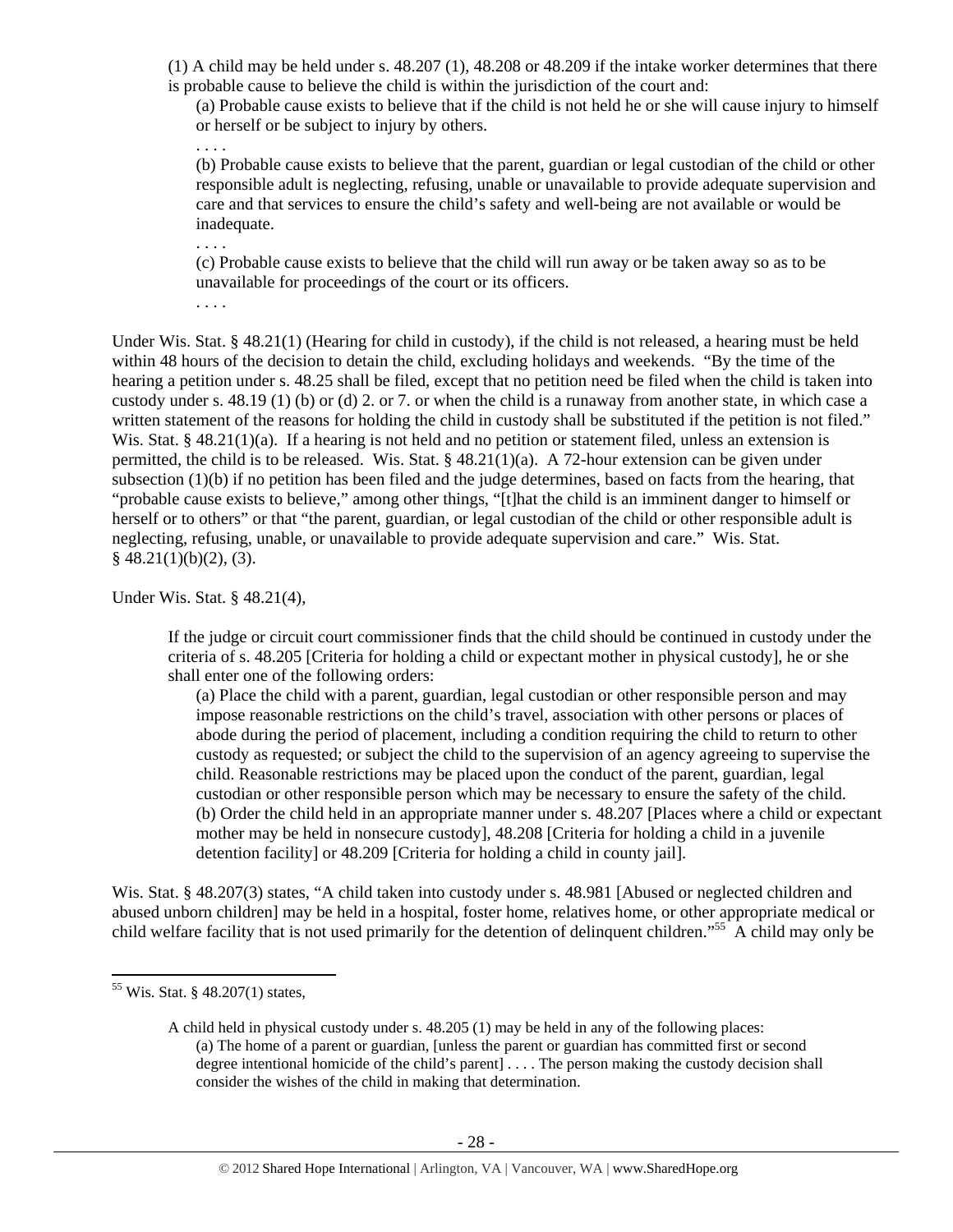held in a juvenile detention facility if the child consents to it to protect the child from a threat and it is "ordered by the judge in a protective order" or if probable cause exists to believe that the child has run away from nonsecure custody or committed a delinquent act "and no other suitable alternative exists." Wis. Stat. § 48.208(3), (4). Furthermore, a child may not be held in a county jail with other incarcerated adults unless no other facility is available and certain criteria are met or the criteria are met, the child receives a hearing, the judge orders the transfer, and the child "presents a substantial risk of physical harm to other persons in the juvenile detention facility, as evidenced by previous acts or attempts, which can only be avoided by transfer to the jail." Wis. Stat. § 48.209(1), (2).

On the other hand, commercially sexually exploited children may be treated as juveniles<sup>56</sup> within Chapter 938 (The Juvenile Justice Code) rather than being treated as abused children. Wis. Stat. § 938.13 states,

Except as provided in s. 938.028 (3), the court has exclusive original jurisdiction over a juvenile alleged to be in need of protection or services which can be ordered by the court if any of the following conditions applies:

(4) Uncontrollable. The juvenile's parent or guardian signs the petition requesting jurisdiction under this subsection and is unable or needs assistance to control the juvenile.

(6) Habitually truant from school. Except as provided under s. 938.17 (2), the juvenile is habitually truant from school and evidence is provided by the school attendance officer that the activities under s. 118.16 (5) have been completed or were not required to be completed as provided in s. 118.16 (5m).

(6m) School dropout. The juvenile is a school dropout, as defined in s. 118.153 (1) (b). (7) Habitually truant from home. The juvenile is habitually truant from home and either the juvenile, a parent or guardian, or a relative in whose home the juvenile resides signs the petition requesting jurisdiction and attests in court that reconciliation efforts have been attempted and have failed.

(12) Delinquent act before age 10. The juvenile is under 10 years of age and has committed a delinquent act.

(14) Not responsible or not competent. The juvenile has been determined, under s. 938.30 (5) (c), to be not responsible for a delinquent act by reason of mental disease or defect or has been determined, under s. 938.30 (5) (d), to be not competent to proceed.

Pursuant to Wis. Stat. § 938.12(1) (Jurisdiction over juveniles alleged to be delinquent), "The court has exclusive jurisdiction, except as provided in ss. 938.17, 938.18, and 938.183, over any juvenile 10 years of age

- (cm) A licensed group home provided that the placement does not violate the conditions of the license.
- (d) A nonsecure facility operated by a licensed child welfare agency.
- (e) A licensed private or public shelter care facility.

- (f) The home of a person not a relative, if the placement does not exceed 30 days, though the placement may be extended for an additional 30 days for cause by the court, and if the person has not had a license under s. 48.62 refused, revoked, or suspended within the last 2 years.
- (g) A hospital as defined in s. 50.33 (2) (a) and (c) or physician's office if the child is held under s. 48.20 (4) or (4m).

<sup>(</sup>b) The home of a relative, [unless the relative has committed first or second degree intentional homicide of the child's parent] . . . . The person making the custody decision shall consider the wishes of the child in making that determination.

 <sup>(</sup>c) A licensed foster home if the placement does not violate the conditions of the license.

<sup>(</sup>h) A place listed in s.  $51.15$  (2) if the child is held under s.  $48.20$  (5).

<sup>(</sup>i) An approved public treatment facility for emergency treatment if the child is held under s. 48.20 (6). (k) A facility under s. 48.58.<br><sup>56</sup> Wis. Stat. § 938.02(10m) defines "juvenile" as "when used without further qualification, . . . a person who is less

than 18 years of age, except that for purposes of investigating or prosecuting a person who is alleged to have violated a state or federal criminal law or any civil law or municipal ordinance, 'juvenile' does not include a person who has attained 17 years of age."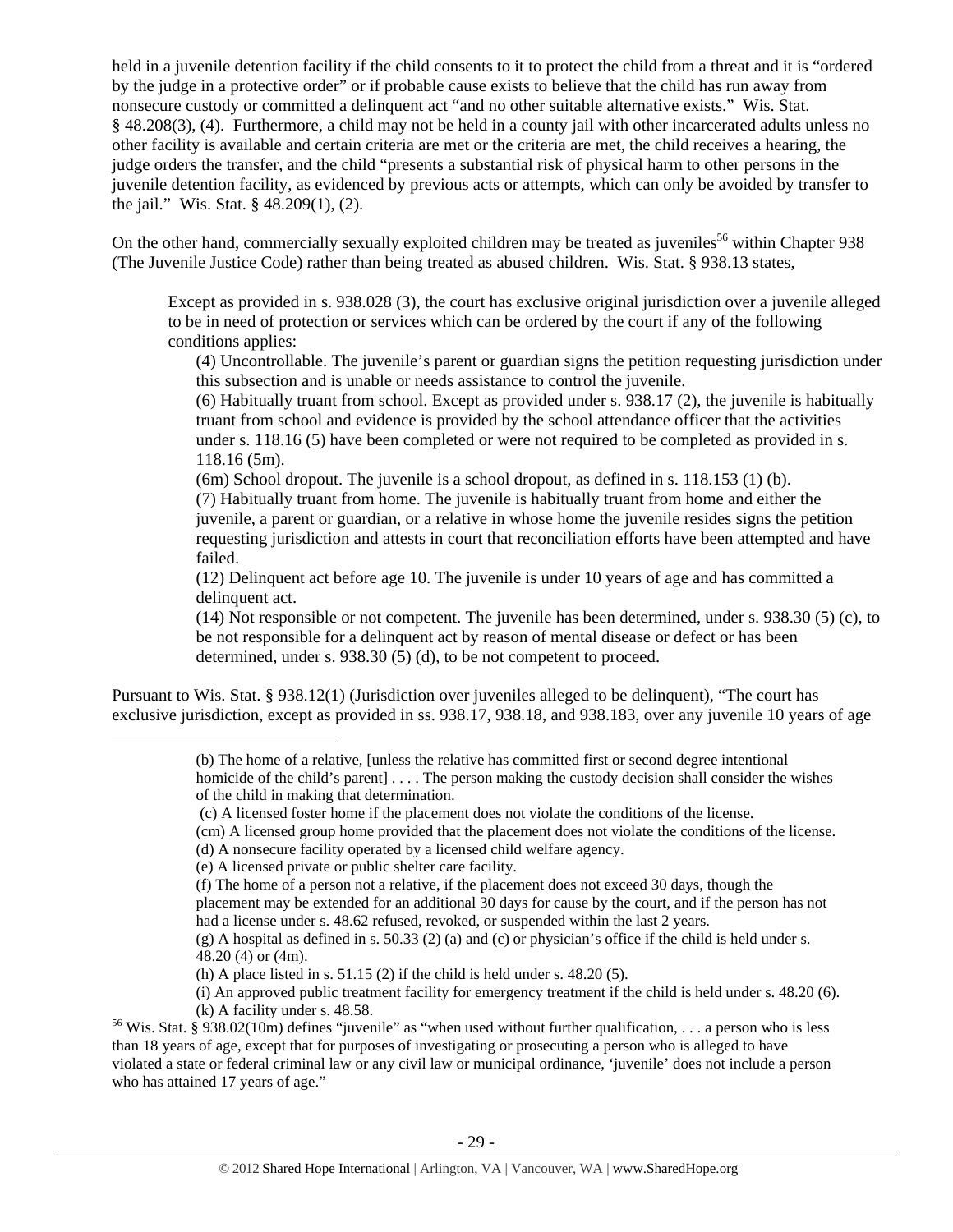or older who is alleged to be delinquent."<sup>57</sup> Under subsection (2), "If a petition alleging that a juvenile is delinquent is filed before the juvenile is 17 years of age, but the juvenile becomes 17 years of age before admitting the facts of the petition at the plea hearing or if the juvenile denies the facts, before an adjudication, the court retains jurisdiction over the case."<sup>58</sup> Wis. Stat. § 938.125 states,

The court has exclusive jurisdiction over a juvenile alleged to have violated a law punishable by forfeiture or a county, town, or other municipal ordinance, except as follows:

(1) As provided under s. 938.17 [Jurisdiction over traffic, boating, snowmobile, and all-terrain vehicle violations and over civil law and ordinance violations].

(2) The court has exclusive jurisdiction over a juvenile alleged to have violated an ordinance enacted under s. 118.163 (2) [Municipal truancy and school dropout ordinances] only if evidence is provided by the school attendance officer that the activities under s. 118.16 (5) [Truancy committee and plan] have been completed or were not required to be completed as provided in s. 118.16 (5m).

Once a juvenile is taken into custody under Wis. Stat. § 938.19 (Taking a juvenile into custody), the process for releasing or retaining custody closely tracks the procedures for release of a child reported as abused under the Children's Code. Wis. Stat. § 938.19(1) states in part,

A juvenile may be taken into custody under any of the following:

(a) A warrant.

. . . .

. . . .

(c) A court order if there is a showing that the welfare of the juvenile demands that the juvenile be immediately removed from his or her present custody. The order shall specify that the juvenile be held in custody under s. 938.207.

(d) Circumstances in which a law enforcement officer believes on reasonable grounds that any of the following conditions exists:

3. The juvenile is committing or has committed an act which is a violation of a state or federal criminal law.

4. The juvenile has run away from his or her parents, guardian or legal or physical custodian.

5. The juvenile is suffering from illness or injury or is in immediate danger from his or her surroundings and removal from those surroundings is necessary.

. . . . 10. The juvenile is absent from school without an acceptable excuse under s. 118.15.

Under Wis. Stat. § 938.20 (Release or delivery from custody), the juvenile may be released to a parent or legal guardian or if a parent or legal guardian is unavailable or unwilling, the juvenile may be release to a responsible adult with counseling or warning if appropriate. Wis. Stat. § 938.20(2)(ag), (b). A juvenile over the age of 15 may be released without supervision after counseling or warning if appropriate. Wis. Stat. § 938.20(2)(c). "If the juvenile is a runaway, the person who took the juvenile into custody may release the juvenile to a home under s. 48.227 [Runaway homes]." Wis. Stat. § 938.20(2)(d). An intake worker "shall review the need to hold the juvenile in custody and shall make every effort to release the juvenile from custody as provided in par. (c)

  $57$  Wis. Stat. § 938.02(3m) defines "delinquent" as "a juvenile who is 10 years of age or older who has violated any state or federal criminal law, except as provided in ss. 938.17 [Jurisdiction over traffic, boating, snowmobile, and all-terrain vehicle violations and over civil law and ordinance violations], 938.18 [Jurisdiction for criminal proceedings for juveniles 14 or older; waiver hearing] and 938.183 [Original adult court jurisdiction for criminal proceedings], or who has committed a contempt of court, as defined in s. 785.01(1), as specified in s. 938.355(6g)."

 $\frac{58}{10}$  Wis. Stat. § 938.02(1) (Definitions) defines "adult" as "a person who is 18 years of age or older, except that for purposes of investigating or prosecuting a person who is alleged to have violated any state or federal criminal law or any civil law or municipal ordinance, 'adult' means a person who has attained 17 years of age."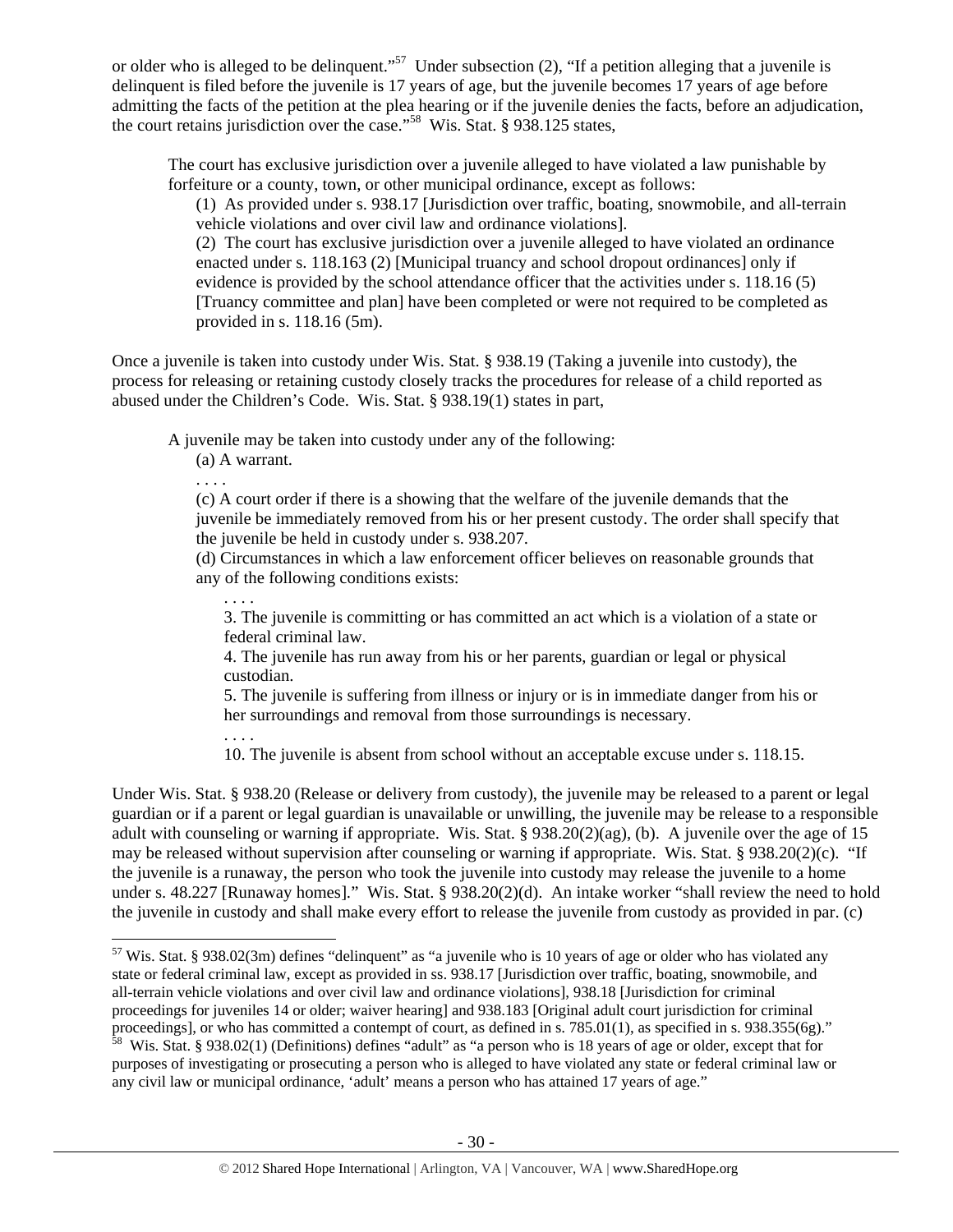The intake worker shall base his or her decision as to whether to release the juvenile or to continue to hold the juvenile in custody on the criteria under s. 938.205 and criteria established under s. 938.06 (1) or (2)." Wis. Stat. § 938.20(7)(b). Under Wis. Stat. § 938.205(1),

A juvenile may be held under s. 938.207, 938.208, or 938.209 (1) if the intake worker determines that there is probable cause to believe the juvenile is within the jurisdiction of the court and if probable cause exists to believe any of the following:

(a) That the juvenile will commit injury to the person or property of others if not held. (b) That the parent, guardian, or legal custodian of the juvenile or other responsible adult is neglecting, refusing, unable, or unavailable to provide adequate supervision and care and that services to ensure the juveniles safety and well-being are not available or would be inadequate. (c) That the juvenile will run away or be taken away so as to be unavailable for proceedings of the court or its officers, proceedings of the division of hearings and appeals in the department of administration for revocation of aftercare supervision, or action by the department or county department relating to a violation of a condition of the juveniles placement in a Type 2 juvenile correctional facility or a Type 2 residential care center for children and youth or a condition of the juveniles participation in the intensive supervision program under s. 938.534.

Various nonsecure placement options are listed in Wis. Stat. §  $938.207(1)(a)$ –(k). A child may only be held in a juvenile detention facility if "the intake worker determines that one of" certain conditions apply, including "[t]he juvenile consents in writing to being held in order to protect him or her from an imminent physical threat from another and such secure custody is ordered by the court in a protective order" or "[p]robable cause exists to believe that the juvenile, having been placed in nonsecure custody by an intake worker under s. 938.207 or by the court under s. 938.21 (4), has run away or committed a delinquent act and no other suitable alternative exists." Wis. Stat. § 938.208(3), (4).

If detention in a juvenile detention facility is deemed appropriate pursuant to Wis. Stat. § 938.208, the child may be held in a county jail pursuant to Wis. Stat.  $\S 938.209(a)$ , (b) under either of the following circumstances:

(a) There is no other juvenile detention facility approved by the department or a county which is available and all of the following conditions are met:

1. The jail meets the standards for juvenile detention facilities established by the department.

2. The juvenile is held in a room separated and removed from incarcerated adults.

3. The juvenile is not held in a cell designed for the administrative or disciplinary segregation of adults.

4. Adequate supervision is provided.

5. The court reviews the status of the juvenile every 3 days.

(b) The juvenile presents a substantial risk of physical harm to other persons in the juvenile detention facility, as evidenced by previous acts or attempts, which can only be avoided by transfer to the jail. The conditions of par. (a) 1. to 5. shall be met. The juvenile shall be given a hearing and transferred only upon a court order.

- 5.4.1 Recommendation: Establish a mandatory response law directing any minor involved in prostitution or who is a victim of trafficking for sexual servitude away from the criminal justice system and into a protective system.
- *5.5 Commercial sexual exploitation is identified as a type of abuse and neglect within child protection statutes.*

Wis. Stat. § 48.02(1) (Definitions), which is in the Children's Code, defines "abuse" as, among other things,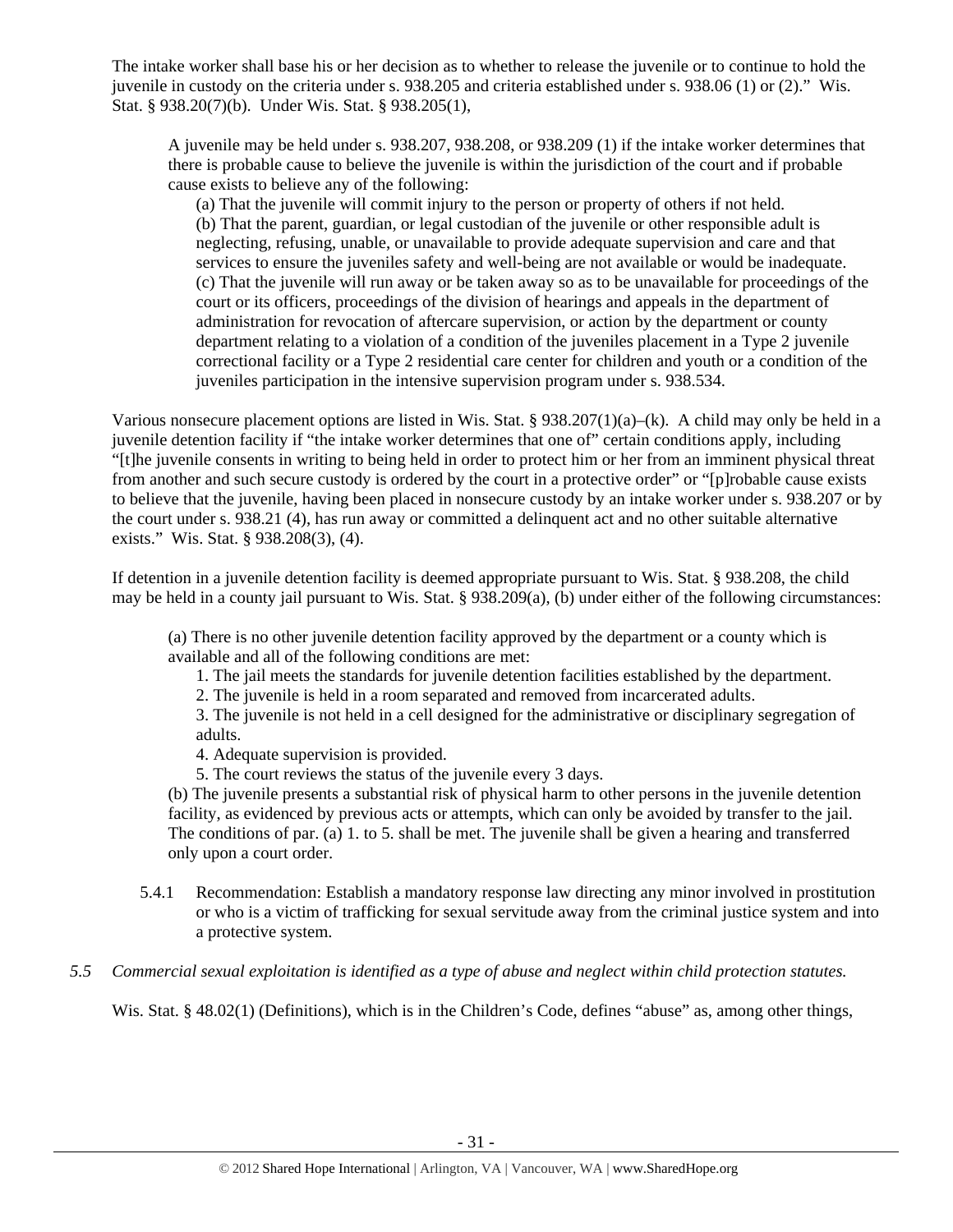(b) Sexual intercourse or sexual contact under s. 940.225 [Sexual assault], 948.02 [Sexual assault of a child], 948.025 [Engaging in repeated acts of sexual assault of the same child], or 948.085 [Sexual assault of a child placed in substitute care].

(c) A violation of s. 948.05 [Sexual exploitation of a child].

- (d) Permitting, allowing or encouraging a child to violate s. 944.30 [Prostitution].
- (e) A violation of s. 948.055 [Causing a child to view or listen to sexual activity].
- (f) A violation of s. 948.10 [Exposing genitals or pubic area].

. . . .

- 5.5.1 Recommendation: Amend Wis. Stat. § 48.02(1) (Definitions) to include violations of Wis. Stat. § 948.051 (Trafficking of a child), § 948.08 (Soliciting a child for prostitution) and § 948.07 (Child enticement) in the definition of abuse.
- *5.6 The definition of "caregiver" (or similar term) in the child welfare statutes is broad enough to include a*  trafficker who has custody or control of a child in order to bring a trafficked child into protection of child *protective services.*

Wis. Stat. § 48.981(am) (Abused or neglected children and abused unborn children), which sets out the requirements for reporting neglect and abuse, states, for purposes of that section,

'Caregiver' means, with respect to a child who is the victim or alleged victim of abuse or neglect or who is threatened with abuse or neglect, any of the following persons:

1. The child's parent, grandparent, greatgrandparent, stepparent, brother, sister, stepbrother, stepsister, half brother, or half sister.

- 2. The child's guardian.
- 3. The child's legal custodian.
- 4. A person who resides or has resided regularly or intermittently in the same dwelling as the child.

5. An employee of a residential facility or residential care center for children and youth in which the child was or is placed.

6. A person who provides or has provided care for the child in or outside of the child's home.

7. Any other person who exercises or has exercised temporary or permanent control over the child or who temporarily or permanently supervises or has supervised the child.

8. Any relative of the child other than a relative specified in subd.1.

## *5.7 Crime victims' compensation is specifically available to a child victim of sex trafficking or commercial sexual exploitation of children (CSEC) without regard to ineligibility factors.*

Wis. Stat. § 949.03(1)(b) (Compensable acts) specifically includes the following CSEC, trafficking and sex offenses as offenses for which victims may be compensated: Wis. Stat. § 948.02 (Sexual assault of a child), § 948.025 (Engaging in repeated acts of sexual assault of the same child), § 948.05 (Sexual exploitation of a child), § 948.051 (Trafficking of a child), § 948.06 (Incest with a child), § 948.07 (Child enticement), §948.075 (Use of a computer to facilitate a child sex crime), § 948.08 (Soliciting a child for prostitution), § 948.09 (Sexual intercourse with a child 16 or older). Wis. Stat. § 949.03(1)(b).

However, Wis. Stat. § 949.08 (Limitations on awards) does not provide exceptions for minor victims of trafficking or other commercial sexual exploitation crimes from the limitations on awards. Wis. Stat. § 949.08(1) requires that "the application was made within 1 year after the date of the personal injury or death, and the personal injury or death was the result of an incident or offense which had been reported to the police within 5 days of its occurrence or, if the incident or offense could not reasonably have been reported within such period, within 5 days of the time when a report could reasonably have been made. The department may waive the one-year requirement under this subsection in the interest of justice." In addition, Wis. Stat. § 949.08(2), (2m) state in part,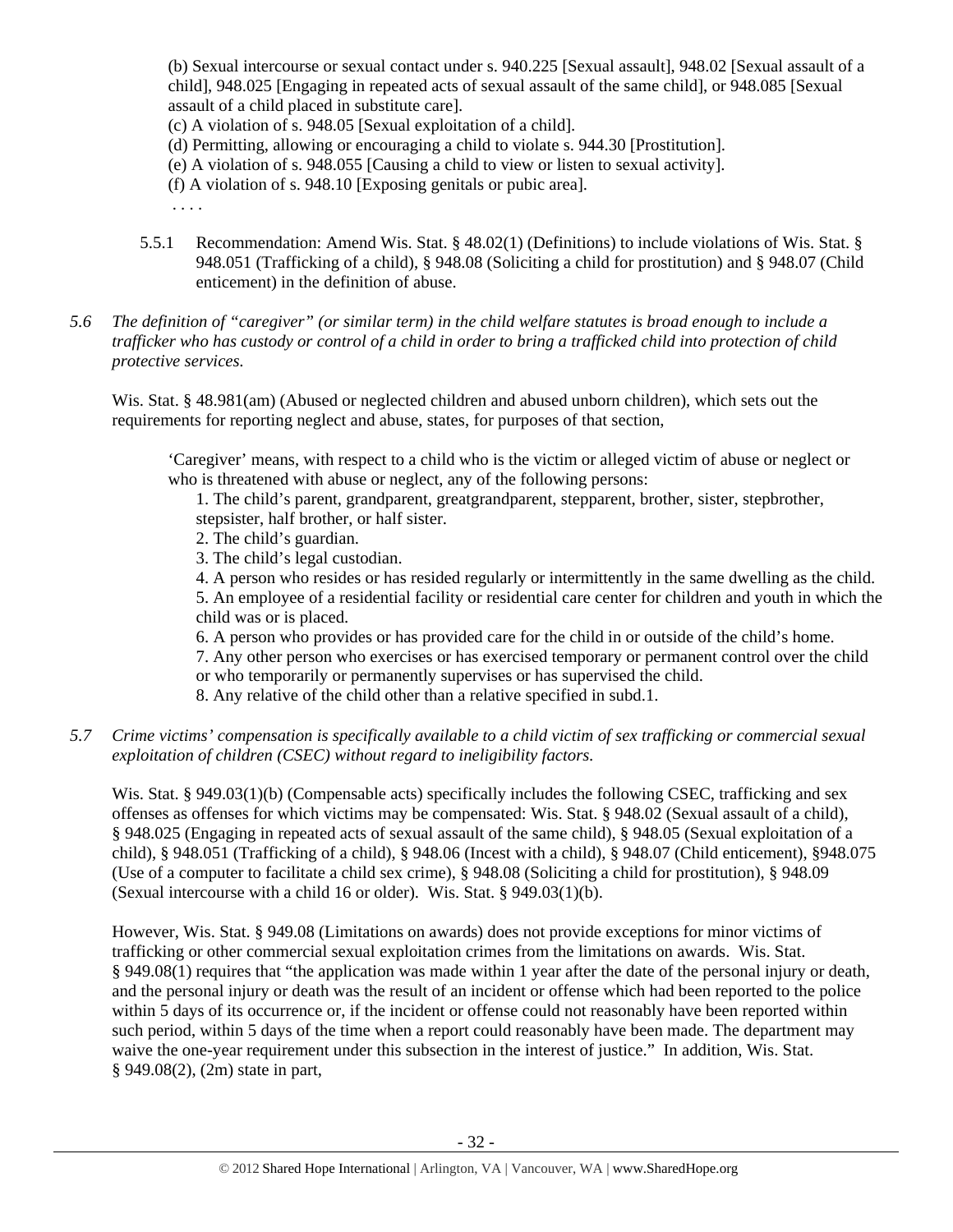(2) No award may be ordered if the victim:

. . . .

(a) Engaged in conduct which substantially contributed to the infliction of the victim's injury or death or in which the victim could have reasonably foreseen could lead to the injury or death. This does not apply to awards to victims under s. 949.03 (1) (a).

- (b) Committed a crime which caused or contributed to the victim's injury or death.
- (d) Has not cooperated with appropriate law enforcement agencies.

(2m) If a claimant other than a victim has not cooperated with the department in the administration of the program, no award may be ordered for the claimant.

5.7.1 Recommendation: Amend Wis. Stat. § 949.08 (Limitations on awards) to make the listed limitations on awards inapplicable to victims of trafficking and CSEC crimes, with a good cause exception to the limitation in Wis. Stat. § 949.08(2)(d).

## *5.8 Victim-friendly procedures and protections are provided in the trial process for minors under 18.*

Wis. Stat. § 972.11(2) (Evidence and practice; civil rules applicable)<sup>59</sup> provides special rules for the admission of evidence in cases involving certain sex offenses and crimes against children, including trafficking of a child under Wis. Stat. § 948.051. Wis. Stat. § 972.11(2)(b) (commonly called a "rape shield law") provides,

(b) If the defendant is accused of a crime under s. 940.225 [Sexual assault], 948.02 [Sexual assault of a child], 948.025 [Engaging in repeated acts of sexual assault against the same child], 948.05 [Sexual exploitation of a child], 948.051 [Trafficking of a child] . . . 948.07 [Child enticement], 948.08 [Soliciting a child for prostitution] . . . 948.09 [Sexual intercourse with a child age 16 or older], . . . or under s. 940.302 (2) [Human trafficking], if the court finds that the crime was sexually motivated, as defined in s. 980.01 (5), any evidence concerning the complaining witness's prior sexual conduct<sup>60</sup> or opinions of the witness's prior sexual conduct and reputation as to prior sexual conduct shall not be admitted into evidence during the course of the hearing or trial, nor shall any reference to such conduct be made in the presence of the jury, except the following, subject to s. 971.31 (11):<sup>61</sup>

1. Evidence of the complaining witness's past conduct with the defendant.

2. Evidence of specific instances of sexual conduct showing the source or origin of semen, pregnancy or disease, for use in determining the degree of sexual assault or the extent of injury suffered.

3. Evidence of prior untruthful allegations of sexual assault made by the complaining witness.

The court may order testimony of any child witness to be taken via closed-circuit television under Wis. Stat. § 972.11(2m), if all of the following things apply. First, the court must find that the "the presence of the defendant during the taking of the child's testimony will result in the child suffering serious emotional distress such that the child cannot reasonably communicate" and that taking the child's testimony in another room and "simultaneously televising the testimony in the courtroom by means of closed-circuit audiovisual equipment is necessary to minimize the trauma to the child of testifying in the courtroom setting and to provide a setting more amenable to securing the child witness's uninhibited, truthful testimony." Wis. Stat. § 972.11(2m)(a)(1). Second, the trial in which the child witness may be called will start before the child turns 12 or before the child

 $59$  The text of Wis. Stat. § 972.11 included here and elsewhere in this report includes amendments made by the passage of Senate Bill 536, 2011 Reg. Sess. (Wis. 2012) (effective April 24, 2012).<br><sup>60</sup> Wis. Stat. § 972.11(2)(a) states, "In this subsection, 'sexual conduct' means any conduct or behavior relating to

sexual activities of the complaining witness, including but not limited to prior experience of sexual intercourse or sexual contact, use of contraceptives, living arrangement and life-style."

 $61$  Wis. Stat. § 971.31(11) states in part that "evidence which is admissible under s. 972.11 (2) must be determined by the court upon pretrial motion to be material to a fact at issue in the case and of sufficient probative value to outweigh its inflammatory and prejudicial nature before it may be introduced at trial."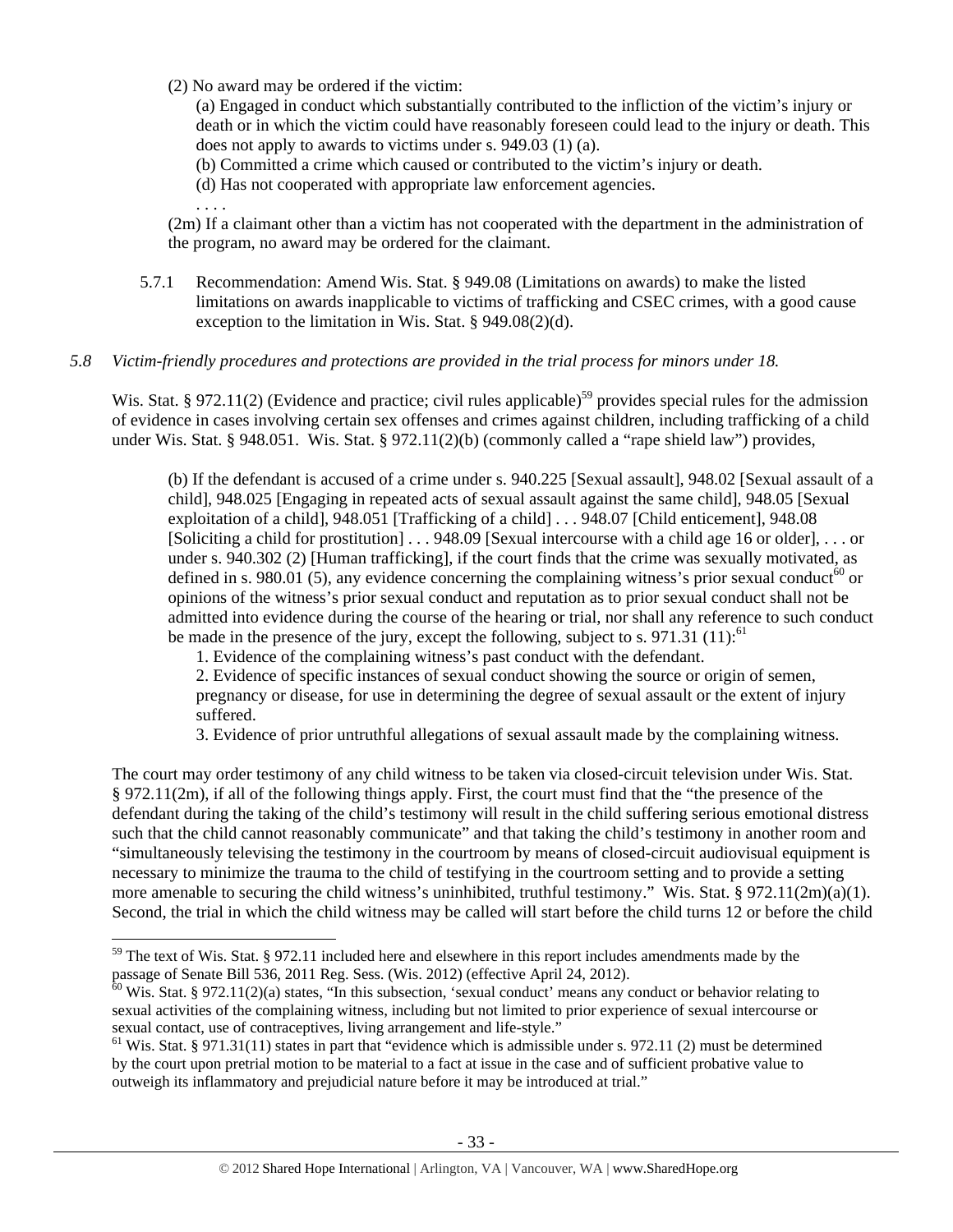turns 16 if "the court finds that the interests of justice warrant that the child's testimony be taken in a room other than the courtroom and simultaneously televised in the courtroom by means of closed-circuit audiovisual equipment." Wis. Stat. § 972.11(2m)(a)(2). In determining "interests of justice," the court may consider the following factors under Wis. Stat. § 972.11(2m)(b), including,

1. The child's chronological age, level of development and capacity to comprehend the significance of the events and to verbalize about them.

2. The child's general physical and mental health.

3. Whether the events about which the child will testify constituted criminal or antisocial conduct against the child or a person with whom the child had a close emotional relationship and, if the conduct constituted a battery or a sexual assault, its duration and the extent of physical or emotional injury thereby caused.

4. The child's custodial situation and the attitude of other household members to the events about which the child will testify and to the underlying proceeding.

5. The child's familial or emotional relationship to those involved in the underlying proceeding.

6. The child's behavior at or reaction to previous interviews concerning the events involved.

7. Whether the child blames himself or herself for the events involved or has ever been told by any person not to disclose them; whether the child's prior reports to associates or authorities of the events have been disbelieved or not acted upon; and the child's subjective belief regarding what consequences to himself or herself, or persons with whom the child has a close emotional relationship, will ensue from providing testimony.

8. Whether the child manifests or has manifested symptoms associated with posttraumatic stress disorder or other mental disorders, including, without limitation, reexperiencing the events, fear of their repetition, withdrawal, regression, guilt, anxiety, stress, nightmares, enuresis, lack of self-esteem, mood changes, compulsive behaviors, school problems, delinquent or antisocial behavior, phobias or changes in interpersonal relationships.

. . . .

If the court orders a child's testimony is taken by closed-circuit television, the court is directed to do several things, including, scheduling the testimony during a time when the child's energy and attention span should be the greatest and on a date when the child's recollection should be fresh, provide a room for the testimony that has adequate privacy, try to put the child at ease before questioning begins, and decide if the child understands that "it is wrong to tell a lie and will testify truthfully if the child's developmental level or verbal skills are such that administration of an oath or affirmation in the usual form would be inappropriate." Wis. Stat. § 972.11(2m)(bm).

Wis. Stat. § 972.11(2m)(c) restricts the persons who may be present during the child's testimony to include only the camera operator, the parents or guardian of the child, and "[o]ne person designated by the attorney for the state and approved by the court and one person designated by either the defendant or the attorney for the defendant and approved by the court."

*5.9 Expungement or sealing of juvenile delinquency records resulting from arrests or adjudications for prostitution-related offenses committed as a result of, or in the course of, the commercial sexual exploitation of a minor is available within a reasonable time after turning 18.* 

Expungement of juvenile records is not automatic, but Wis. Stat. § 938.355(4m) (Dispositional orders) provides for expungement of juvenile records upon the filing of a petition. Wis. Stat. § 938.355(4m)(a) states,

(a) A juvenile who has been adjudged delinquent under s. 48.12, 1993 stats., or s. 938.12 may, on attaining 17 years of age, petition the court to expunge the courts record of the juveniles adjudication. Subject to par. (b), the court may expunge the record if the court determines that the juvenile has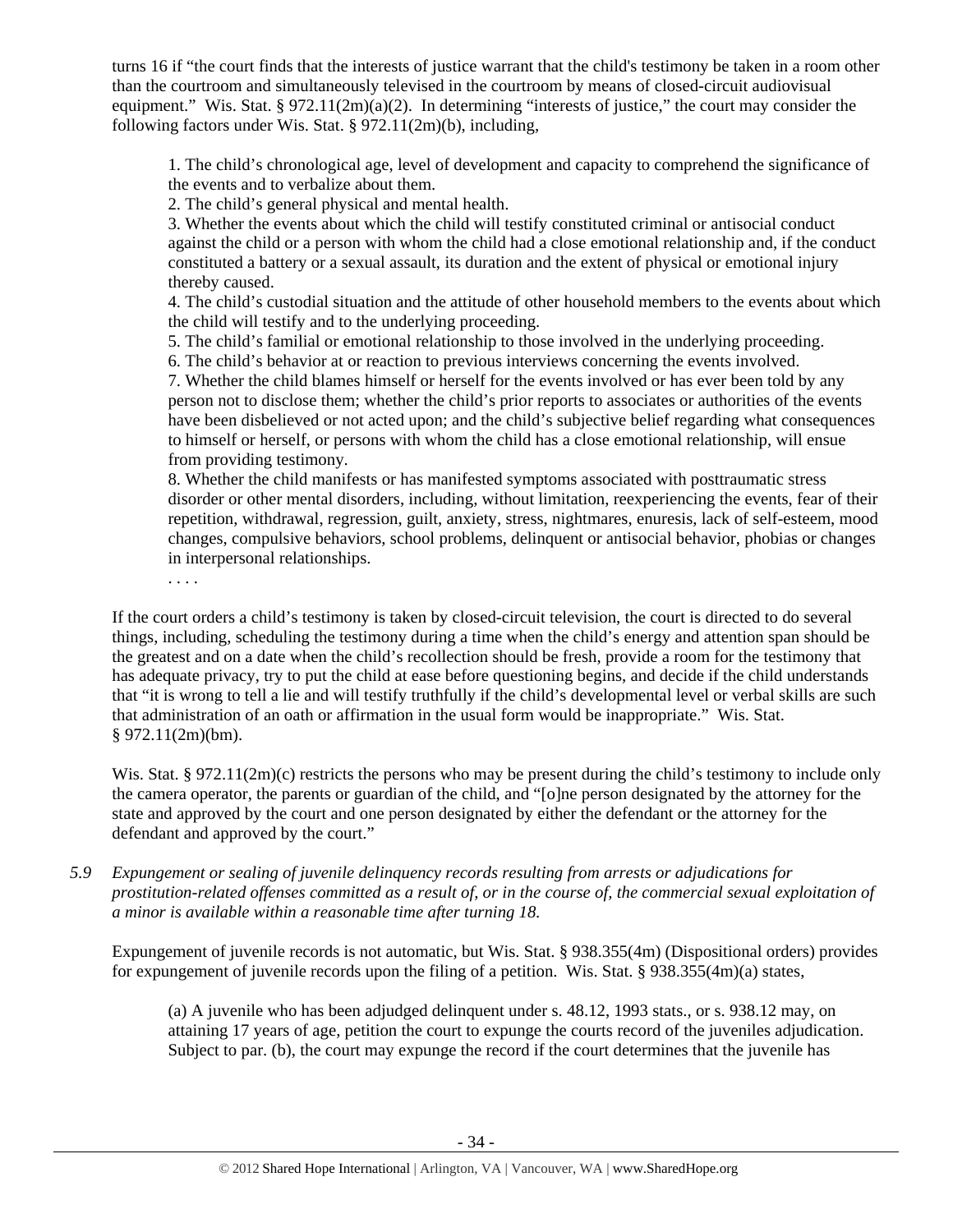satisfactorily complied with the conditions of his or her dispositional order and that the juvenile will benefit from, and society will not be harmed by, the expungement.

Expungement is also available under Wis. Stat. § 973.015(1)(a) (Special disposition), which provides in part, "Subject to par. (b)<sup>62</sup> and except as provided in par. (c),<sup>63</sup> when a person is under the age of 25 at the time of the commission of an offense for which the person has been found guilty in a court for violation of a law for which the maximum period of imprisonment is 6 years or less, the court may order at the time of sentencing that the record be expunged upon successful completion of the sentence if the court determines the person will benefit and society will not be harmed by this disposition." Pursuant to section (2),

A person has successfully completed the sentence if the person has not been convicted of a subsequent offense and, if on probation, the probation has not been revoked and the probationer has satisfied the conditions of probation. Upon successful completion of the sentence the detaining or probationary authority shall issue a certificate of discharge which shall be forwarded to the court of record and which shall have the effect of expunging the record. If the person has been imprisoned, the detaining authority shall also forward a copy of the certificate of discharge to the department.

*5.10 Victim restitution and civil remedies for victims of domestic minor sex trafficking or commercial sexual exploitation of children (CSEC) are authorized by law.* 

Restitution is available to victims of trafficking and CSEC crimes under Wis. Stat. § 973.20(1r) (Restitution), which provides in part, "When imposing sentence or ordering probation for any crime, other than a crime involving conduct that constitutes domestic abuse under s.  $813.12(1)(am)$  or  $968.075(1)(a)$ , for which the defendant was convicted, the court, in addition to any other penalty authorized by law, shall order the defendant to make full or partial restitution under this section to any victim of a crime considered at sentencing or, if the victim is deceased, to his or her estate, unless the court finds substantial reason not to do so and states the reason on the record." Wis. Stat. § 973.20(3)(a) states, "If a crime considered at sentencing resulted in bodily injury, the restitution order may require that the defendant," among other things, "(a) Pay an amount equal to the cost of necessary medical and related professional services and devices relating to physical, psychiatric and psychological care and treatment." In addition, Wis. Stat. § 973.20(5) states,

In any case, the restitution order may require that the defendant do one or more of the following: (a) Pay all special damages, but not general damages, substantiated by evidence in the record, which could be recovered in a civil action against the defendant for his or her conduct in the commission of a crime considered at sentencing.

1. A Class H felony, if the person has, in his or her lifetime, been convicted of a prior felony offense, or if the felony is a violent offense, as defined in s. 301.048 (2) (bm), or is a violation of s. 940.32 [Stalking], 948.03 (2) or (3) [Physical abuse of a child], or 948.095 [Sexual assault of a child by a school staff person or a person who works or volunteers with children]

 $62$  Wis. Stat. § 973.015(1)(b) states, "The court shall order at the time of sentencing that the record be expunged upon successful completion of the sentence if the offense was a violation of s. 942.08 (2) (b), (c), or (d) [Invasion of privacy], and the person was under the age of 18 when he or she committed it."  $63$  Wis. Stat. § 973.015(1)(c) provides,

No court may order that a record of a conviction for any of the following be expunged:

<sup>2.</sup> A Class I felony, if the person has, in his or her lifetime, been convicted of a prior felony offense, or if the felony is a violent offense, as defined in s.  $301.048$  (2) (bm), or is a violation of s.  $948.23(1)(a)$ [Concealing death of child].

The text of Wis. Stat. § 973.015 included here and elsewhere in this report includes amendments made by the passage of Assembly Bill 397, 2011 Reg. Sess. (Wis. 2012) (effective April 24, 2012).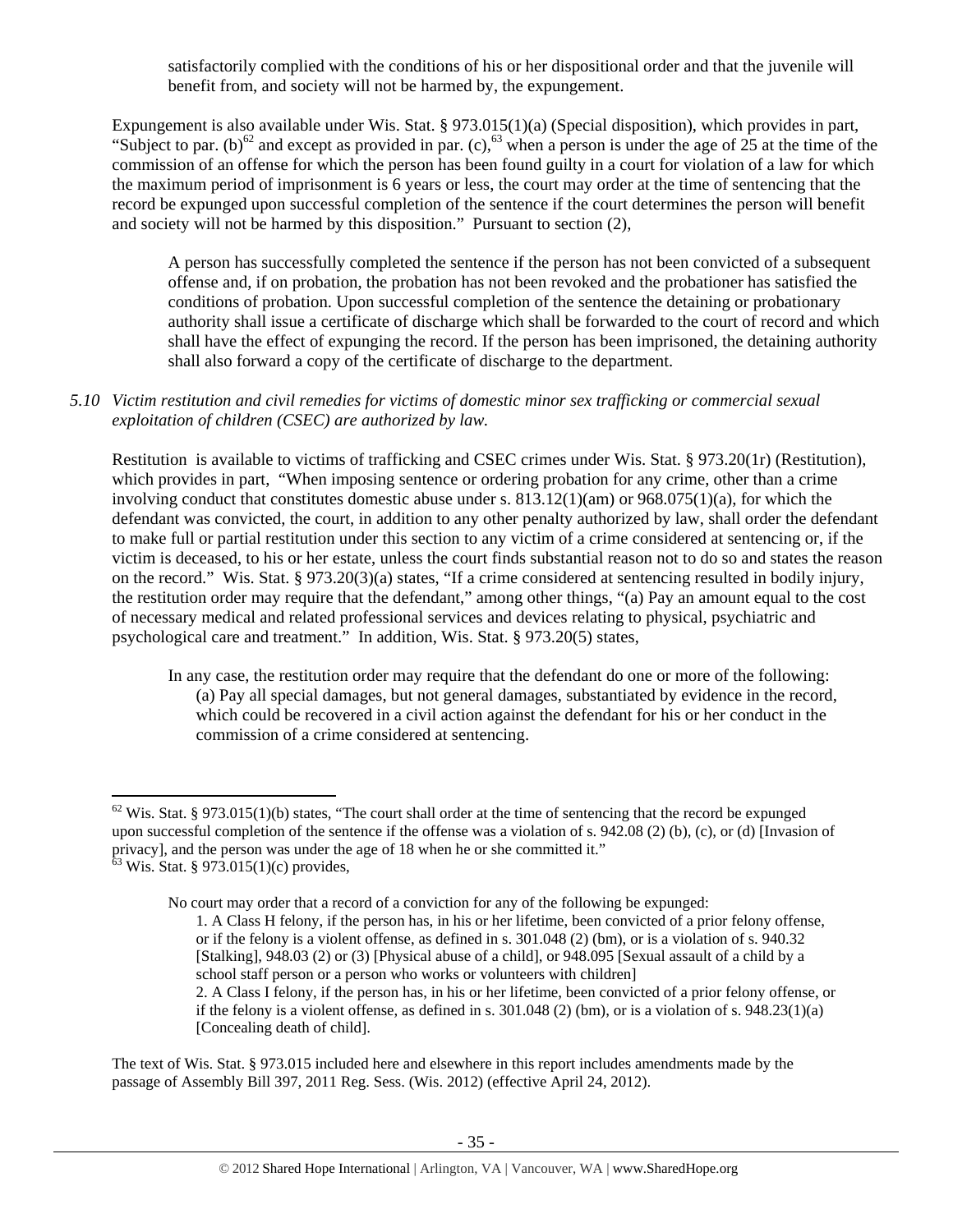(b) Pay an amount equal to the income lost, and reasonable out-of-pocket expenses incurred, by the person against whom a crime considered at sentencing was committed resulting from the filing of charges or cooperating in the investigation and prosecution of the crime. (c) Reimburse any person or agency for amounts paid as rewards for information leading to the apprehension or successful prosecution of the defendant for a crime for which the defendant was convicted or to the apprehension or prosecution of the defendant for a read-in crime. (d) If justice so requires, reimburse any insurer, surety or other person who has compensated a victim for a loss otherwise compensable under this section.

Wis. Stat. § 973.20(4m) specifically provides restitution to minor victims of trafficking by stating,

If the defendant violated s. 940.225 [Sexual assault], 948.02 [Sexual assault of a child], 948.025 [Engaging in repeated acts of sexual assault of the same child], 948.05 [Sexual exploitation of a child], 948.051 [Trafficking of a child], 948.06, 948.07 [Child enticement], 948.08 [Soliciting a child for prostitution], or 948.085 [Sexual assault of a child placed in substitute care] or s. 940.302 (2) [Human trafficking], if the court finds that the crime was sexually motivated, as defined in s. 980.01 (5) [Definitions],  $64$  and sub. (3) (a) does not apply, the restitution order may require that the defendant pay an amount, not to exceed \$10,000, equal to the cost of necessary professional services relating to psychiatric and psychological care and treatment. The \$10,000 limit under this subsection does not apply to the amount of any restitution ordered under sub. (3) or (5) for the cost of necessary professional services relating to psychiatric and psychological care and treatment.

Finally, Wis. Stat. § 973.20(4o) states,

If the defendant violated s. 940.302 (2) [Human trafficking] or 948.051 [Trafficking of a child], and sub. (2) or (3) does not apply, the restitution order may require that the defendant pay an amount equal to any of the following:

- (a) The costs of necessary transportation, housing, and child care for the victim.
- (b) The greater of the following:
	- 1. The gross income gained by the defendant due to the services of the victim.
	- 2. The value of the victims services as provided under the state minimum wage.
- (c) Any expenses incurred by the victim to his or her city, state, or country of origin.
- (d) The costs of relocating the victim to his or her city, state, or country of origin.

Wis. Stat. § 948.051 (Trafficking of a child) provides victims with a civil cause of action. Wis. Stat. § 948.051(3) states, "Any person who incurs an injury or death as a result of a violation of sub. (1) or (2) may bring a civil action against the person who committed the violation. In addition to actual damages, the court may award punitive damages to the injured party, not to exceed treble the amount of actual damages incurred, and reasonable attorney fees."

In addition, if racketeering crimes are committed under Wis. Stat. § 946.83 (Prohibited activities), Wis. Stat. § 946.87(4) establishes a statutory cause of action stating in part, "Any person who is injured by reason of any violation of s. 946.83 or 946.85 has a cause of action for 2 times the actual damages sustained and, when appropriate, punitive damages. The person shall also recover attorney fees and costs of the investigation and litigation reasonably incurred." Wis. Stat. § 946.87(4).

Furthermore, when defendants are subject to mandatory criminal asset forfeiture for a violation of Wis. Stat. § 946.83[Prohibited Activities] or Wis. Stat. § 946.85[Continuing criminal enterprise], "[a]ny injured person has a right or claim to forfeited property or the proceeds derived therefrom superior to any right or claim the state has under this section in the same property or proceeds." Wis. Stat. § 946.86(4).

<sup>64</sup> *See supra* note 28.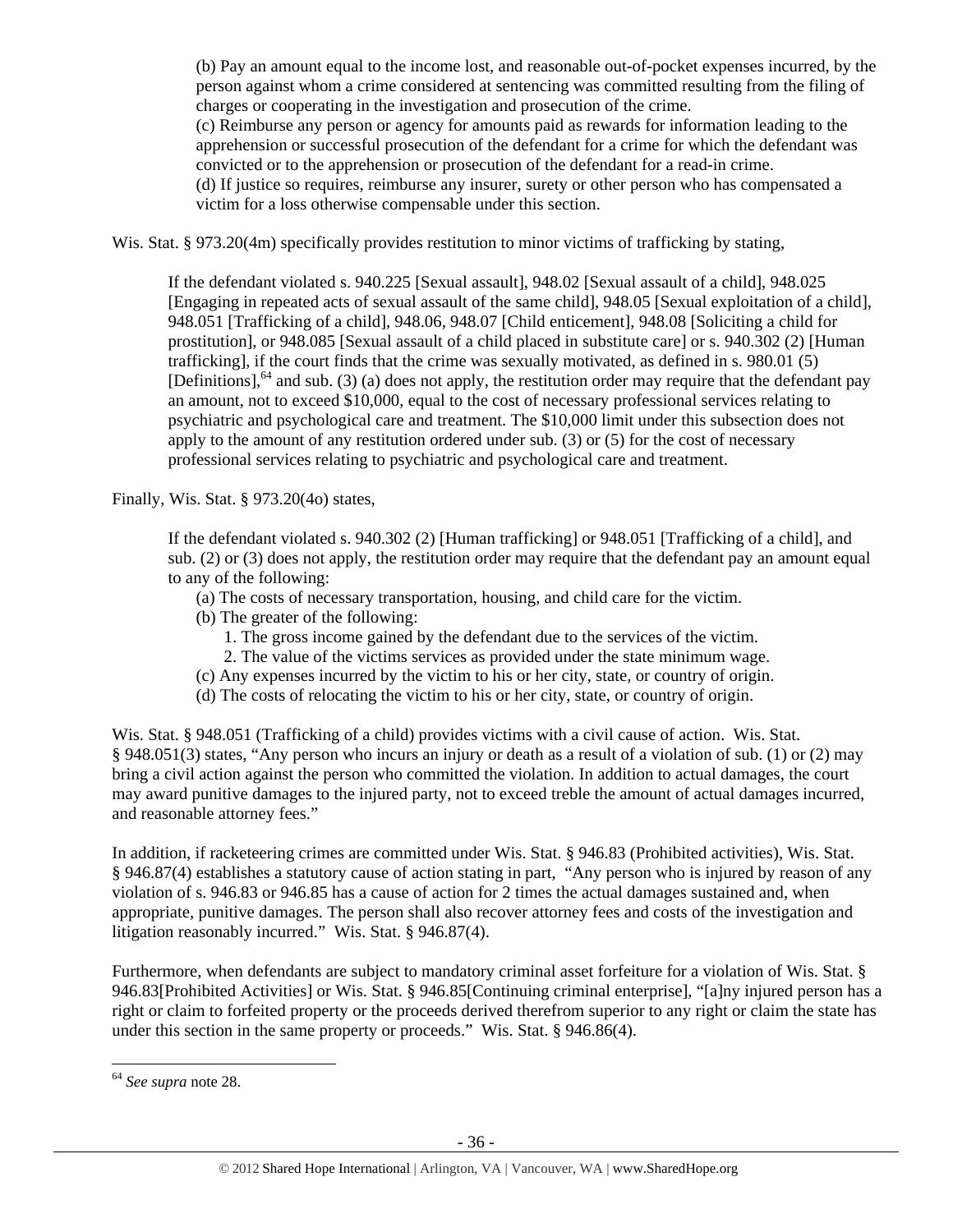*5.11 Statutes of limitations for civil and criminal actions for child sex trafficking or commercial sexual exploitation of children (CSEC) offenses are eliminated or lengthened sufficiently to allow prosecutors and victims a realistic opportunity to pursue criminal action and legal remedies.* 

Under Wis. Stat. § 939.74(1)<sup>65</sup> (Time limitations on prosecutions), the general statute of limitations for criminal prosecutions is 6 years for felonies and 3 years for misdemeanors. Wis. Stat. § 939.74(1). Wis. Stat. § 939.74(2) sets out one set of exceptions to the general statute of limitations. Prosecutions for violations of Wis. Stat. § 948.02(1) (Sexual assault of a child) and § 948.025(1)(a)–(d) (Engaging in repeated acts of sexual assault of the same child), among other listed crimes, can be brought at any time. Wis. Stat. § 939.74(2)(a)(1). Prosecutions for violations of Wis. Stat. § 948.02(2) (Sexual assault of a child), § 948.025(1)(b) (Engaging in repeated acts of sexual assault of the same child), § 948.05 (Sexual exploitation of a child), § 948.051 (Trafficking of a child), § 948.07(1)–(4) (Child enticement), and § 948.08 (Soliciting a child for prostitution), among other listed crimes, must be brought "before the victim reaches the age of 45 years." Wis. Stat. § 939.74(2)(c).<sup>66</sup> Prosecutions for violations of Wis. Stat. § 948.07(5), (6) (Child enticement), among other listed crimes, must be brought "before the victim reaches the age of 26 years." Wis. Stat. § 939.74(2)(c). Wis. Stat. §  $939.74(2d)(c)$  provides an additional exception to the general statute of limitations. It states,

If, before the applicable time limitation under sub. (1) or (2) (am), (c), or (cm), or (d) for commencing prosecution of a felony under ch. 940 or 948 [Crimes against children], other than a felony under s. 940.225 (1) or a felony specified in sub. (2) (a), expires, the state collects biological material that is evidence of the identity of the person who committed the felony, identifies a deoxyribonucleic acid profile from the biological material, and compares the deoxyribonucleic acid profile to deoxyribonucleic acid profiles of known persons, the state may commence prosecution of the person who is the source of the biological material for the felony or a crime that is related to the felony or both within 12 months after comparison of the deoxyribonucleic acid profile relating to the felony results in a probable identification of the person or within the applicable time under sub. (1) or (2), whichever is latest.

With regard to civil actions, the statute of limitations is tolled for minor victims until 2 years after they reach the age of majority. Wis. Stat. § 893.16(1). Additionally, Wis. Stat. § 893.587 (Sexual assault of a child; limitation) states, "An action to recover damages for injury caused by an act that would constitute a violation of s. 948.02 [Sexual assault of a child], [or] 948.025 [Engaging in repeated acts of sexual assault of the same child] . . . shall be commenced before the injured party reaches the age of 35 years or be barred." However, this extension of the statute of limitations does not apply to the civil cause of action in Wis. Stat. § 948.051 (Trafficking of a child), which would most likely fall under the 3 year limitation in Wis. Stat. § 893.54(1) (Injury to the person), which states that a 3 year statute of limitations applies for "action[s] to recover damages for injuries to the person."

subsection."

<sup>&</sup>lt;sup>65</sup> The text of Wis. Stat. § 939.74 included here and elsewhere in this report includes amendments made by the passage of Senate Bill 536 and Assembly Bill 552, 2011 Reg. Sess. (Wis. 2012) (effective April 24, 2012). <sup>66</sup> Senate Bill 536, Section 10 (Initial applicability) provides, "Notwithstanding section 990.06 [Construction of statutes] of the statutes, the treatment of section  $939.74(2)(c)$  and (d) and  $(2d)(c)$  first applies to an act for which the time limit under section 939.74 of the statutes for prosecution has not expired as of the effective date of this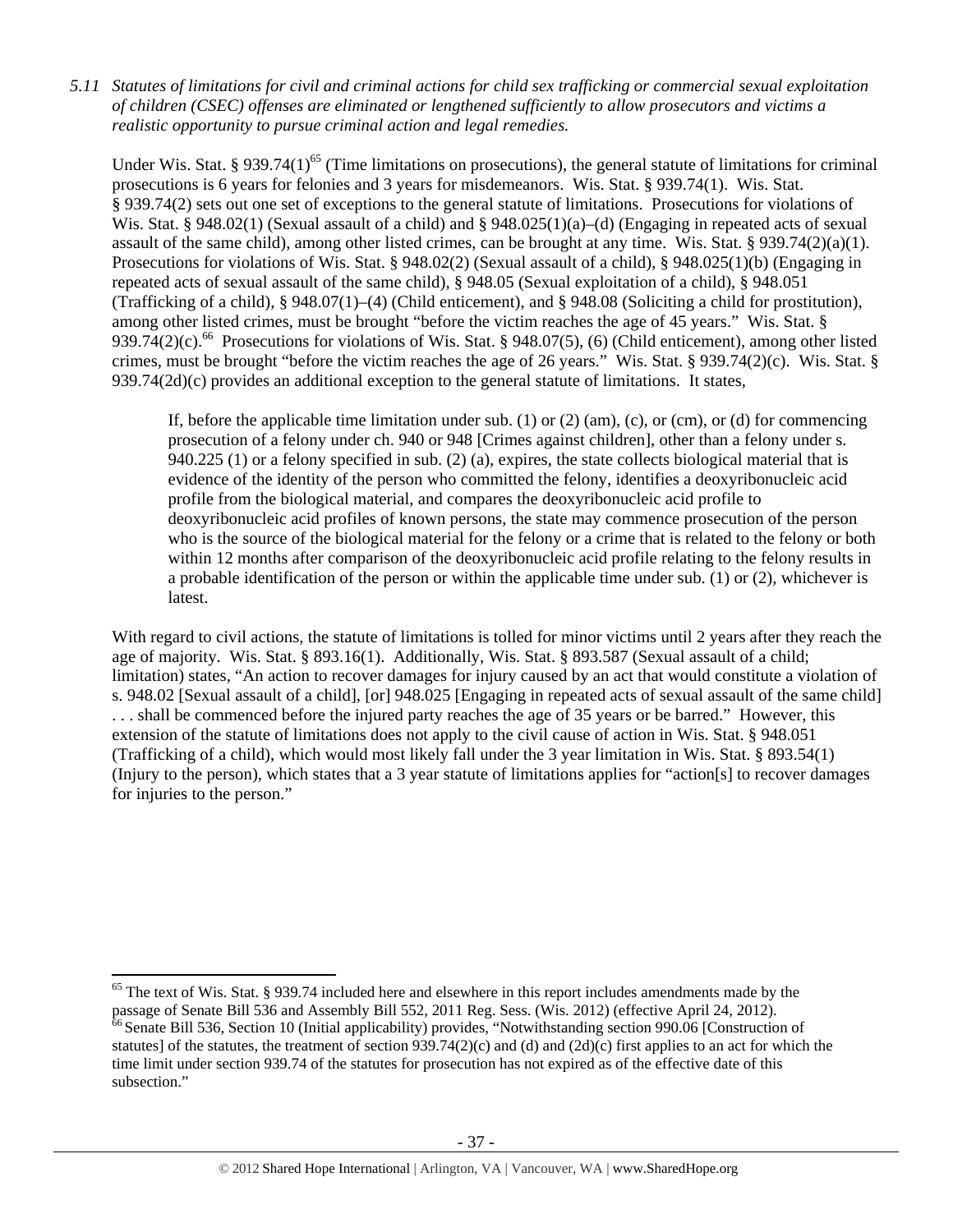#### **FRAMEWORK ISSUE 6: CRIMINAL JUSTICE TOOLS FOR INVESTIGATION AND PROSECUTIONS**

#### *Legal Components:*

- *6.1 Training on human trafficking and domestic minor sex trafficking for law enforcement is statutorily mandated.*
- *6.2 Single party consent to audio-taping is permitted in law enforcement investigations.*
- *6.3 Wiretapping is an available tool to investigate domestic minor sex trafficking.*
- *6.4 Using a law enforcement posing as a minor to investigate buying or selling of commercial sex acts is not a defense to soliciting, purchasing, or selling sex with a minor.*
- *6.5 Using the Internet to investigate buyers and traffickers is a permissible investigative technique.*
- *6.6 Law enforcement and child welfare agencies are mandated to promptly report missing and recovered children. \_\_\_\_\_\_\_\_\_\_\_\_\_\_\_\_\_\_\_\_\_\_\_\_\_\_\_\_\_\_\_\_\_\_\_\_\_\_\_\_\_\_\_\_\_\_\_\_\_\_\_\_\_\_\_\_\_\_\_\_\_\_\_\_\_\_\_\_\_\_\_\_\_\_\_\_\_\_\_\_\_\_\_\_\_\_\_\_\_\_\_\_\_\_*

#### *Legal Analysis:*

*6.1 Training on human trafficking and domestic minor sex trafficking for law enforcement is statutorily mandated.* 

Wis. Stat. § 165.86(2) (Law enforcement training) requires the state department of justice to

(a) . . . supply the training required for all recruits in the state under the preparatory training standards and time limits set by the board and for law enforcement officers, jail officers and juvenile detention officers in this state.

(b) Organize a program of training, which shall encourage utilization of existing facilities and programs through cooperation with federal, state, and local agencies and institutions presently active in this field. . . . [T]he department shall cooperate in the creation and operation of other advanced and special courses, . . . that meet the curriculum standards recommended by the board. . . .

Specialized training on child abuse is direct through Wis. Stat. § 48.981(8)(a) (Abused or neglected children and abused unborn children),which states in part,

The department, the county departments, and a licensed child welfare agency under contract with the department in a county having a population of 500,000 or more to the extent feasible shall conduct continuing education and training programs for staff of the department, the county departments, licensed child welfare agencies under contract with the department or a county department, law enforcement agencies, and the tribal social services departments, persons and officials required to report, the general public, and others as appropriate. . . .

Although this training does not expressly include identification of or reporting on commercial sexual exploitation of children, this subject could be included with the scope of abuse and neglect.

- 6.1.1 Recommendation: Amend Wis. Stat. § 165.86 (Law enforcement training) to include the identification and treatment of domestic minor sex trafficking victims in the required training for all law enforcement officers.
- *6.2 Single party consent to audiotaping is permitted in law enforcement investigations.*

Pursuant to Wis. Stat. § 968.31(2) (Interception and disclosure of wire, electronic or oral communications prohibited),

(2) It is not unlawful under ss. 968.28 to 968.37:

. . . .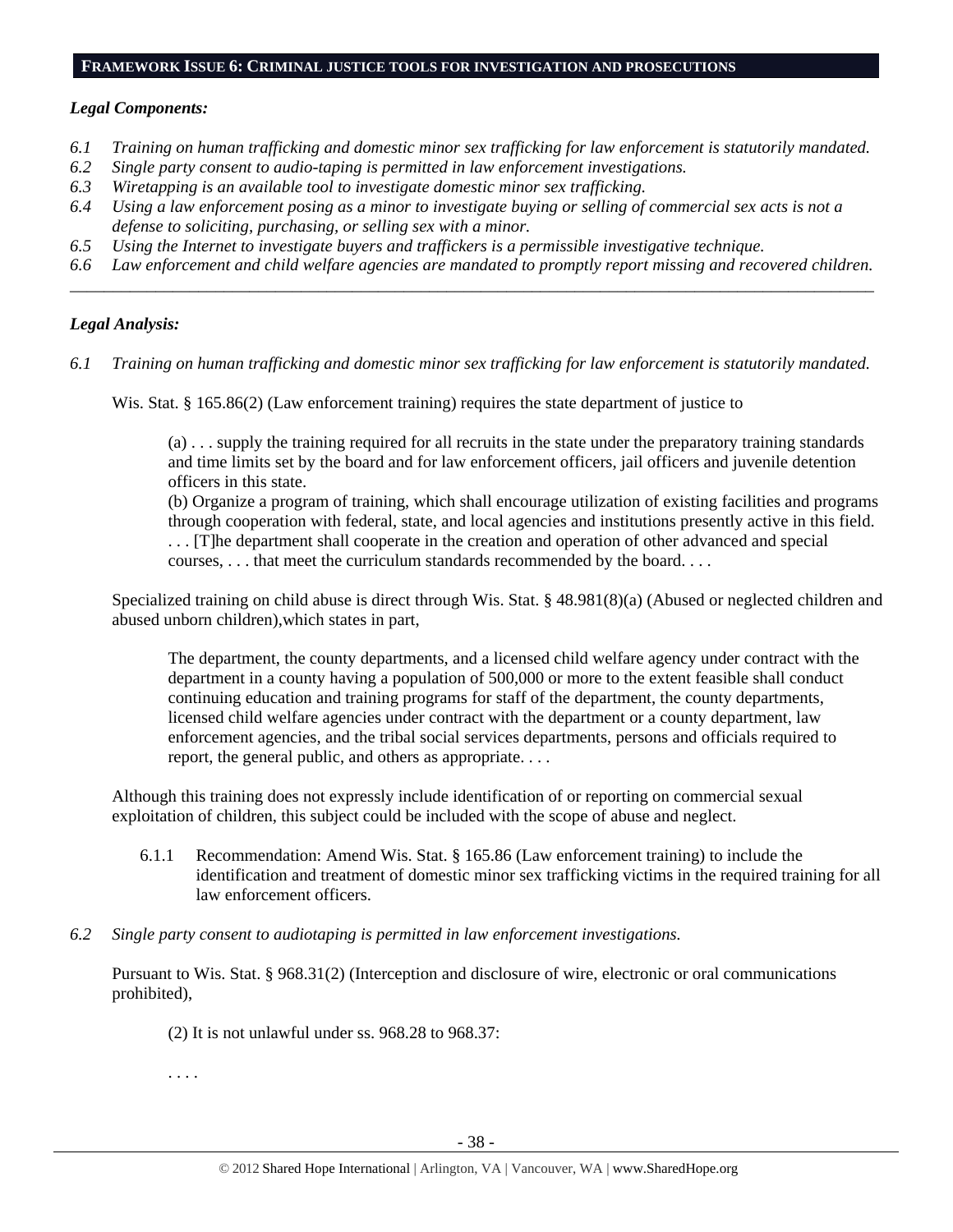(b) For a person acting under color of law to intercept a wire, electronic or oral communication, where the person is a party to the communication or one of the parties to the communication has given prior consent to the interception.

(c) For a person not acting under color of law to intercept a wire, electronic or oral communication where the person is a party to the communication or where one of the parties to the communication has given prior consent to the interception unless the communication is intercepted for the purpose of committing any criminal or tortious act in violation of the constitution or laws of the United States or of any state or for the purpose of committing any other injurious act. . . . .

## *6.3 Wiretapping is an available tool to investigate domestic minor sex trafficking.*

Wisconsin's wiretapping law does permit wiretapping for investigations of suspected trafficking and CSEC crimes. Wis. Stat. §  $968.28^{67}$  (Application for court order to intercept communications) states,

The attorney general together with the district attorney of any county may approve a request of an investigative or law enforcement officer to apply to the chief judge of the judicial administrative district for the county where the interception is to take place for an order authorizing or approving the interception of wire, electronic or oral communications. The chief judge may under s. 968.30 grant an order authorizing or approving the interception of wire, electronic or oral communications by investigative or law enforcement officers having responsibility for the investigation of the offense for which the application is made. The authorization shall be permitted only if the interception may provide or has provided evidence of the commission of the offense of homicide, felony murder, kidnapping, commercial gambling, bribery, extortion, dealing in controlled substances or controlled substance analogs, a computer crime that is a felony under s. 943.70, sexual exploitation of a child under s. 948.05, trafficking of a child under s. 948.051, child enticement under s. 948.07, use of a computer to facilitate a child sex crime under s. 948.075, or soliciting a child for prostitution under s. 948.08, or any conspiracy to commit any of the foregoing offenses.

*6.4 Using a law enforcement posing as a minor to investigate buying or selling of commercial sex acts is not a defense to soliciting, purchasing, or selling sex with a minor.* 

No statutory permission to utilize undercover law enforcement officers or agents to investigate the sex trafficking of minors through prostitution is found in the code. A close analogy is the use of the Internet to investigate traffickers and buyers of minors. The language of Wis. Stat. § 948.075(1r) (Use of a computer to facilitate a child sex crime) seems to contemplate online investigations using law enforcement decoys to investigate potential buyers. It states, "Whoever uses a computerized communication system to communicate with an individual who the actor believes or has reason to believe has not attained the age of 16 years with intent to have sexual contact or sexual intercourse with the individual in violation of s. 948.02 (1) or (2) is guilty of a Class C felony." Wis. Stat. § 948.075(1r). However, subsection (3) requires that "[p]roof that the actor did an act, other than use a computerized communication system to communicate with the individual, to affect the actors intent under sub. (1r) shall be necessary to prove that intent."

6.4.1 Recommendation: Add a provision to expressly permit law enforcement to utilize decoys in investigating child sex trafficking through prostitution and to prohibit a defendant in such a case from asserting a defense that the person engaged in prostitution was not, in fact, a minor.

 $67$  The text of Wis. Stat. § 968.28 included here and elsewhere in this report includes amendments made by the passage of Senate Bill 536, 2011 Reg. Sess. (Wis. 2012) (effective April 24, 2012).